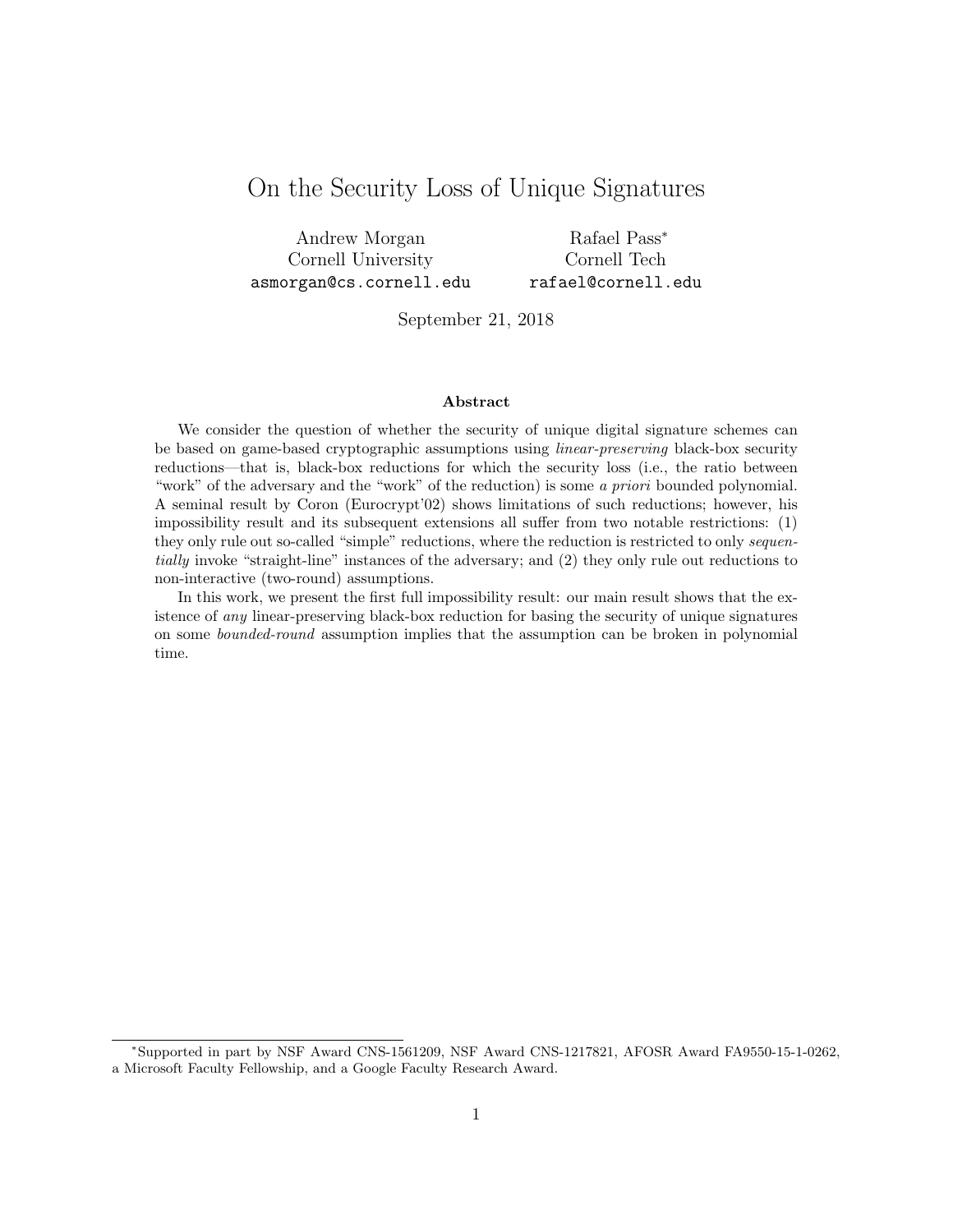## <span id="page-1-1"></span>1 Introduction

Digital signature schemes, whereby a party can "sign" a message in a publicly verifiable yet still adversarially unforgeable way, are one of the most basic and important classes of cryptographic primitives; their security has been studied since the 1970s. While the earliest constructions of digital signatures [\[RSA78,](#page-32-0) [Rab79,](#page-31-0) [Sha78,](#page-32-1)[DH06\]](#page-29-0) were heuristic in nature, modern constructions have tight proofs of security against all computationally bounded adversaries based on certain underlying assumptions.

Specifically, in a provably secure construction, we have a reduction  $\mathcal{R}$ , which, given any adversary  $\mathcal A$  which breaks the security of a digital signature scheme  $\Pi$ , can break a certain underlying assumption  $\mathcal{C}$ ; hence, if the assumption holds, then the scheme must be secure. In this paper, we restrict our attention to *black-box* security reductions, where  $R$  only interacts with  $A$  as a "black box".[1](#page-1-0) As far as we know, all security proofs for digital signatures rely on black-box security reductions.

We are interested in the *security loss* of such a reduction (a concept originally proposed as "security preservation" in [\[Lub96\]](#page-31-1)), or intuitively how "inefficient" it is in terms of running time and success probability compared to the adversary it runs. Informally, if, given a security parameter  $n, \mathcal{R}$  (including the instances of A it runs) and A run in time  $\text{Time}_{\mathcal{R}^{\mathcal{A}}}(n)$  and  $\text{Time}_{\mathcal{A}}(n)$  respectively, and have success probabilities of  $\text{Success}_{\mathcal{R}^{\mathcal{A}}}(n)$  and  $\text{Success}_{\mathcal{A}}(n)$ , then the security loss is given by the maximum over all adversaries  $\mathcal A$  of:

$$
\lambda_{\mathcal{R}}(n) = \frac{\textsf{Success}_{\mathcal{A}}(n)}{\textsf{Success}_{\mathcal{R}^{\mathcal{A}}}(n)} \frac{\textsf{Time}_{\mathcal{R}^{\mathcal{A}}}(n)}{\textsf{Time}_{\mathcal{A}}(n)}
$$

Intuitively, if we define the "work factor" of the adversary  $A$  to be the ratio of its running time to its success probability, or  $Work_{\mathcal{A}}(n) = \frac{\text{Time}_{\mathcal{A}}(n)}{\text{Success}_{\mathcal{A}}(n)}$  (and respectively for  $\mathcal{R}^{\mathcal{A}}$ ), then we can think of the security loss as

$$
\lambda_{\mathcal{R}} = \frac{\text{Work}_{\mathcal{R}^{\mathcal{A}}}(n)}{\text{Work}_{\mathcal{A}}(n)}
$$

or how much "work" the reduction  $\mathcal R$  needs to do to break the underlying assumption compared to the amount of work that its adversary  $\mathcal A$  does to break the primitive  $\Pi$ . So the higher the security loss, the easier the primitive is to break compared to the underlying assumption. As such, having security reductions with low security loss is essential for proving practical security of cryptographic primitives, since the security loss has a significant effect on the security parameter (i.e., the bit length of a key, size of a large prime for RSA, etc.) which must be used for the underlying assumption to achieve a particular level of security for the primitive.

The most efficient possible reductions are those which have *constant* security loss  $\lambda_{\mathcal{R}}(n) \leq c$ ; these are commonly called *tight* reductions [\[BR96\]](#page-28-0). These reductions prove that  $Work_A(n)$  is always directly proportional to Work $_{\mathcal{R}^{\mathcal{A}}}(n)$ , and so increasing the security parameter will always have the same effect on the security of the primitive as on the security of the underlying assumption.

A weaker notion of efficiency—introduced by Luby [\[Lub96\]](#page-31-1)—is that of a linear-preserving reduction, where the security loss is required to be bounded by some a priori fixed polynomial  $p(\cdot)$ in just the security parameter; that is,  $\lambda_{\mathcal{R}}(n) \leq p(n)$ .

For instance, a security reduction that only runs the adversary  $A$  a fixed polynomial number of times (independent of  $\vec{A}$ 's running time and success probability) may not be tight, but is still

<span id="page-1-0"></span><sup>&</sup>lt;sup>1</sup>We note that  $\Pi$  need not be black-box itself in some underlying primitive; we only require the *reduction*  $R$  to be black-box.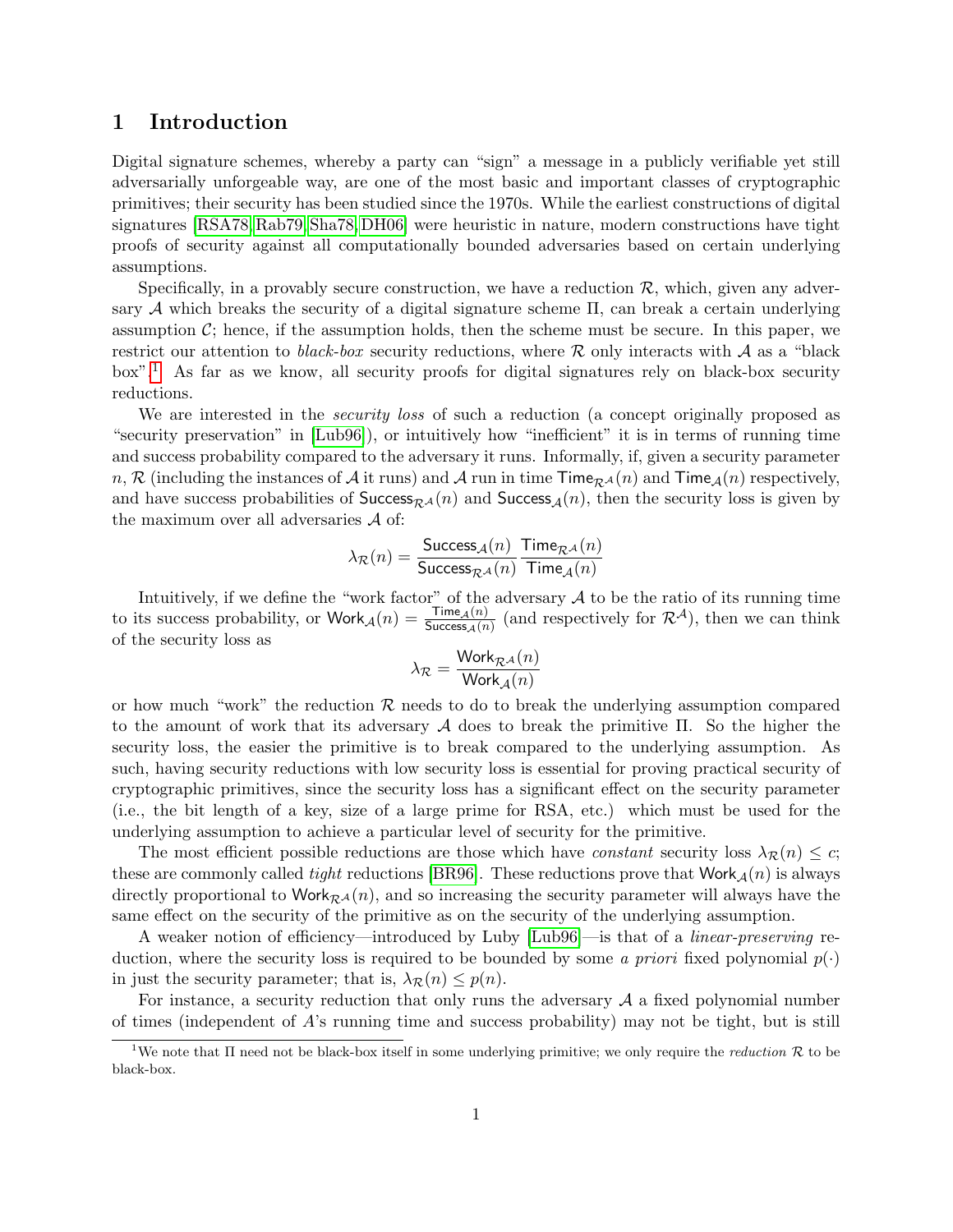linear-preserving.[2](#page-2-0) While, with a linear-preserving reduction, the concrete security of the primitive Π is only comparable to that of the assumption if we use an increased security parameter for Π, Π still retains the same "asymptotic" security as the underlying assumption: for instance, if Π can be broken in time  $poly(n) \cdot (2^{n/3})$ , then so can the underlying assumption.

Unique Signatures. While the original provably secure construction of digital signatures in [\[GMR88\]](#page-30-0) was neither tight nor linear-preserving, more recent constructions [\[BR96,](#page-28-0) [Ber08,](#page-28-1) [AFLT12,](#page-27-0) [HJ12,](#page-30-1) [CW13,](#page-29-1) [CGW17\]](#page-29-2) with tight reductions have been exhibited. However, while these modern constructions are quite efficient, they sacrifice some arguably important features of the original constructions in achieving this. Most notably, the earliest construction in [\[RSA78\]](#page-32-0) had the property that signatures were unique—that is, for every public key and every message, there exists at most one valid signature for that message. Whereas provably secure constructions of unique signatures exist [\[MVR99,](#page-31-2)[Lys02\]](#page-31-3), as well as constructions of verifiable random functions [\[MVR99,](#page-31-2)[BGRV09,](#page-29-3)[Jag15\]](#page-30-2) (which [\[MVR99\]](#page-31-2) shows imply unique signatures), none of these have linear-preserving, let alone tight, security reductions. And unfortunately, for many recent applications of digital signatures (e.g., the recent applications to blockchains [\[GHM](#page-30-3)+17, [PS17\]](#page-31-4)), this uniqueness property is in fact necessary.

Can Unique Signatures Have Linear-Preserving Reductions? A natural question, given the fact that no linear-preserving reductions have been discovered, is whether a certain degree of security loss is *required* when proving the security of unique signatures. This question was first addressed in 2002 by Jean-Sébastien Coron in his seminal paper [\[Cor02\]](#page-29-4). At a high level, Coron's goal was to demonstrate that any unique signature scheme with a black-box security reduction must have a security loss of  $O(\ell(n))$ , where  $\ell(n)$  is the number of signing queries made by the adversary. This, in particular, would rule out all linear-preserving reductions for unique signature schemes because  $\ell(n)$  depends on the specific adversary A and can be an arbitrarily large polynomial.

However, while Coron's proof rules out many "natural" reductions, it does not fully answer the question. In particular, it applies only to a quite restricted class of "simple" reductions which run the adversary in a "sequential straight-line" fashion—that is, they can run many instances of the adversary, but must run them sequentially (such that each must finish before the next starts) and cannot rewind the adversary. Furthermore, Coron's result applies only to reductions to the class of non-interactive (i.e., two-round) security assumptions (e.g., inverting a one-way function or breaking RSA). This latter restriction is necessary to some extent; if the security assumption may have arbitrarily many rounds, then it becomes trivial to base security on such an assumption (e.g., reducing the security of digital signatures to itself). However, there is still a large gap between non-interactive and "unbounded-round" security assumptions, leaving open the question of whether bounded-round assumptions [\[Pas11\]](#page-31-5) (that is, security assumptions modeled as security games with an a priori bounded number of communication rounds) can be used to prove the security of unique signatures.

Since Coron's seminal work, his result has been generalized to a number of related primitives [\[HJK12,](#page-30-4) [BJLS16\]](#page-28-2), improved and simplified [\[BJLS16,](#page-28-2) [KK12\]](#page-30-5), and extended to rule out other notions of security tightness [\[WMHT18\]](#page-32-2). However, despite these extensions, improvements, and

<span id="page-2-0"></span><sup>&</sup>lt;sup>2</sup>The name "linear-preserving" comes from the fact that Work<sub>RA</sub> is still linear in the quantity Work<sub>A</sub>(n), although it may depend polynomially on the security parameter  $n$ .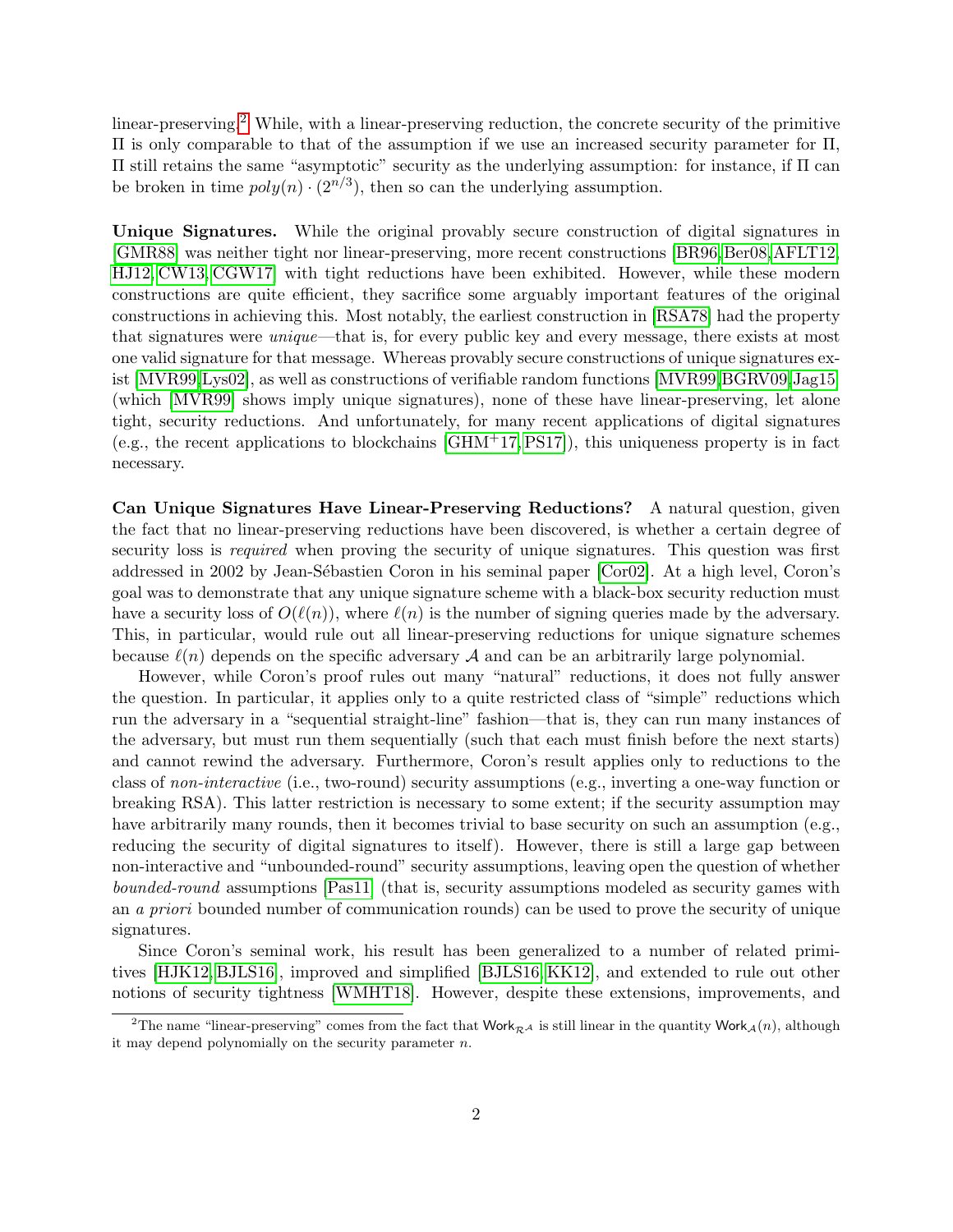generalizations, the above restrictions—to simple reductions, and to non-interactive assumptions have not yet been surmounted, leaving open the question:

Does there exist a linear-preserving security reduction for basing the security of unique digital signatures on some natural hardness assumption?

**Main Theorem.** In this work, we settle this question, ruling out all linear-preserving reductions from unique signatures to any bounded-round assumption.

**Theorem 1.** *(Informal.)* There does not exist a linear-preserving black-box reduction from the security of some unique signature scheme  $\Pi$  to a bounded-round intractability assumption  $\mathcal{C}$ , unless  $\mathcal C$  can be broken in polynomial time.

More precisely, we show that, unless  $\mathcal C$  can be broken in polynomial time, the security loss of any black-box reduction from the security of some unique signature scheme Π to any bounded-round intractability assumption C must be at least  $O(\sqrt{\ell(n)})$ , where  $\ell(n)$  is the number of signature queries the adversary uses (and thus not a fixed polynomial independent of the adversary). Moreover, we observe (in Appendix [C\)](#page-11-0) that our main theorem, with minor alterations, can also be applied to the related notion of rerandomizable signatures, or non-unique signatures with the property that signatures can be efficiently "rerandomized".

### 1.1 Proof Outline

In proving our main theorem, we follow the "meta-reduction" paradigm, originally pioneered in [\[BV98\]](#page-28-3) (see also [\[BMV08,](#page-29-5)[HRS09,](#page-30-6)[FS10,](#page-29-6)[AGO11,](#page-27-1)[BBF13,](#page-28-4)[BFW16\]](#page-28-5) for related work concerning metareductions), though we note that work on black-box separations using other frameworks dates back much farther, to [\[IR89\]](#page-30-7). The core idea behind this approach is, given an arbitrary black-box reduction R that breaks the assumption C by using black-box access to some "ideal adversary" A (which itself breaks the security of the primitive  $\Pi$ ), to create an efficient adversary B which breaks C without using  $\mathcal{A}: \mathcal{B}$  will internally run  $\mathcal{R}$  and, roughly speaking, internally (and efficiently) "emulate" A for R. The implication then is that if such a reduction R exists and breaks C using the inefficient adversary A, then B would likewise break C, but in polynomial time, proving that C is not a secure assumption. See Figure [1](#page-4-0) for an illustration of the mechanics of this paradigm.

Of course, we cannot prove complete non-existence (since, indeed, provably secure unique signature schemes exist); instead, we show that, unless  $\mathcal R$  makes many queries to  $\mathcal A$ —which already implies that the security loss is high—then we can efficiently emulate  $\mathcal{A}$ 's responses with "high" (but not overwhelming) probability, which in turn will imply that  $\beta$  breaks  $\mathcal C$  unless  $\mathcal R$ 's success probability is relatively small (again implying that its security loss is high).

Coron's Meta-Reduction. As already mentioned, Coron, in [\[Cor02\]](#page-29-4), demonstrates how to employ this technique for a restricted class of reductions from the security of unique signatures. In particular, imagine an "ideal" inefficient adversary  $\mathcal A$  which requests signatures for  $\ell(n)$  randomly chosen messages, next uses a brute-force search to find a signature (i.e., a forgery) on a new random message, and finally returns the forgery. (Note that this adversary  $A$  is inefficient as it requires a brute-force search to recover the forgery.) In order to simulate  $\mathcal{R}$ 's interaction with  $\mathcal{A}$  while running in polynomial time,  $\beta$  will run  $\beta$  normally and simulate  $\mathcal A$  by first requesting signatures for  $\ell(n)$  random messages. However, in order to extract a forgery without using brute force, B will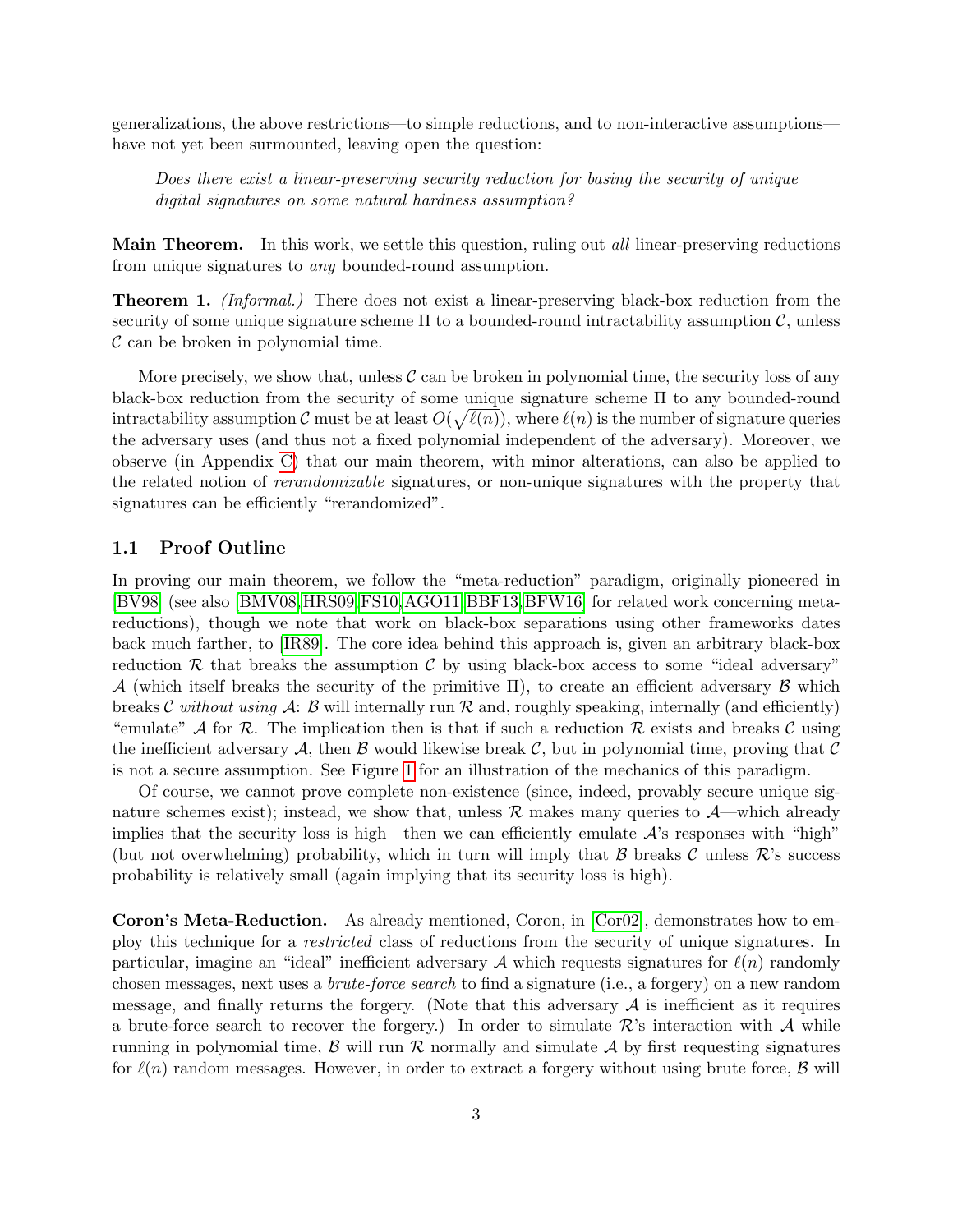<span id="page-4-0"></span>

**Figure 1:** The meta-reduction paradigm. Left: R breaks the assumption C by using the "ideal" but inefficient adversary  $\mathcal A$  (against the signature scheme  $\Pi$ ) as an oracle. Right: the meta-reduction  $\mathcal B$ runs R (forwarding its communication with C) and efficiently emulates A to break C with slightly less probability than in the left experiment.

pick a random message  $m^*$ , rewind the execution of R to before a randomly selected query, and try querying R for  $m^*$  instead of what it sent to R during the "main" (i.e., non-rewound) thread. If R returns a correct signature for  $m^*$  during this "rewinding", then B has succeeded in efficiently extracting a forgery and can return it to R. In this case,  $\beta$  has succeeded in *perfectly* emulating  $\mathcal{A}$ ; note that this relies on the fact that the signature scheme is unique and thus there exists at most one valid signature on  $m^*$ .

Of course,  $\mathcal R$  may not always return a correct response to  $\mathcal A$ 's (or  $\mathcal B$ 's) queries; however, if A receives any incorrect responses in the "main" thread, it may simply return  $\perp$  to R (as the security game for unique signatures only dictates that  $A$  must return a valid forgery when its queries are correctly answered), and so, in that case,  $\beta$  may also do so when emulating  $\mathcal{A}$ . The only time that  $\beta$  will fail to emulate  $\mathcal A$  is, in fact, when  $\mathcal R$  responds correctly to the original  $\ell(n)$  queries by B during the "main" execution, but fails to respond to the rewound query of  $m^*$ in any rewinding (and so B can neither return  $\perp$  or a forgery). Coron, through an elegant (yet complex) probabilistic argument, shows that the probability of this "bad event" is bounded above by  $O(1)/\ell(n)$ . Intuitively, the reason this holds is that, unless R provides signatures to a fraction  $O(1)/\ell(n)$  of random messages  $m^*$  (and thus the rewinding succeeds with probability  $O(1)/\ell(n)$ ), it is unlikely that R provides correct signatures to all the  $\ell(n)$  signature requests on the "main" thread, and in this case  $\beta$  does not need to provide a forgery to succeed in emulating  $\mathcal{A}$ . Of course, formalizing this argument is quite non-trivial, and Coron presents a sophisticated analysis which does so.

This argument rules out all reductions  $\mathcal R$  from the security of unique signatures to a noninteractive security assumption which break the assumption with probability greater than the failure probability of B—that is,  $O(1)/\ell(n)$ —assuming R runs a single instance of its adversary. If R runs multiple,  $M(n)$ , instances of its adversary in a sequential (i.e., non-interleaved) manner, then by the union bound over all instances, the failure probability bound becomes  $O(M(n))/\ell(n)$ . Furthermore, in this case we know that  $\text{Time}_{\mathcal{R}^{\mathcal{A}}}(n) \geq M(n) \text{Time}_{\mathcal{A}}(n)$ , and so (given  $\text{Success}_{\mathcal{A}}(n) = 1$ ) Coron's argument achieves a bound of

$$
\lambda_{\mathcal{R}}(n) \ge O(\ell(n))
$$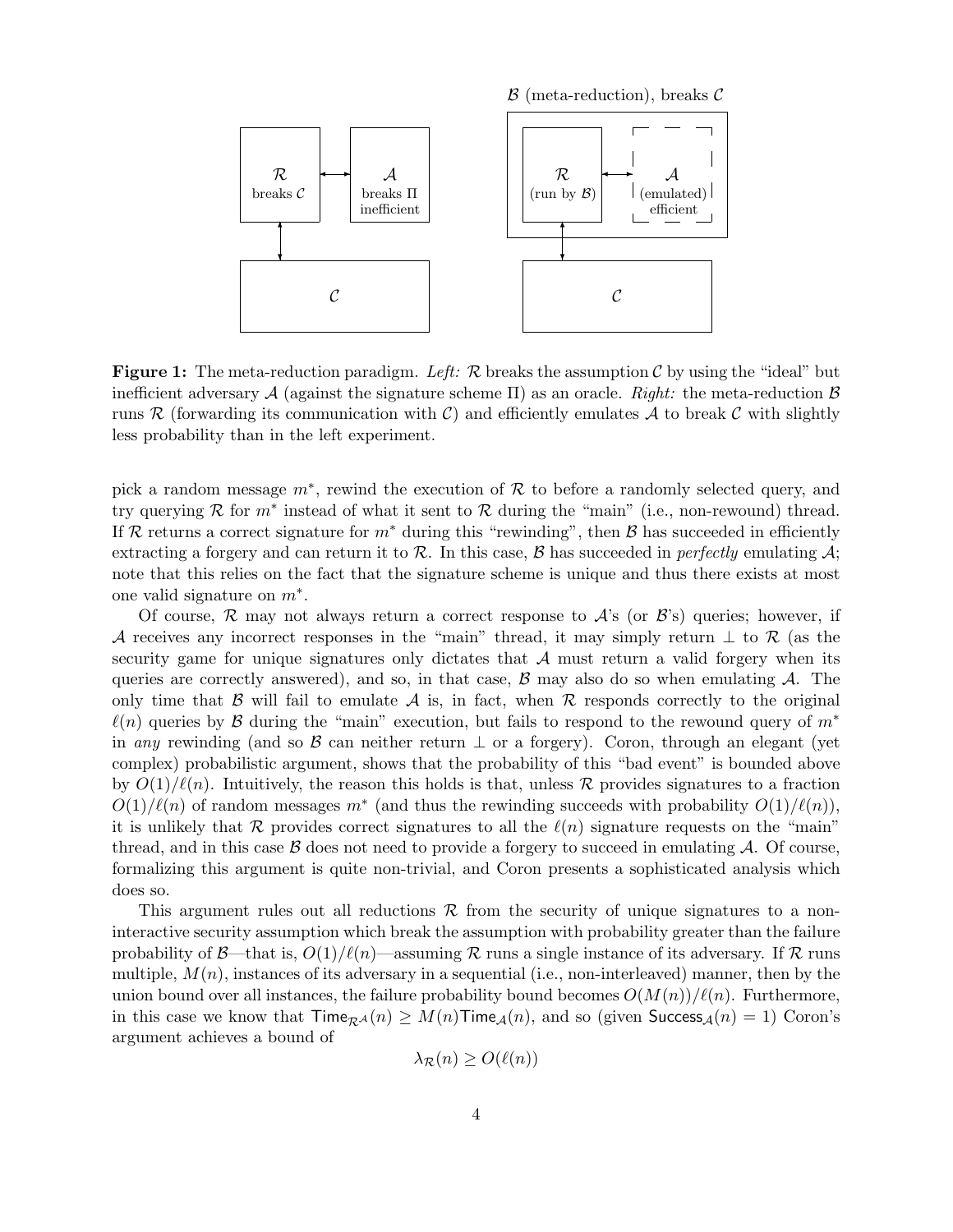<span id="page-5-1"></span>

Figure 2: A simple example of nested rewinding by  $\beta$  that might occur during interaction between  $\mathcal R$  and two concurrent simulated instances of  $\mathcal A$ . Note that the inner rewinding must occur twice, once before the outer rewinding and once after, as the public key  $pk_2$  might change based on the message  $m_{1,\ell(n)}$ . In fact, with m concurrent instances, up to  $2^m$  rewindings may occur in this fashion.

which thus rules out all linear-preserving reductions as there is no a priori polynomial bound on  $\ell(n).$ 

We note that while Coron's proof relies on a subtle and non-trivial analysis, a very recent and elegant work by Bader et al. [\[BJLS16\]](#page-28-2) presents a much simpler proof of Coron's theorem. In their approach, however, they consider a quite different ideal adversary  $A'$ , which is even more tailored to simple reductions and non-interactive assumptions.[3](#page-5-0) Consequently, we focus on Coron's original approach, which we shall see can be generalized to deal with all reductions and all bounded-round assumptions.

The problem with interactive assumptions and "nesting". Note that, in the above argument, it is crucial that the security assumption is non-interactive. Otherwise, when we rewind  $\mathcal{R}$ ,  $\mathcal R$  may send a new message to C and may require a response before proceeding; if this happens, we can no longer perform the emulation (as we cannot rewind the communication with  $\mathcal{C}$ ).

Additionally, the argument crucially relies on the fact that  $R$  talks to  $\mathcal A$  in a "straight-line" fashion, and only considers sequential interactions with (multiple instances) of A. If we did not have that restriction,  $\mathcal{R}$  might simultaneously run multiple instances of  $\mathcal{A}$  and "nest" these different executions. For instance, it might be the case that  $R$  receives a query from a particular instance of  $A$ , begins an entirely different instance of  $A$  (or perhaps even multiple instances), makes queries, and potentially requests a forgery, all before returning a response to the first query. Rewinding this will be troublesome because, depending on the query,  $R$  could respond differently to the nested queries or even follow an entirely different execution pattern. Even more worrying is the fact that, if there are enough levels of nesting, rewinding every query for every instance may take superpolynomial time, which would invalidate the construction of  $\beta$  (since an inefficient adversary would not contradict the assumption  $\mathcal{C}$ ). See Figure [2](#page-5-1) for an example illustrating this.

<span id="page-5-0"></span>Interestingly, this problem is also prevalent in research concerning concurrent zero-knowledge

 ${}^{3}$ In fact, whereas it is not clear whether Coron's meta-reduction  $\beta$  fails under these more general conditions, the meta-reduction from [\[BJLS16\]](#page-28-2) trivially breaks down under them.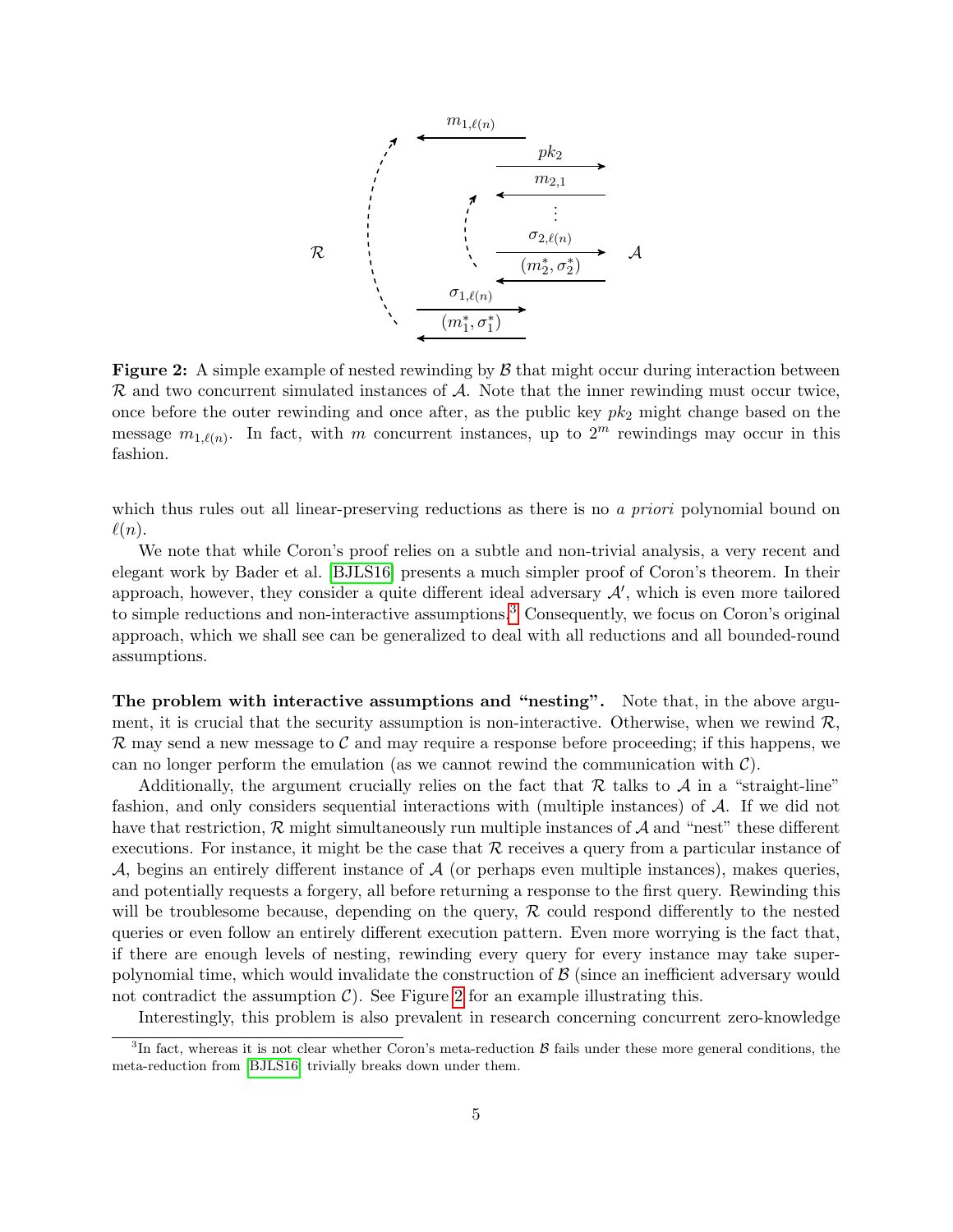[\[DNS98\]](#page-29-7). This connection was already noted in the earlier impossibility result for black-box reductions of [\[Pas11\]](#page-31-5), where a "recursive rewinding strategy" (similar to [\[RK99,](#page-32-3) [CLP10,](#page-29-8) [DGS09,](#page-29-9)[PV08\]](#page-31-6)) is used to overcome this problem. The core idea behind this technique is to rewind *every* relevant query, but to "abort" the rewinding when "too many" nested queries take place during the rewinding. The limit on nested queries furthermore decreases by a factor of  $n$  with each recursive level of nesting, so, since the total number of messages is polynomial, the number of levels will always be bounded by a constant, providing the polynomial bound on running time.

One might be tempted to simply apply this technique directly to the problem at hand; unfortunately, due to a fundamental difference between the two results, this is not possible. Specifically, in [\[Pas11\]](#page-31-5), the result proven is a complete impossibility (and not just a bound on the security loss): more precisely, emulation of  $A$  can be shown to succeed with overwhelming probability. In our context, however, the probability that the emulation succeeds is some inverse polynomial (and inherently must be so, or else we would have shown a complete impossibility of black-box security reductions). The problem then with a recursive rewinding strategy is that the failure probabilities may "cascade". Additionally, we cannot rely on the technique from [\[Pas11\]](#page-31-5) of repeatedly rewinding until we obtain a correct response, since that would bias the distribution of the message  $m^*$  on which we output a forgery!

A Simple Rewinding Technique. We deal with the problem by using a different (and actually much simpler) rewinding strategy, inspired by a technique for "bounded-concurrent" zero-knowledge arguments originally introduced by Lindell [\[Lin03\]](#page-31-7). The key observation is that rewinding is only necessary when B encounters an "end message" (i.e., R requesting a forgery from an instance of  $\mathcal{A}$ ). If, during the rewinding to extract a forgery for some instance of  $A$ ,  $B$  avoids queries that contain an end message for a separate instance of  $A$  (i.e., those that would cause recursive rewinding), then it becomes straightforward to bound the number of rewindings and show that  $\beta$  will run in polynomial time; as an added advantage, this allows us to treat end messages very similarly to external communication in the analysis of our meta-reduction.

However, while this simulation strategy at first glance may seem fairly straightforward (and, indeed, in the context of bounded-concurrent zero-knowledge, the analysis is simple), our scenario presents multiple major differences that make it quite non-trivial. In particular (as already mentioned above), unlike for zero-knowledge, we can no longer rewind queries with arbitrary messages; instead, in order to generate a forgery of a uniformly random message, we must choose a single forgery target  $m^*$  and rewind every query *only once* using this *same* message  $m^*$  (otherwise, as mentioned above, we would bias the distribution of the message  $m^*$  on which we output a forgery). Thus, to not bias the distribution of  $m^*$ , we must rewind each query with the same message  $m^*$ and consequently, we no longer have any independence between the rewindings, which severely complicates the analysis. (Indeed, recall that even in the simplified setting of Coron, his argument is already quite non-trivial.)

Towards dealing with this, we present a new way of analyzing an ideal adversary which is quite similar to Coron's ideal adversary. Our analysis relies on a "randomness-switching" argument similar in spirit to that of [\[PRS02,](#page-31-8) [PTV14\]](#page-31-9), where we demonstrate that any "bad" sequence of randomness which causes the meta-reduction to fail can be permuted into many "good" sequences for which the meta-reduction succeeds. In particular, recall from our above discussion of Coron's meta-reduction that, if a sequence of messages is such that  $\beta$  fails to emulate  $\mathcal{A}$ , then all of its rewindings with the forgery target  $m^*$  must fail to extract a signature for the query to  $m^*$ . Hence,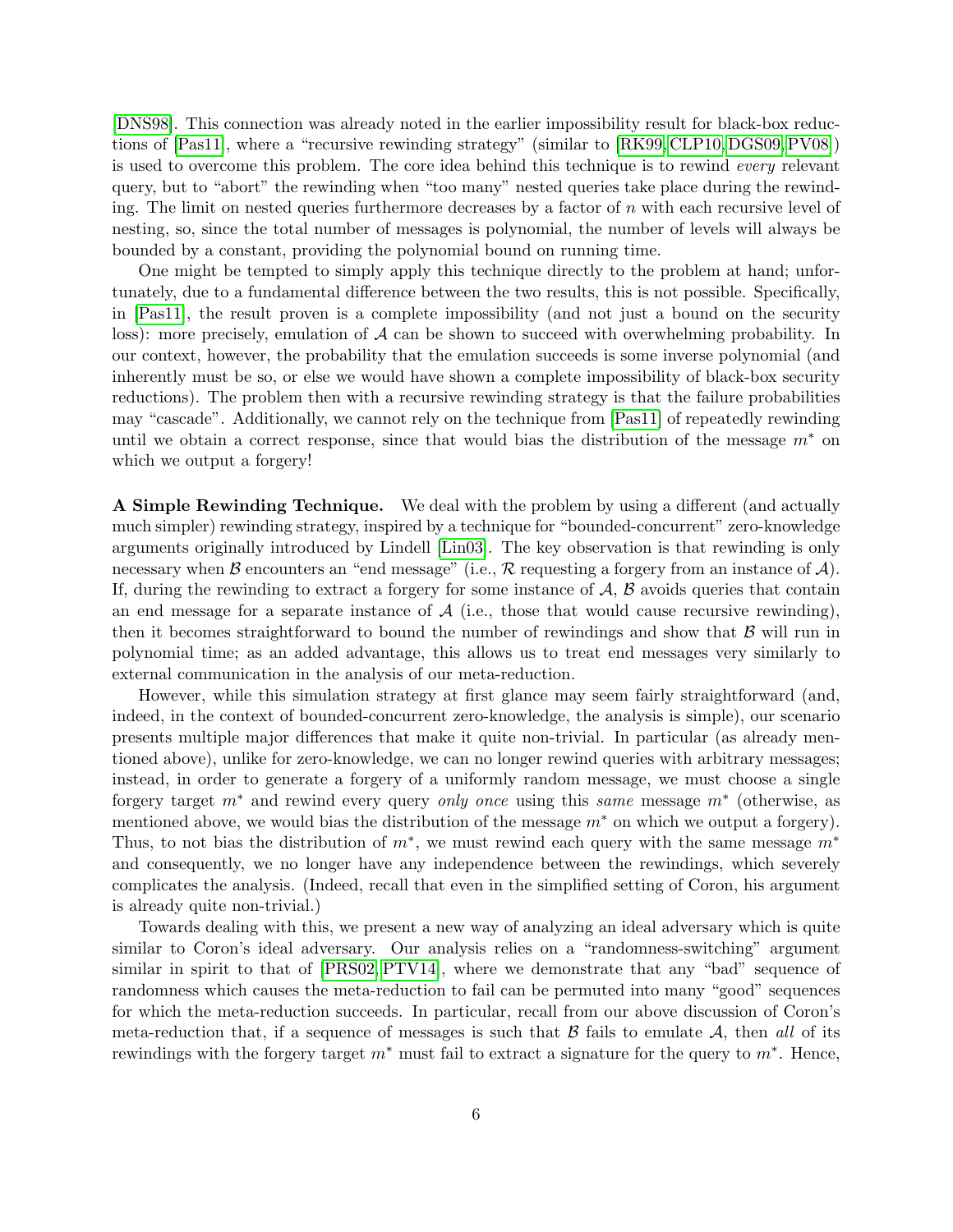every rewound sequence beginning with a prefix  $(m_1, \ldots, m_{i-1}, m^*)$  will either contain nesting or external communication during the query for  $m^*$ , or is such that R provides an incorrect signature for  $m^*$ . In the latter case, we can conclude as above that A and B, having received an invalid signature, will both accordingly return  $\perp$  (meaning that in fact B will succeed) if any sequence with that prefix is given in the (non-rewound) execution; thus, any such sequence cannot itself be a "bad" sequence. This, combined with the fact that the amount of nesting and external communication (and hence the possible number of rewound sequences which do not fall into the latter category) is bounded, will allow us to derive an upper bound for the possible number of "bad" sequences of randomness and hence for the probability of one of these sequences occurring (and causing the meta-reduction  $\beta$  to fail). This failure probability bound for  $\beta$  will ultimately allow us to upper-bound the success probability, and hence lower-bound the security loss, of the reduction  $\mathcal{R}$ . (In Appendix [A,](#page-1-1) as an independent contribution and a warm-up, we sketch how an even simpler randomness-switching approach can be used to provide a simplified proof of a generalization of Coron's theorem to arbitrary reductions with static scheduling—where the order in which the reductions sends its sends messages is a-priori fixed).

Overview. In Section [2](#page-7-0) we present key notation and definitions to be employed in our proof. We present and discuss our main result in Section [3,](#page-11-0) construct our "ideal" adversary A in Section [3.1,](#page-14-0) construct the meta-reduction  $\beta$  in Section [3.2,](#page-17-0) and complete our analysis and proof of the main theorem in Section [3.3.](#page-20-0) Lastly, we provide a synopsis of related work in Section [4.](#page-26-0)

### <span id="page-7-0"></span>2 Preliminaries and Definitions

### 2.1 Notation

Let  $\mathbb N$  denote the set of natural numbers (positive integers), and let  $[n]$  denote the set of natural numbers at most n, or  $\{1, 2, ..., n\}$ . For  $n \in \mathbb{N}$ , we denote by  $1^n$  the string of n ones, which will be used to provide a security parameter as input to an algorithm (this is by convention, so that the input length is bounded below by the security parameter). Given a set  $S = \{s_1, \ldots, s_n\}$  of distinct elements, we shall let |S| denote the number of elements n in S, and we refer to the set  $\Pi_n(S)$  as the set of permutations of S, which contains any sequence which itself contains, in any order, each element of S exactly once.

When we say that a statement holds "for all sufficiently large  $n \in \mathbb{N}$ ", by this we indicate that there exists an  $N \in \mathbb{N}$  such that, for any integer  $n \geq N$ , the statement holds for n.

We recall that a function  $\epsilon(\cdot)$  is *negligible* if, for any polynomial  $p(\cdot), \epsilon(n) < 1/p(n)$  for all sufficiently large  $n \in \mathbb{N}$ —that is, if  $\epsilon(\cdot)$  is asymptotically smaller than any inverse polynomial. (For instance, an inverse exponential such as  $e^{-cn}$  is negligible in n for any constant  $c > 0$ .)

Lastly, we assume a basic level of familiarity with the concepts of probabilistic algorithms and interactive Turing machines [\[GMR85\]](#page-30-8). We will let  $\mathcal{R}^{\mathcal{A}}(x)$  denote the probability distribution over the output of an oracle algorithm  $R$  given oracle access to a probabilistic  $\mathcal A$ . If  $\mathcal A$  is a (deterministic) interactive algorithm, we instead assume  $R$  has oracle access to the function that, given the current partial transcript of (i.e., all messages sent up to a certain point in) interaction between  $\mathcal{R}$  and  $\mathcal{A}$ , returns  $\mathcal{A}$ 's next message to  $\mathcal{R}$ .

Furthermore, we shall refer by  $\langle A, C \rangle (x)$  to the probability distribution over the output of C after interaction between probabilistic interactive Turing machines  $A$  and  $C$ , both given common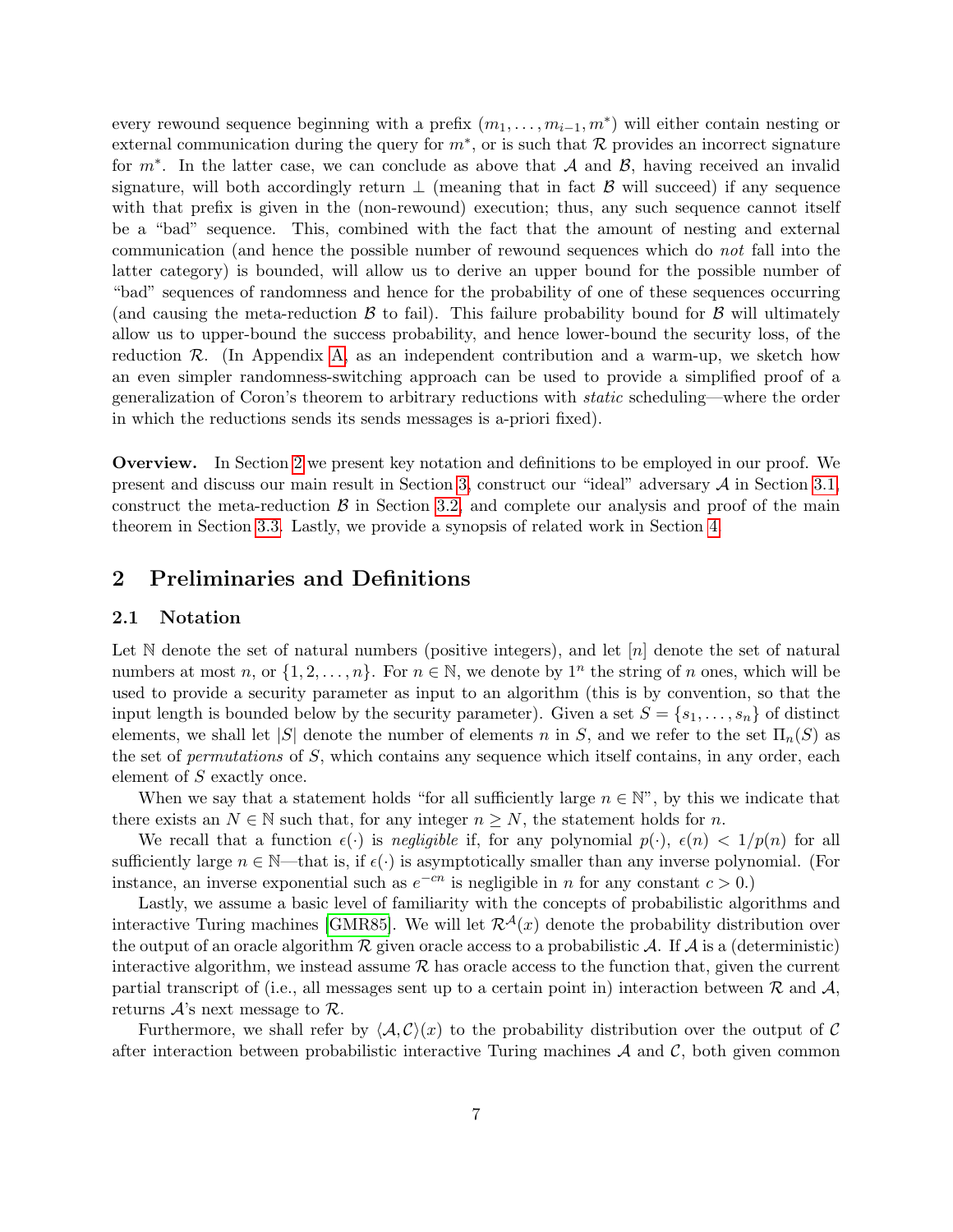input x (where the common input is also provided to any oracles, e.g., to  $\mathcal O$  if  $\mathcal A$  is an oracle machine given by  $\mathcal{A}^{\mathcal{O}}$ ); the view of the respective experiment, or the transcript of all messages sent and all randomness consumed, shall be denoted as  $[\mathcal{A} \leftrightarrow \mathcal{C}](x)$ .

### 2.2 Unique Signatures

First, we define unique signature schemes. Recall that a signature scheme is a means by which a message can be signed with the signer's secret key and the signature can be verified using a public key. A unique signature scheme, then, is simply a signature scheme for which each message can only have one possible signature:

Definition 1. A unique signature scheme is a triple (Gen, Sign, Ver) of probabilistic polynomialtime algorithms such that, for every  $n \in \mathbb{N}$ :

- Gen, on input  $1^n$ , produces a pair  $(pk, sk)$
- Sign, on input  $(sk, m)$  for any  $m \in \{0, 1\}^n$ , produces a signature  $\sigma$ . (We write  $\sigma \leftarrow$  Sign<sub>sk</sub> $(m)$ .)
- Ver, on input  $(pk, m, \sigma)$ , produces either Accept or Reject. (We write  $out \leftarrow \text{Ver}_{pk}(m, \sigma)$ .)

and, in addition, the following properties hold:

• Correctness: For every  $n \in \mathbb{N}$  and  $m \in \{0,1\}^n$ :

$$
\Pr\left[(pk, sk) \gets \mathsf{Gen}(1^n) : \mathsf{Ver}_{pk}(m, \mathsf{Sign}_{sk}(m)) = \mathsf{Accept}\right] = 1
$$

• Uniqueness: For every  $m \in \{0,1\}^*$ , and  $pk \in \{0,1\}^*$ , there exists at most one  $\sigma \in \{0,1\}^*$  for which  $\mathsf{Ver}_{pk}(m, \sigma) = \mathsf{Accept}.$ 

We next turn to discussing what it means for such a scheme to be secure. A natural definition of security is the notion of existential unforgeability against adaptive chosen-message attacks [\[GMR88\]](#page-30-0), which requires that an adversary knowing the public key, even if allowed to adaptively choose a bounded number of messages and observe their signatures, is unable to forge any signature for a message they have not yet queried. We formalize this by allowing the adversary access to an oracle for Sign, as follows:

Definition 2. We say that a signature scheme is unforgeable if, for every non-uniform probabilistic polynomial-time oracle-aided algorithm  $A$ , there is some negligible function  $\epsilon(\cdot)$  such that for all  $n \in \mathbb{N}$ :

$$
\Pr\Big[(pk, sk) \gets \mathsf{Gen}(1^n); (m, \sigma) \gets \mathcal{A}^{\mathsf{Sign}_{sk}(\cdot)}(1^n, pk) : \mathsf{Ver}_{pk}(m, \sigma) = \mathsf{Accept} \land \mathsf{Valid}\Big] \leq \epsilon(n)
$$

where Valid is the event that none of  $\mathcal{A}$ 's queries were for the signature of the output message m.

We will define a weaker notion of a signature scheme being  $\ell(\cdot)$ -unforgeable identically to the above, with the exception that Valid is the event that the following two conditions on  $A$  are true:

- A has queried its oracle at most  $\ell(n)$  times.
- None of  $A$ 's queries were for the signature of the output message m.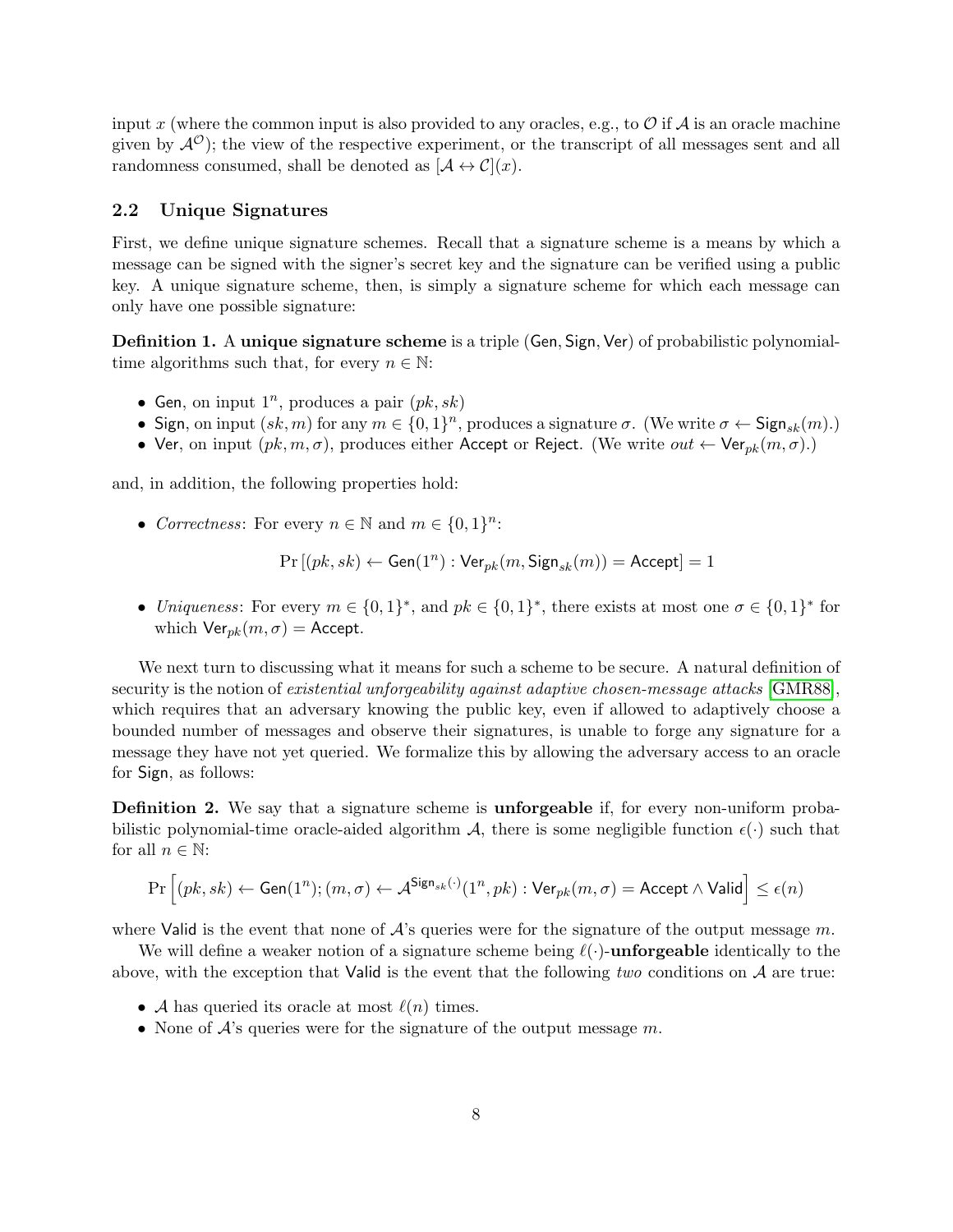The bounded notion of  $\ell(\cdot)$ -unforgeability is primarily useful to prove our concrete security loss bound, whereas our main result applies to the general notion of unforgeability. Furthermore, for the purposes of the impossibility result, we weaken the definition of unforgeability to a worst-case definition, as this will strengthen our main theorem (by showing that basing even this weak notion of security on standard assumptions will incur a security loss):

**Definition 3.** We say that a signature scheme is **weakly unforgeable** (respectively, weakly  $\ell(\cdot)$ unforgeable) if, for every non-uniform probabilistic polynomial-time oracle-aided algorithm  $\mathcal A$  and every  $n \in \mathbb{N}$ :

$$
\Pr\Big[(pk, sk) \gets \mathsf{Gen}(1^n); (m, \sigma) \gets \mathcal{A}^{\mathsf{Sign}_{sk}(\cdot)}(1^n, pk) : \mathsf{Ver}_{pk}(m, \sigma) = \mathsf{Accept} \land \mathsf{Valid} \Big] < 1
$$

where Valid is defined as above (and respectively for  $\ell(\cdot)$ -unforgeability). In particular, we say that a non-uniform probabilistic polynomial-time algorithm  $\mathcal A$  breaks weak unforgeability of a signature scheme (Gen, Sign, Ver) if the probability above is equal to 1.

#### 2.3 Intractability Assumptions

Next, we define intractability assumptions in a manner originally proposed in [\[Nao03\]](#page-31-10). Formally, we can model an assumption as a "security game" involving an interaction between a probabilistic *challenger C* and *adversary* A, after which C will output either Accept or Reject. We say that an adversary  $\mathcal A$  breaks the assumption if  $\mathcal C$  accepts with probability non-negligibly greater than a certain threshold.

For instance, an assumption that a function  $f$  is one-way could be modeled by a two-round interaction where C sends A the image  $y = f(x)$  on a uniformly random input x, A sends a message x' to C, and C accepts if and only if  $f(x') = y$ . In this case, A breaks the assumption if it inverts  $f$  (i.e.,  $\mathcal C$  accepts) with probability non-negligibly greater than zero.

As an example of an assumption that would have a non-zero threshold, an assumption that two distributions  $\mathcal{D}_0$  and  $\mathcal{D}_1$  are indistinguishable could be modeled by the two-round interaction where C picks a random  $b \in \{0, 1\}$ , sends A a sample from  $\mathcal{D}_b$ , receives b' from A, and accepts if  $b = b'$ . Then  $A$  would only break the assumption if  $C$  accepts with probability non-negligibly greater than a threshold of 1/2. Formally, we model these assumptions following [\[Pas11\]](#page-31-5):

**Definition 4.** For polynomial  $r(\cdot)$ , we denote an  $r(\cdot)$ -round intractability assumption by a pair  $(C, t(\cdot))$ , where  $t(\cdot)$  is a function and C is a probabilistic interactive algorithm with input  $1^n$ and an a priori bound of  $r(n)$  rounds of communication. We say that  $(\mathcal{C}, t(\cdot))$  is **secure** if the following is true:

For any non-uniform probabilistic polynomial-time interactive algorithm  $A$ , there exists a negligible function  $\epsilon(\cdot)$  such that, for all  $n \in \mathbb{N}$ :

$$
\Pr\left[\langle \mathcal{A}, \mathcal{C} \rangle(1^n) = \mathsf{Accept}\right] \le t(n) + \epsilon(n)
$$

Furthermore, we say that a specific  $A$  breaks the assumption if the above inequality is not true with respect to that A; in particular, for some polynomial  $p(.)$ , we say that A breaks  $(C, t(.))$  with probability  $1/p(\cdot)$  if, for infinitely many  $n \in \mathbb{N}$ ,

$$
\Pr\left[\langle \mathcal{A}, \mathcal{C} \rangle(1^n) = \mathsf{Accept}\right] \ge t(n) + \frac{1}{p(n)}
$$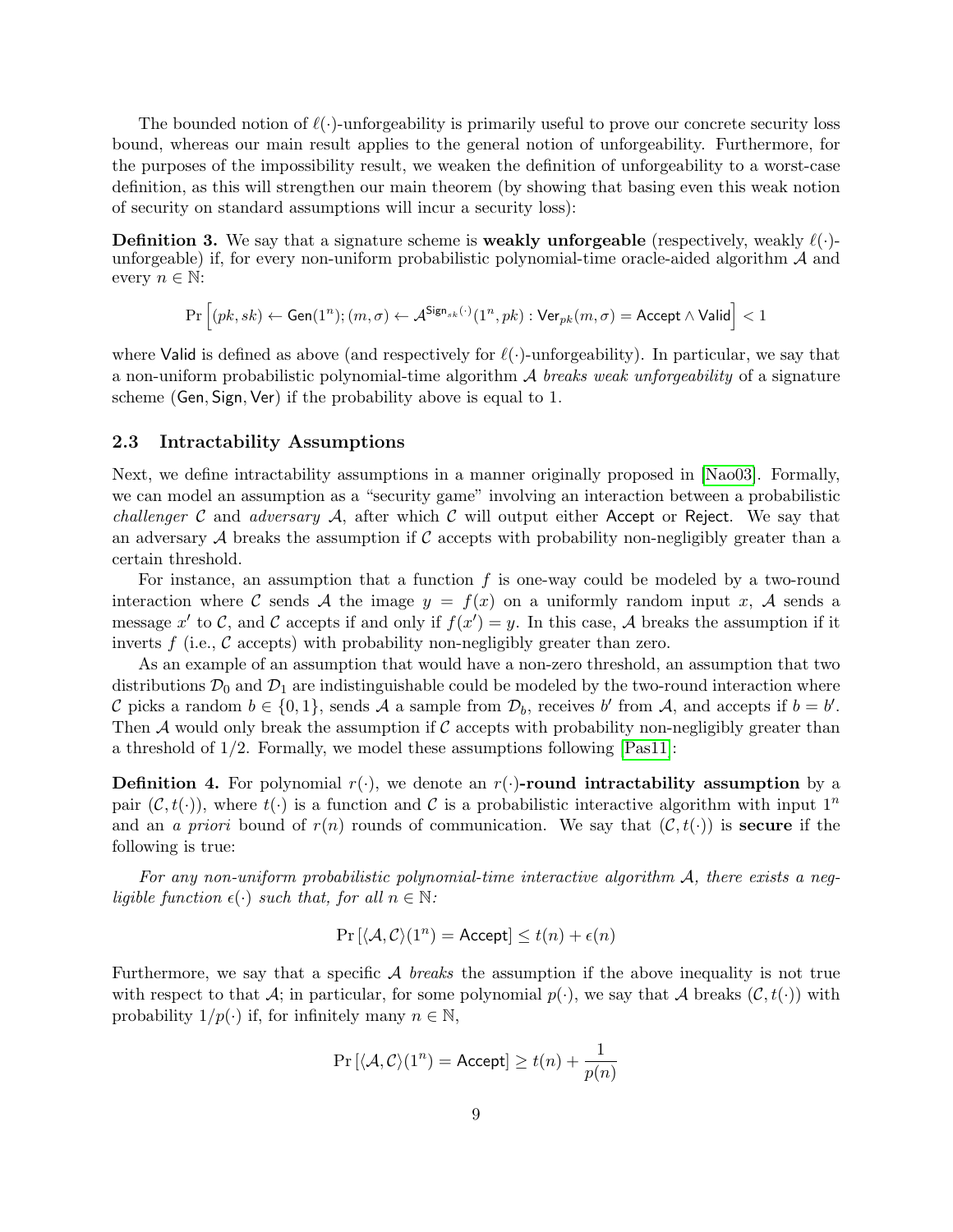We also call a pair  $(\mathcal{C}, t(\cdot))$  a **bounded-round intractability assumption** if there exists some polynomial  $r(\cdot)$  such that  $(\mathcal{C}, t(\cdot))$  is an  $r(\cdot)$ -round intractability assumption.

We note that any standard cryptographic security assumption can be modeled as a pair  $(C, t(\cdot))$ of this form, including our definitions above of the security of signature schemes. (In this case, the threshold  $t(n)$  would be zero, and C would have  $r(n) = 2\ell(n) + 2$  rounds of communication, first generating  $(pk, sk)$  and sending pk to A, then signing  $\ell(n)$  messages for A, and finally receiving  $(m, \sigma)$  and outputting the result of Ver, or Reject if it had already signed m.) In particular, this is why we require an a priori bound on the number of rounds  $r(\cdot)$  of the assumption; it will allow us to avoid such trivial reductions as reducing unforgeability to itself (for which we could obviously not prove the impossibility result).

#### 2.4 Black-Box Reductions

Finally, we briefly discuss what it means for one assumption to be based on another assumption. In particular, given two assumptions  $(C_1, t_1(\cdot))$  and  $(C_2, t_2(\cdot))$ , basing the hardness of  $C_1$  on that of  $\mathcal{C}_2$  in a black-box way would classically entail, given an arbitrary adversary  $\mathcal{A}_2$  which can break  $(\mathcal{C}_2, t_2(\cdot))$  constructing a polynomial-time procedure  $\mathcal{A}_1$  that breaks  $(\mathcal{C}_1, t_1(\cdot))$  through standard interactions with  $A_2$  (i.e., using  $A_2$  in a *black-box* manner).

Notably, there is no guarantee that  $A_1$  invoke  $A_2$  only once; it could be the case that there are polynomially many invocations, or even "nested" invocations (e.g., multiple concurrent invocations such that the rounds of communication may be interleaved or dependent on one another), of  $\mathcal{A}_2$ during the execution of  $A_1$ . We can formalize this by imagining  $A_1$  as a polynomial-time *reduction* R that has oracle access to the interactive algorithm A (formerly  $A_2$ ):

**Definition 5.** We refer to a probabilistic polynomial-time oracle-aided algorithm  $\mathcal{R}$  as a **black**box reduction for basing the hardness of assumption  $(C_1, t_1(\cdot))$  on that of  $(C_2, t_2(\cdot))$  if, given any deterministic A that breaks  $(C_1, t_1(\cdot))$ ,  $\mathcal{R}^{\mathcal{A}}$  breaks  $(C_2, t_2(\cdot))$ . We refer to such a reduction as fixed-parameter if, given common input  $1^n$ ,  $\mathcal{R}^{\mathcal{A}}$  queries  $\mathcal{A}$  only on input  $1^n$ .

We notably restrict our attention to oracles that are deterministic (or have some fixed randomness), as this allows us to consider cases where the reduction  $R$  can rewind or restart its oracle. We shall also restrict our attention, similarly to [\[Pas11\]](#page-31-5), to the case of *fixed-parameter* reductions where R invokes its adversary A only using a single security parameter (i.e., A must be the same algorithm in each instance); in particular, for security parameter n, we allow R to run up to  $M(n)$ instances of some parameterized adversary  $\mathcal{A}(1^n)$ . Lastly, we can also apply the above concept to our definition of weak  $\ell(\cdot)$ -unforgeability (and define a fixed-parameter reduction identically for this case):

**Definition 6.** We say that a probabilistic polynomial-time oracle-aided algorithm  $\mathcal{R}$  is a black-box reduction for basing weak unforgeability of a signature scheme (Gen, Sign, Ver) on the hardness of an assumption  $(C, t(\cdot))$  (resp. for weak  $\ell(\cdot)$ -unforgeability) if, for every deterministic algorithm A that breaks weak unforgeability of (Gen, Sign, Ver) (i.e., forges a signature with probability 1), there is a polynomial  $p(\cdot)$  such that, for infinitely many  $n \in \mathbb{N}$ ,  $\mathcal{R}^{\mathcal{A}}$  breaks  $(\mathcal{C}, t(\cdot))$  with probability  $1/p(n)$ .

Finally, we wish to formalize the *security loss* of such a reduction  $\mathcal{R}$ , or the loss in the reduction's success probability proportionate to its time efficiency. We state this as follows: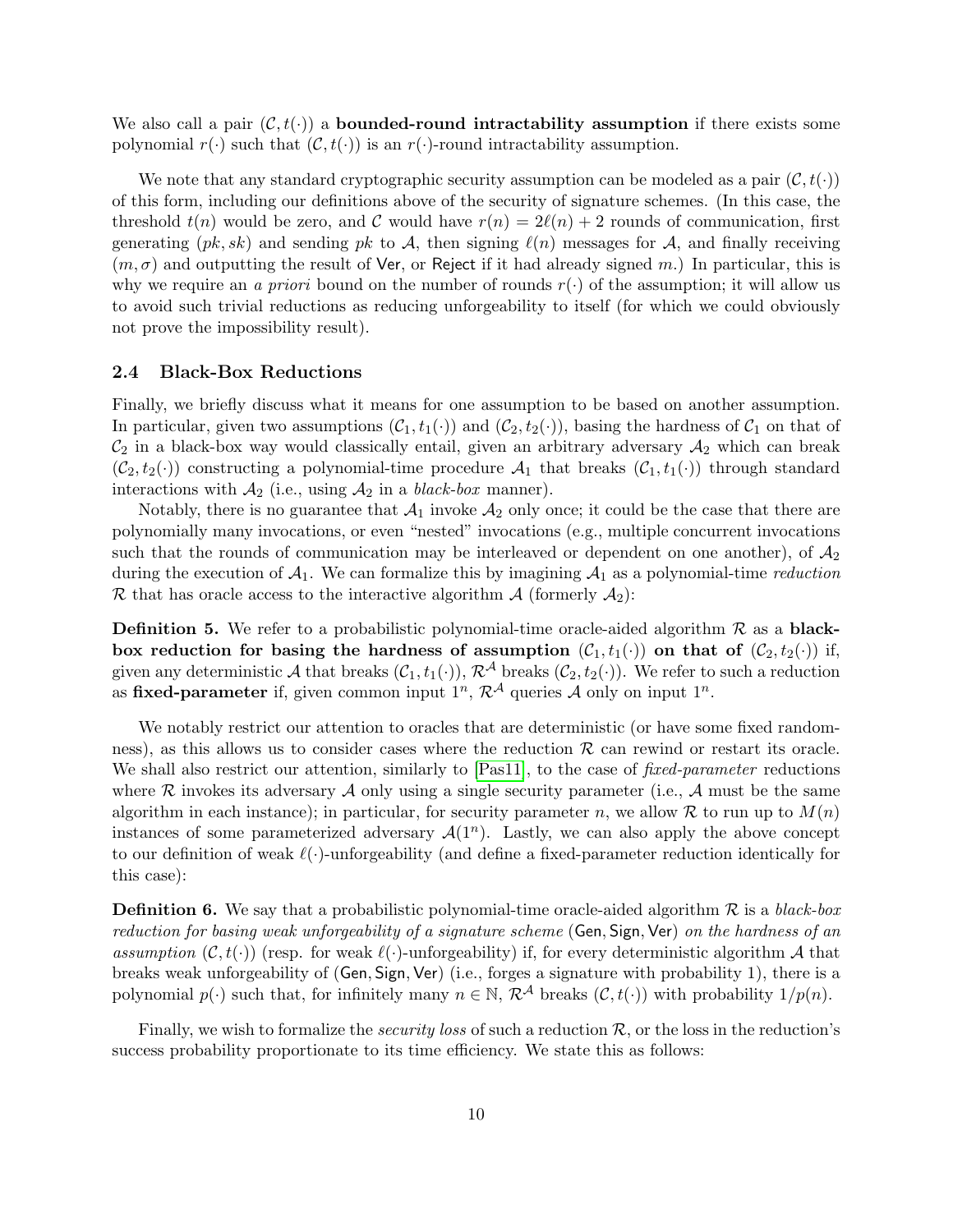**Definition 7.** Let R be a black-box reduction for basing the hardness of assumption  $(C_1, t_1(\cdot))$  on that of  $(C_2, t_2(\cdot))$ . Given any deterministic A and for each  $n \in \mathbb{N}$ :

- Let Success<sub>A</sub> $(n) = Pr[\langle A, C_1\rangle(1^n) = Accept] t_1(n)$  (that is, the probability with which A breaks  $(C_1, t_1(\cdot))$ , taken over all randomness of A and  $C_1$ ).
- Let Query<sub>A</sub> $(n)$  denote the maximum, over all randomness of A and  $C_1$ , of the possible number of messages sent from  $C_1$  to A during the experiment  $[A \leftrightarrow C_1](1^n)$ .
- Let Success<sub>RA</sub> $(n) = Pr[\langle R^{\mathcal{A}}, C_2 \rangle(1^n) =$  Accept]  $t_2(n)$  (that is, the probability with which  $\mathcal{R}^{\mathcal{A}}$  breaks  $(\mathcal{C}_2, t_2(\cdot))$  taken over all randomness of  $\mathcal{A}, \mathcal{C}_2$ , and  $\mathcal{R}$ ).
- Let Query $_{\mathcal{R}^{\mathcal{A}}}(n)$  denote the maximum, over all randomness of  $\mathcal{A}, \mathcal{C}_2$ , and  $\mathcal{R}$ , of the possible number of messages sent from R to A during the experiment  $[\mathcal{R}^{\mathcal{A}} \leftrightarrow \mathcal{C}_2](1^n)$ .

Then we say that the **security loss** of  $\mathcal{R}$  is given by:

$$
\lambda_{\mathcal{R}}(n) = \max_{\mathcal{A}} \left( \frac{\mathsf{Success}_{\mathcal{A}}(n)}{\mathsf{Success}_{\mathcal{R}^{\mathcal{A}}}(n)} \frac{\mathsf{Query}_{\mathcal{R}^{\mathcal{A}}}(n)}{\mathsf{Query}_{\mathcal{A}}(n)} \right)
$$

Furthermore, we say that  $\mathcal R$  is **linear-preserving** if its security loss is bounded above by a fixed polynomial independent of  $\mathcal{A}$ —that is, there is a polynomial  $p(\cdot)$  for which, for all sufficiently large  $n \in \mathbb{N}$  and every  $\mathcal{A}, \lambda_{\mathcal{R}}(n) \leq p(n)$ .

We note that, as we consider black-box reductions, we consider the ratio between the communication complexities of  $\mathcal R$  and  $\mathcal A$  as opposed to the running times when determining the security loss. While many other recent works (e.g., [\[HJK12,](#page-30-4)[BJLS16\]](#page-28-2)) use a definition which, though similar to the above, measures actual running time rather than rounds of communication, we note that our definition is at least as strong as time-based alternatives, and formally prove this fact in Appendix [B.](#page-7-0)

## <span id="page-11-0"></span>3 Main Theorem

As our main theorem, we prove the following result:

<span id="page-11-1"></span>**Theorem 2.** Let  $\Pi = (\mathsf{Gen}, \mathsf{Sign}, \mathsf{Ver})$  be a unique signature scheme, and let  $(\mathcal{C}, t(\cdot))$  be some  $r(\cdot)$ round intractability assumption for polynomial  $r(\cdot)$ . If there exists some fixed-parameter black-box reduction R for basing weak unforgeability of  $\Pi$  on the hardness of  $(C, t(\cdot))$ , then either:

- (1)  $\mathcal{R}$  is not a linear-preserving reduction, or
- (2) there exists a polynomial-time adversary  $\beta$  that breaks the assumption  $(C, t(\cdot))$ .

We note that this result also applies to the slightly more general notion of *rerandomizable* signatures through an almost identical argument; we discuss this in more detail in Appendix [C.](#page-11-0) Theorem [2](#page-11-1) follows in a straightforward manner from the following lemma, which is a concrete security loss bound analogous to Coron's in [\[Cor02\]](#page-29-4), but generalized so that it handles arbitrary (i.e., not just simple) reductions: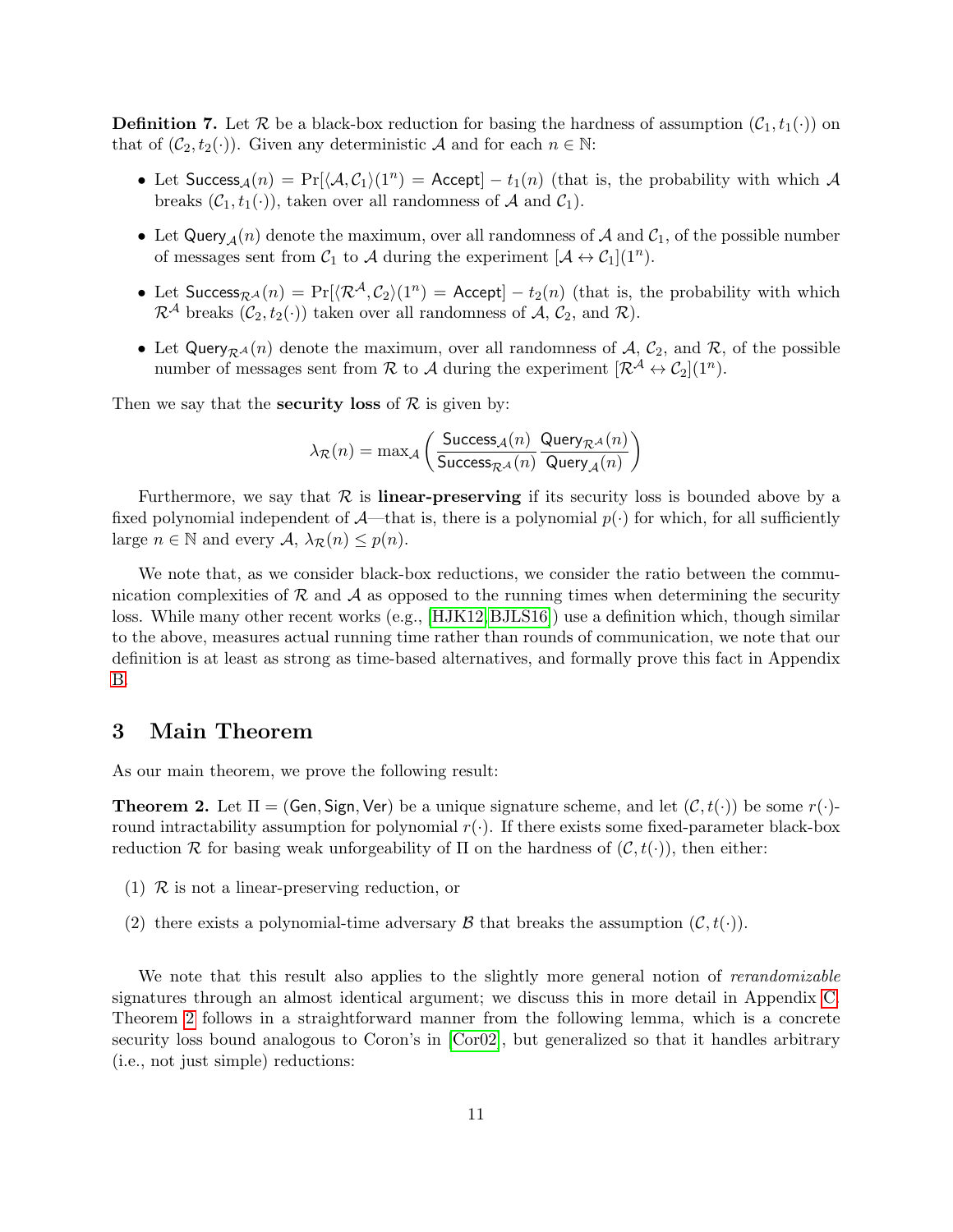<span id="page-12-0"></span>**Lemma 1.** Let  $\Pi = (\mathsf{Gen}, \mathsf{Sign}, \mathsf{Ver})$  be a unique signature scheme, and let  $(\mathcal{C}, t(\cdot))$  be some  $r(\cdot)$ round intractability assumption for polynomial  $r(\cdot)$ . If for some polynomial  $\ell(\cdot)$  there exists some fixed-parameter black-box reduction R for basing weak  $\ell(\cdot)$ -unforgeability of  $\Pi$  on the hardness of  $(C, t(\cdot))$ , then either R's security loss is at least

$$
\lambda_{\mathcal{R}}(n) \ge \sqrt{\ell(n)} - (r(n) + 1)
$$

for all sufficiently large  $n \in \mathbb{N}$ , or there exists a polynomial-time adversary  $\mathcal{B}$  that breaks the assumption  $(C, t(\cdot))$ .

First, we show that Lemma [1](#page-12-0) implies Theorem [2:](#page-11-1)

*Proof.* Given Lemma [1,](#page-12-0) assume for the sake of contradiction that  $(C, t(\cdot))$  is secure, and that the R described in Theorem [2](#page-11-1) is linear-preserving. Then there exists a polynomial  $p(\cdot)$  such that  $\lambda_{\mathcal{R}}(n) \leq p(n)$  for all sufficiently large n. Because R by assumption is a reduction from (unbounded) weak unforgeability, it must likewise be a reduction from the strictly more specific definition of weak  $\ell(\cdot)$ -unforgeability for any polynomial  $\ell(\cdot)$ , since every weak  $\ell(\cdot)$ -unforgeability adversary will trivially break unbounded weak unforgeability. So, let  $\ell(n) \triangleq (p(n) + r(n) + 2)^2$ ; hence, by Lemma [1,](#page-12-0) either there exists a polynomial-time adversary  $\mathcal B$  which breaks  $(\mathcal C, t(\cdot))$ —which is false by assumption—or the security loss of  $R$  is no less than

$$
\sqrt{\ell(n)} - (r(n) + 1) = p(n) + 1 > p(n)
$$

 $\Box$ 

for all sufficiently large  $n$ , which is a contradiction and hence proves Theorem [2.](#page-11-1)

Hence, the remainder of the section is dedicated to proving Lemma [1.](#page-12-0) Our proof of Lemma [1](#page-12-0) follows four major steps, which we shall describe here at a high level before beginning the full argument.

Constructing an Ideal Adversary. First, we describe an "ideal" adversary A which is *guaran*teed to break the security of  $\Pi$  while sending  $\ell(n)$  queries, but does so by brute force and hence does not run in polynomial time. Our objective then is to create a meta-reduction  $\beta$  that almost always emulates the interaction  $\mathcal{R}^{\mathcal{A}}$  between  $\mathcal{R}$  and  $\mathcal{A}$ . If it does so with, say, probability  $1 - 1/p(n)$ , then B will break the assumption  $(C, t(\cdot))$  with probability at least Success<sub>RA</sub> $(n)-1/p(n)$ . However, this means that  $\mathcal{R}^{\mathcal{A}}$  itself cannot have success probability non-negligibly greater than  $1/p(n)$ ; otherwise, C would be broken with non-negligible probability by  $\mathcal{B}$ .

The "ideal" A will pick  $\ell(n)$  messages  $(\vec{m})$  at random and query R for the signatures of each of these messages in turn, and will finally brute-force a secret key from the results and use that key to forge a signature for another random message  $m^*$ , which it will return. Crucially,  $\mathcal A$  will also verify  $\mathcal{R}$ 's responses to its queries and return  $\perp$  instead if not all are correct signatures. By construction A breaks  $\ell(\cdot)$ -weak unforgeability; however, due to the brute-force step, it (and consequently  $\mathcal{R}^{\mathcal{A}}$ ) will not run in polynomial time.

Constructing a Meta-Reduction. Hence, to *efficiently* emulate  $\mathcal{R}^{\mathcal{A}}$ , we create the metareduction B. B will run R and forward communicate with C as normal; when R would start a new instance of its adversary  $A, B$  will generate messages  $\vec{m}$  and  $m^*$  randomly (i.e., identically to A) and forward queries to R in the same manner as A. However, when R requires an instance to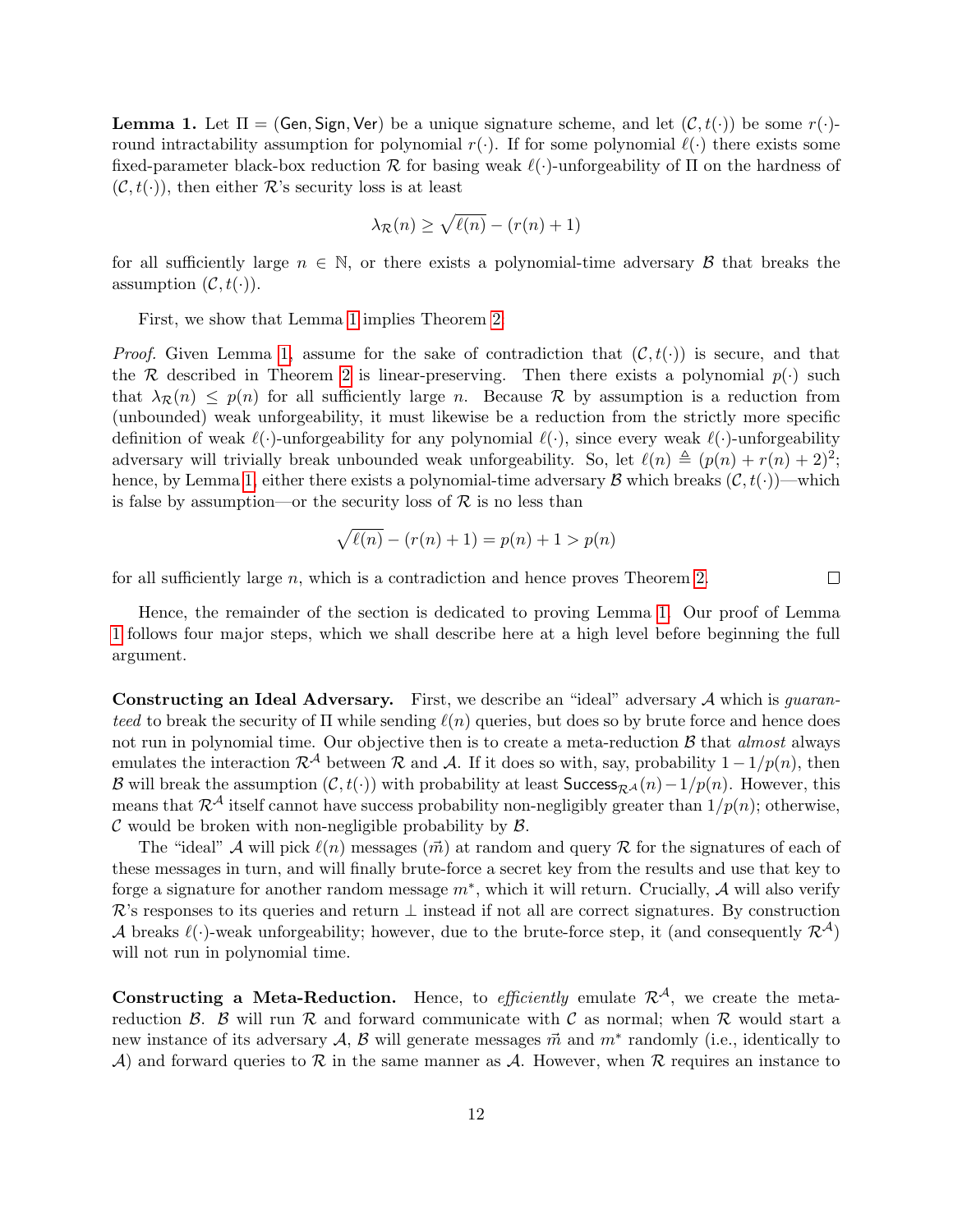provide a forged signature,  $\beta$  will also "rewind" the simulated execution to the start of each query for that instance and try to query  $R$  with  $m^*$  instead of the message it would normally query. If R gives a response to the rewound query, then B has (efficiently) found a forgery for  $m^*$ , which it can return to  $R$  when it requests a forgery from the corresponding instance of  $A$ .

B, while rewinding, will abort (and try rewinding the next slot instead) if either  $\mathcal R$  would communicate externally with  $\mathcal C$  (which  $\mathcal B$  of course cannot rewind) or  $\mathcal R$  would request a forgery for some other simulated instance of  $A$  during the simulated execution of  $\mathcal{R}^{\mathcal{A}}$  (i.e., before responding to the rewound query). In particular, this strategy ensures that recursive rewinding as in [\[Pas11\]](#page-31-5) will not be required, since  $\beta$  will never attempt to start rewinding some instance while rewinding a different one.

Furthermore,  $\beta$  will "verify" all of  $\mathcal{R}$ 's responses to its signature queries (in the non-rewound part of the execution) in the same manner as A, likewise returning  $\perp$  from the simulated instance of A if not all responses are valid. So, whenever either  $\mathcal R$  gives a simulated instance one or more incorrect responses or  $\beta$  successfully extracts a forgery (noting that, by the uniqueness property, the forgeries they return must be identical, which is crucial),  $A$  and  $B$ 's simulations of  $A$  will be identically distributed to one another.

**Bounding the Failure Probability.** So, to bound the probability with which  $\beta$  does not successfully emulate some instance of  $A$ , we must bound the probability that all of  $\mathcal{B}$ 's queries to  $\mathcal{R}$  ( $\vec{m}$ ) are correctly answered, yet the rewinding of every one of the queries fails due to either R responding badly to  $m^*$ , R communicating externally with C, or a forgery request for another simulated instance of  $A$  occurring before  $R$  responds.

We bound this probability by using a counting argument similar to that exhibited in the introduction. In particular, we consider the messages  $\vec{m}$  and  $m^*$  for a particular instance, fixing the randomness outside of that instance arbitrarily. Then we show that, for any "bad" sequencing of these messages such that the non-rewound execution succeeds but every rewinding fails, many (though not all, because of the possibility for rewindings to fail due to an end message or external communication) of the rewindings of this sequence will correspond to "good" sequences where  $\beta$ returns  $\perp$  due to receiving an incorrect response from  $\mathcal{R}$ .

What we intuitively show is that, in every set of  $\ell(n) + 1$  sequences corresponding to a sequence and its various rewindings, at most  $M(n) + r(n) + 1$  can be bad (since, informally, given a bad sequence, in expectation only  $M(n) + r(n)$  of its rewindings can fail for reasons besides R responding incorrectly, i.e., due to nested end messages or external communication), where  $M(n)$  is the maximum number of instances of A which  $R$  executes (which we show by our construction of A must be no less than the number of successful end messages). Hence we obtain a bound of

$$
\frac{M(n) + r(n) + 1}{\ell(n) + 1}
$$

on the failure probability for each instance, which by the union bound over all  $M(n)$  instances sums to an overall failure probability of less than

$$
M(n)\left(\frac{M(n)+r(n)+1}{\ell(n)}\right)
$$

Bounding the Security Loss. This does not immediately imply a bound on the security loss  $\lambda_{\mathcal{R}}(n)$ , since  $M(n)$  can be arbitrarily large. However, as in the technical overview, we bound the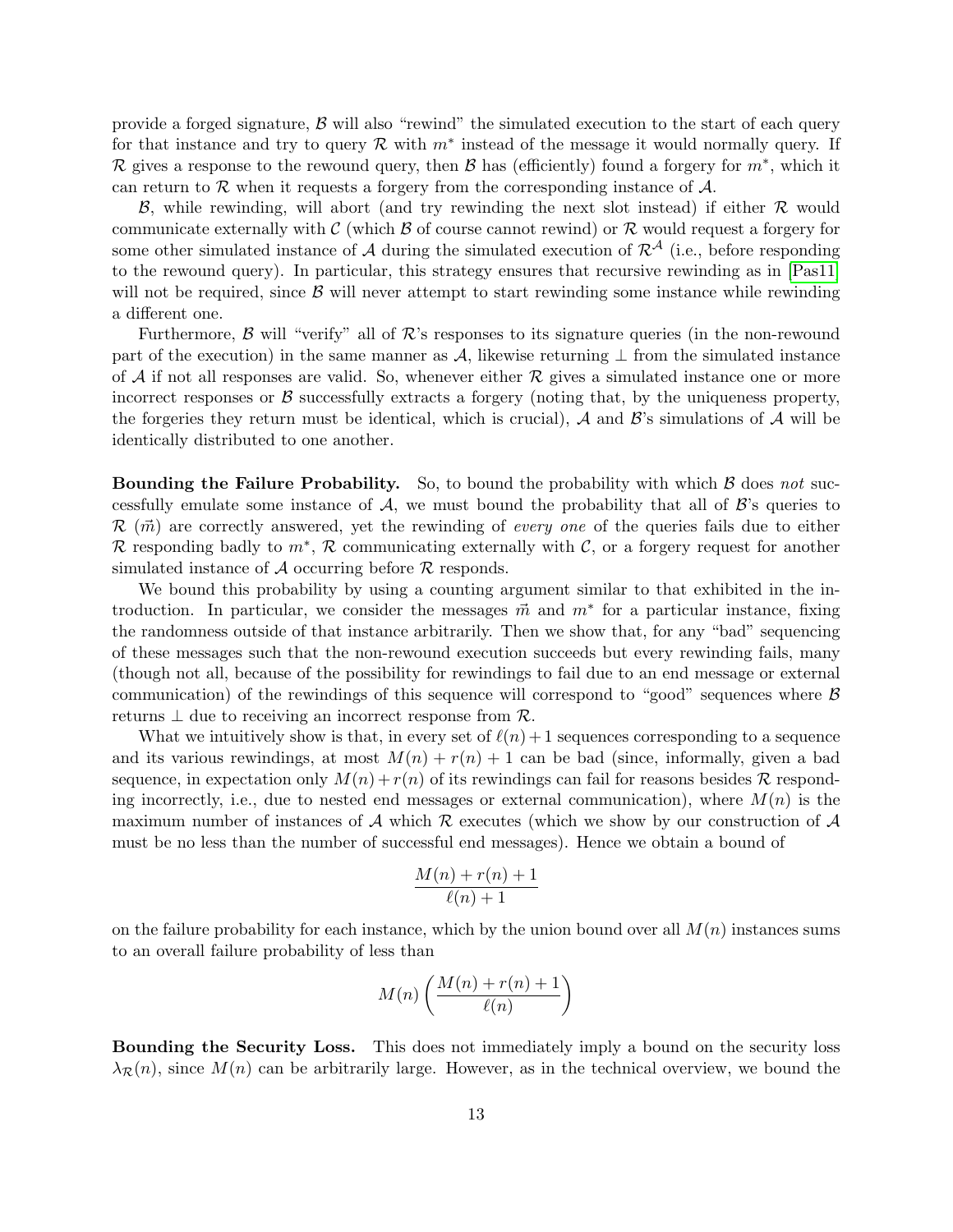security loss by showing that, if  $M(n)$  is large, this requires a large enough running time of R that we still obtain a non-trivial lower bound on the security loss. Specifically, recalling that

$$
\lambda_{\mathcal{R}}(n) \geq \frac{\textsf{Success}_{\mathcal{A}}(n)}{\textsf{Success}_{\mathcal{R}^{\mathcal{A}}}(n)}\frac{\textsf{Query}_{\mathcal{R}^{\mathcal{A}}}(n)}{\textsf{Query}_{\mathcal{A}}(n)}
$$

we notice first that  $\text{Query}_{\mathcal{R}^{\mathcal{A}}}(n)/\text{Query}_{\mathcal{A}}(n) \geq M(n)$ , which follows (with some subtleties which we defer to the main proof) from the fact that R will in the worst case run  $M(n)$  instances of A. So, since Success<sub>A</sub>(n) = 1 by construction, and since, as we discussed previously, Success<sub>RA</sub>(n) cannot be non-negligibly larger than the failure probability of  $\mathcal{B}$ , we have

$$
\lambda_{\mathcal{R}}(n) \ge \frac{\ell(n)}{M(n) + r(n) + 1}
$$

which immediately implies the bound when  $M(n) < \sqrt{\ell(n)} - (r(n) + 1)$  (and so  $\lambda_{\mathcal{R}}(n) > \sqrt{\ell(n)}$ ). On the other hand, we also know that  $\text{Success}_{\mathcal{R}^{\mathcal{A}}}(n) \leq 1$  trivially, and so it is also the case that  $\lambda_{\mathcal{R}}(n) \geq M(n)$ , which implies the bound when  $M(n) \geq \sqrt{\ell(n)} - (r(n) + 1)$ , completing the proof of Lemma [1](#page-12-0) and hence Theorem [2.](#page-11-1)

### <span id="page-14-0"></span>3.1 The "Ideal" Adversary

We now proceed to the formal proof of Lemma [1.](#page-12-0) First, we exhibit an inefficient adversary  $A$  that will break weak  $\ell(\cdot)$ -unforgeability, so that we can later construct an efficient B to simulate it while running R in order to break the assumption  $(C, t(\cdot))$ .

Let  $\Pi = (\mathsf{Gen}, \mathsf{Sign}, \mathsf{Ver})$  be a unique signature scheme, and let  $(\mathcal{C}, t(\cdot))$  be some  $r(\cdot)$ -round intractability assumption for polynomial  $r(\cdot)$ . Assume that there exists some black-box reduction R for basing weak  $\ell(\cdot)$ -unforgeability of  $\Pi$  on the hardness of  $(\mathcal{C}, t(\cdot))$  which, given an oracle breaking weak unforgeability, will break  $(C, t(\cdot))$  with probability  $1/p(\cdot)$  for some polynomial  $p(\cdot)$ .

First, for any polynomial  $\ell(n)$ , we construct an inefficient but easily emulatable adversary A which sends at most  $\ell(n)$  queries and is guaranteed to break weak unforgeability of  $\Pi$ . Since we will require  $A$  to be deterministic during execution yet generate random messages, we will assume that A is formally given by a deterministic interactive  $A^{\mathcal{O}}$  which has access to a random oracle  $\mathcal{O}$  (of course,  $\mathcal O$  is not needed for our actual constructions, as we shall emulate  $\mathcal A$ ), which, as in [\[Pas11\]](#page-31-5), is given by a random variable which is uniformly distributed over functions  $\{0,1\}^* \to \{0,1\}^{\infty}$ . In particular, this ensures that the queries output by  $\mathcal{A}^{\mathcal{O}}$  are uniformly distributed (i.e., over the randomness of  $\mathcal{O}$ ), but are still preserved under rewinding.

We shall henceforth denote by A the specific adversary  $\mathcal{A}^{\mathcal{O}}$  which, on input  $1^n$ , behaves as described in Figure [3.](#page-15-0) Informally, A makes  $\ell(n)$  signature queries, generating the message for each query by applying  $\mathcal O$  to the current partial transcript. Finally, after receiving responses for each query, A returns a brute-forced forgery, but only if it successfully "verifies" the transcript by ensuring that each query's response is valid and that each query in the transcript was generated in the correct manner (i.e., by  $\mathcal O$  applied to the prior partial transcript).

It is straightforward to see that A, given any fixed oracle  $\mathcal{O}$ , will break weak  $\ell(\cdot)$ -unforgeability; given an honest signing oracle (which will always send the correct partial transcript), it will always return some  $(m, \sigma)$  such that  $\text{Ver}_{pk}(m, \sigma) = \text{Accept}, m$  was not queried (as  $m^*$  is not equal to any of the queries  $m_i$ , and only  $\ell(n)$  queries were made.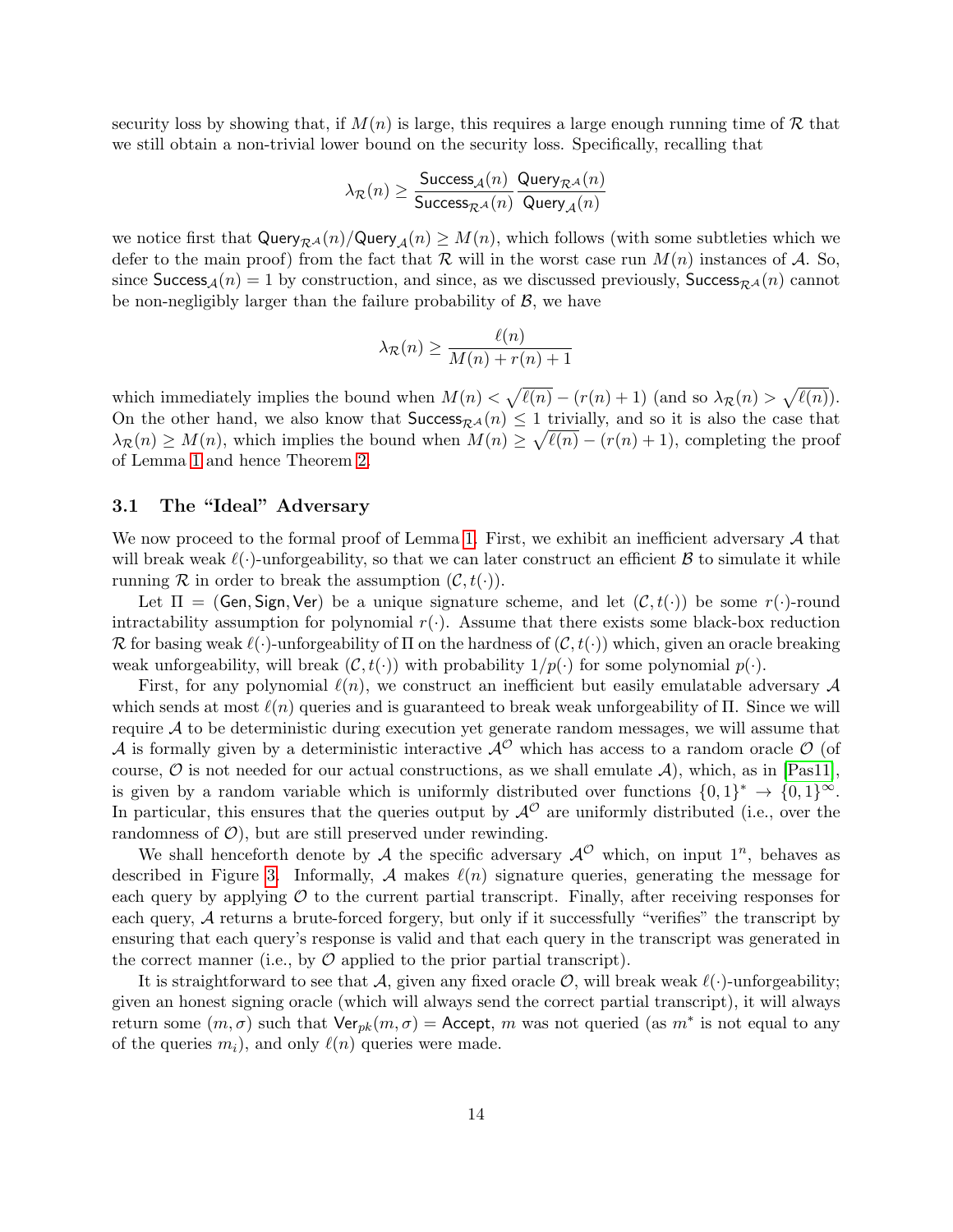- <span id="page-15-0"></span>• Initially, receive a message  $pk$ , the public key; respond (i.e., generate  $m_1$ ) according to the next step for  $i = 1$ .
- On receiving a message consisting of a partial transcript  $\tau = (pk, m_1, \sigma_1, \cdots, m_{i-1}, \sigma_{i-1})$  for some  $i \in [\ell(n)]$ , do the following:
	- Generate  $m_i$  by taking the first n bits resulting from applying the oracle  $\mathcal O$  to  $\tau$ .
	- Return the new partial transcript  $\tau || m_i$ .
- On receiving a message consisting of a complete transcript  $\tau = (pk, m_1, \sigma_1, \cdots, m_{\ell(n)}, \sigma_{\ell(n)})$  (we shall refer to such a message as a "forgery request" or "end message"), do the following:
	- Verify that, for each signature  $\sigma_i$ , Ver<sub>pk</sub> $(m_i, \sigma_i)$  = Accept. If not true for all i, return  $\perp$ .
	- Verify that, for each message  $m_i$ ,  $m_i$  is equal to the first n bits resulting from applying the oracle  $\mathcal O$  to the prefix transcript  $\tau_{\leq i} = (pk, m_1, \sigma_1, \cdots, m_{i-1}, \sigma_{i-1})$ . If not true for all i, then return ⊥.
	- Finally, generate a random message  $m^*$  (distinct from each  $m_i$  in τ) by applying  $O$  to the transcript  $\tau$ , use brute force to find a signature  $\sigma^*$  for which  $\text{Ver}_{pk}(m^*, \sigma^*) = \text{Accept}$ , and return the forgery  $(m^*, \sigma^*)$ .

**Figure 3:** Formal description of the "ideal" adversary  $\mathcal{A}^{\circ}$ .

However, when interacting with  $\mathcal{R}$ , which is not bound by the rules of an honest oracle, the transcript verification is necessary to prevent  $R$  from "cheating" in certain ways during its interaction. First, we wish to ensure that  $\mathcal R$  will return valid signatures to queries as often as possible. Also, we wish to ensure that  $\mathcal R$  is actually required to answer  $\ell(n)$  signature queries generated randomly by  $A$  and cannot, for instance, immediately send  $A$  an end message with an artificially generated transcript; this is done by using the oracle  $\mathcal O$  to generate  $\mathcal A$ 's messages and ensuring that the transcript is consistent with the oracle. Formally, we make the following claim, which will be useful later:

<span id="page-15-1"></span>**Claim 1.** There exists a negligible function  $\nu(\cdot)$  such that, for all  $n \in \mathbb{N}$ , the probability, over all randomness in the experiment  $[\mathcal{R}^{\mathcal{A}^{\mathcal{O}}} \leftrightarrow \mathcal{C}](1^n)$ , that some instance of A returns a forgery (i.e., something besides  $\perp$ ) to R without having received  $\ell(n)$  different responses to its signature queries from  $\mathcal{R}$ , is less than  $\nu(n)$ .

*Proof.* Assume that A returns a forgery to R after receiving fewer than  $\ell(n)$  responses to its signature queries; we shall demonstrate that the only way this can happen is if  $R$  correctly predicts the output of the random oracle  $\mathcal{O}$ , which can happen with only negligible probability (specifically, no greater than  $\nu(n) \triangleq \ell(n)2^{-n}$  due to the uniformly random choice of  $\mathcal{O}$ .

Let  $i \in [\ell(n) - 1]$  (we exclude  $\ell(n)$  because R by assumption makes a forgery request) be the index of the first signature query "skipped" by  $\mathcal{R}$ —that is, the first index for which  $\mathcal R$  does not send A a partial transcript  $\tau_{\leq i} = (pk, m_1, \sigma_1, \cdots, m_i, \sigma_i)$ . Of course, there must exist such an i by the assumption that R sends A fewer than  $\ell(n)$  messages. In order to receive a forgery from A (and not  $\perp$ ), R must send a complete transcript  $\tau = (pk, m_1, \sigma_1, \cdots, m_{\ell(n)}, \sigma_{\ell(n)})$ , notably having the property that each message  $m_j$  is equivalent to the first n bits of the result of applying the random oracle  $\mathcal O$  to the prior transcript  $m_{\leq i-1}$ .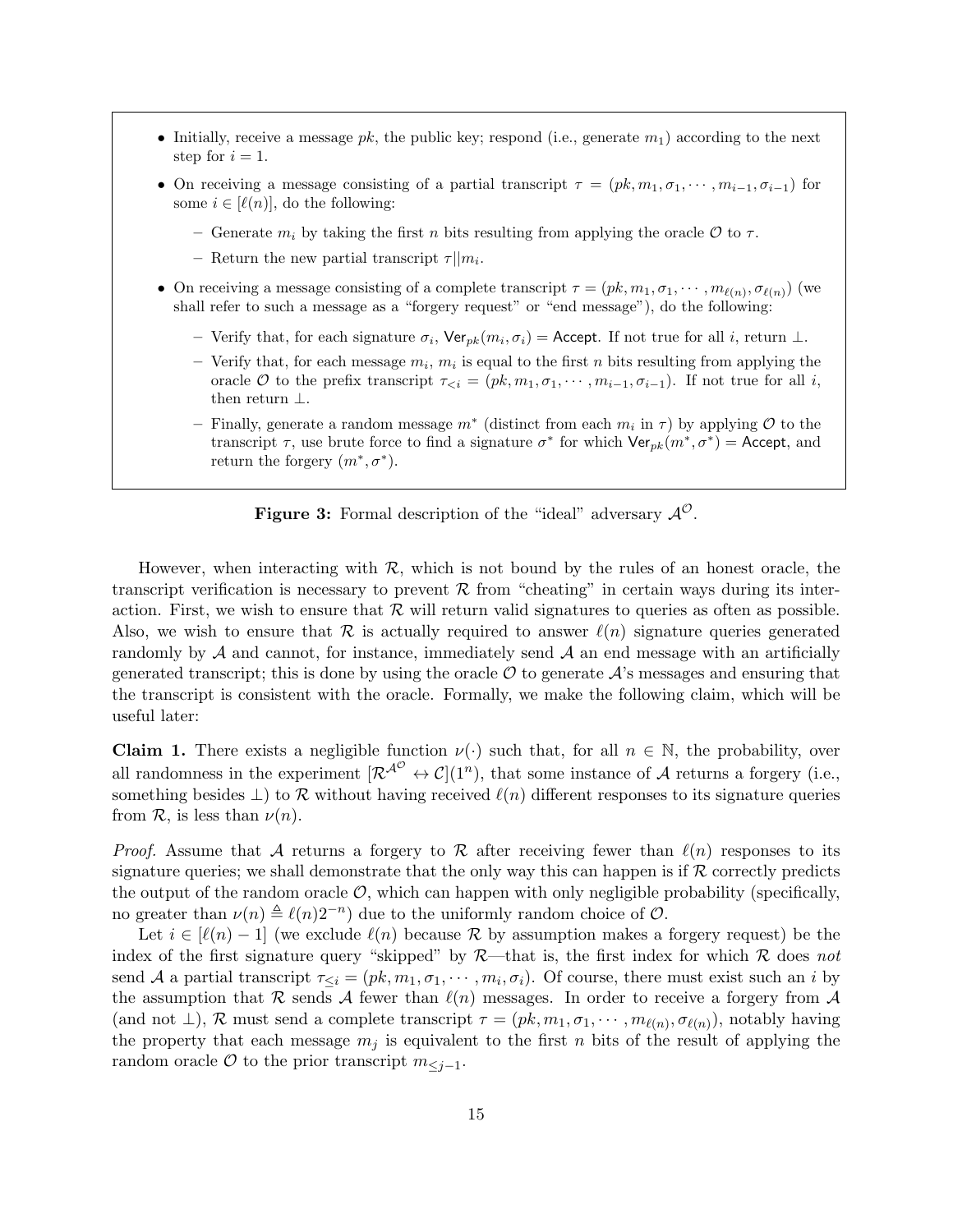In particular, since by assumption R did not send A any partial transcript  $\tau_{\leq i}$ , it is impossible for R to have received from A the correct message  $m_{i+1}$ , which can, by construction of A, only be retrieved by sending A the (unique) partial transcript  $\tau_{\leq i}$  for which all  $m_j$  are generated according to O and all  $\sigma_i$  are the (unique) accepting signature for the respective  $m_i$ .

By our assumption, then,  $R$  will only be able to send the correct message  $m_{i+1}$  in its forgery request, and hence receive a forgery from A, with probability  $2^{-n}$ —that is, the chance that the output of the (uniformly distributed) random oracle  $\mathcal O$  matches the sent  $m_{i+1}$  in the first n bits. And as, by our assumption, R sends fewer than  $\ell(n)$  messages to A, it cannot attempt to "guess" the correct  $m_{i+1}$  more than  $\ell(n)$  times; thus the probability that A will return a forgery, taken over the randomly distributed  $\mathcal{O}$ , is by the union bound no more than  $\nu(n) = \ell(n)2^{-n}$ , which as desired is negligible.  $\Box$ 

Furthermore, this construction of A (using the oracle  $\mathcal{O}$ ) allows us to assume, without loss of generality, that the reduction  $\mathcal R$  will never rewind an instance of  $\mathcal A$ —this is without loss of generality because there is a single accepting transcript for each choice of the oracle  $\mathcal O$ . Namely, given an oracle  $\mathcal{O}$ , if  $\mathcal R$  always provides correct signatures, then  $\mathcal A$ 's messages (including the forgery it returns) and  $\mathcal{R}$ 's responses are fully determined by  $\mathcal O$  and the uniqueness property of  $\Pi$ . Meanwhile, if  $\mathcal R$  does not provide correct signatures, A will not return a forgery.

Because  $A$  breaks unforgeability, and by the assumed properties of  $R$  and the determinism of  $\mathcal{A}^{\mathcal{O}}$  for any fixed oracle  $\mathcal{O}$ , it must be true that there exists polynomial  $p(\cdot)$  such that

$$
\Pr\left[\langle \mathcal{R}^{\mathcal{A}^{\mathcal{O}}}, \mathcal{C} \rangle (1^n) = \mathsf{Accept}\right] \geq t(n) + \frac{1}{p(n)}
$$

for any oracle  $\mathcal O$ . As such, by the fact that  $\mathcal R$  is fixed-parameter, we can observe that, for any n, averaging this probability over all possible oracles  $\mathcal{O}$ , we likewise have

$$
\Pr\left[\langle \mathcal{R}^{\mathcal{A}}, \mathcal{C} \rangle(1^n) = \mathsf{Accept}\right] \ge t(n) + \frac{1}{p(n)}
$$

even though  $\mathcal A$  over a randomly-chosen  $\mathcal O$  is not deterministic.

Of course, A is inefficient, so, in order to break the assumption  $(C, t(\cdot))$ , we must construct an efficient B that is able to run R while emulating its interactions with A most of the time. Hence, the remainder of the proof will be dedicated to constructing this meta-reduction and analyzing the probability with which it succeeds in emulating the "ideal"  $A$ . Intuitively, if  $B$  successfully emulates A at least  $1 - 1/p'(n)$  of the time for some function  $p'(\cdot)$ , then:

$$
\left| \Pr \left[ \langle \mathcal{R}^{\mathcal{A}}, \mathcal{C} \rangle (1^n) = \mathsf{Accept} \right] - \Pr \left[ \langle \mathcal{B}, \mathcal{C} \rangle (1^n) = \mathsf{Accept} \right] \right| \le \frac{1}{p'(n)}
$$
  

$$
\Pr \left[ \langle \mathcal{B}, \mathcal{C} \rangle (1^n) = \mathsf{Accept} \right] \ge t(n) + \frac{1}{p(n)} - \frac{1}{p'(n)}
$$

meaning that B must break C with probability at least  $1/p(n) - 1/p'(n)$ , as desired. Hence, what we shall effectively show in the subsequent steps is that, unless the security loss of  $\mathcal R$  is large,  $1/p'(n)$ will be non-negligibly smaller than  $1/p(n)$ , and thus B will break the security of  $(C, t(\cdot))$ .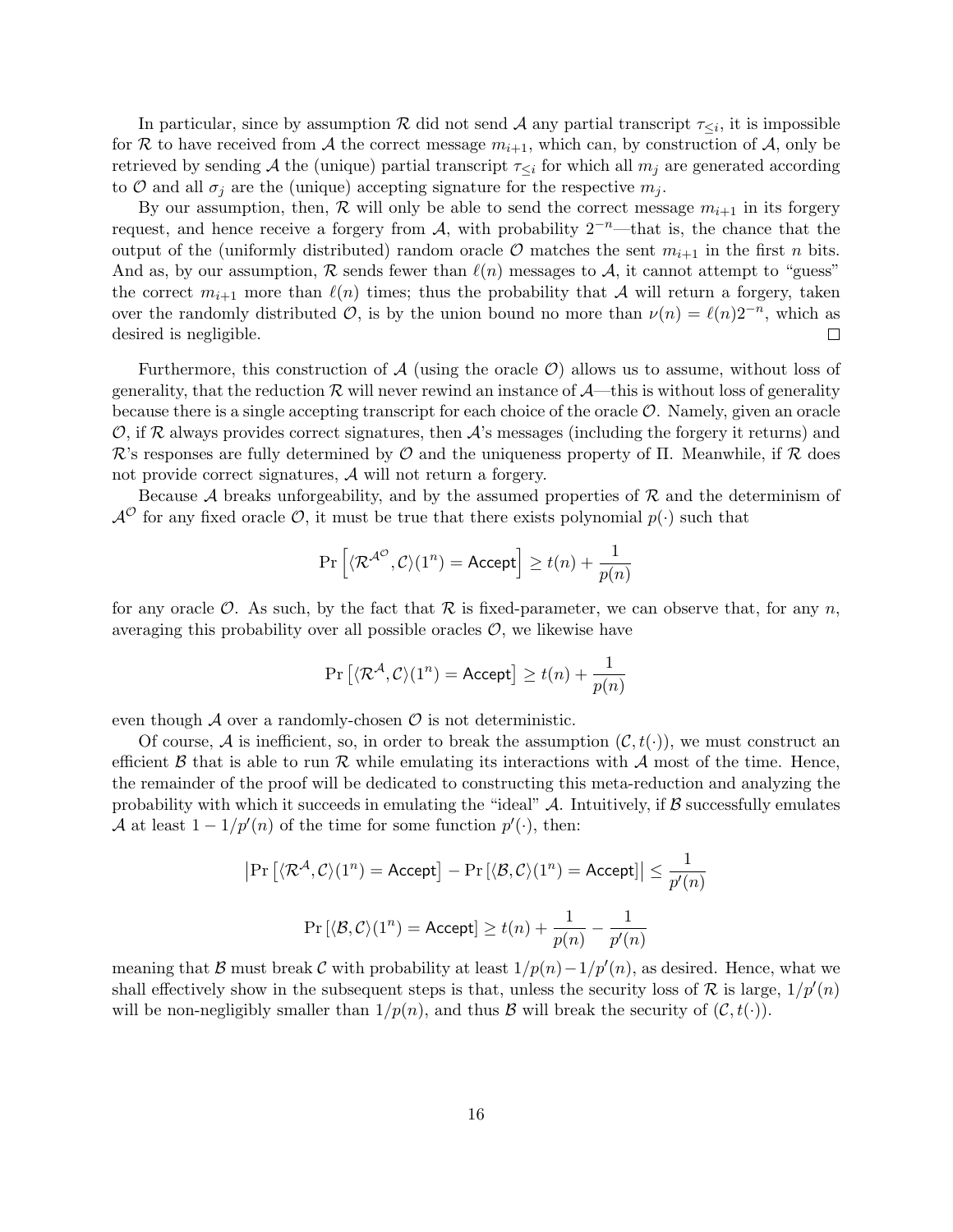Slots. As a notational aside, we shall for simplicity henceforth refer to the pair of a query made by A (or something, such as B, which emulates A) and its corresponding response by R as a slot  $(v_{open}, v_{close})$ . Such a slot is determined by two views: the "opening" of the slot, or the view  $v_{open}$ of the execution of  $R$  immediately before  $A$ 's query to  $R$ , and the "closing" of the slot, or the view  $v_{close}$  of the execution immediately after R responds to the respective query. (We will also often refer to the view of  $R$  immediately *after* the opening query of a message  $m$ , which we shall denote by the concatenation  $v_{open}||m.$ )

#### <span id="page-17-0"></span>3.2 The Meta-Reduction

We next construct the meta-reduction  $\beta$  which will efficiently emulate  $\mathcal{A}$ . Let  $\beta$  be as described formally in Figure [4;](#page-18-0) informally, B will run R internally, forwarding communication to C as R would while also internally simulating instances of  $A$  interacting with  $R$ . The primary difference between  $\beta$  and the "ideal" execution of  $\mathcal A$  interacting with  $\mathcal R$  is that  $\mathcal B$ , being restricted to polynomial time, cannot brute-force forgeries as  $A$  does; instead, while simulating each instance of  $A$ ,  $B$  will select at random a message m<sup>∗</sup> for which to forge a signature and attempt to rewind each slot for that instance, substituting  $m^*$  for the original message.<sup>[4](#page-17-1)</sup>

If R ever returns a valid signature  $\sigma^*$  for  $m^*$ , then B may store that signature and finally return  $(m^*, \sigma^*)$  when R requests a forgery for that instance. However, if one of the following "bad events" occurs:

- $R$  fails to return a valid signature of  $m^*$ .
- $R$  asks for a forgery for another instance before returning a signature.
- R requires external communication with  $\mathcal C$  (which cannot be rewound) before returning a signature.

then  $\beta$  will abort and try the next slot. In this way we circumvent the issue of having to recursively rewind nested end messages as in [\[Pas11\]](#page-31-5).

First, we can show that  $\beta$ , unlike  $\mathcal{A}$ , is efficient:

**Claim 2.** There exists a polynomial  $t(n)$  such that, for all  $n \in \mathbb{N}$ , Real(1<sup>n</sup>) is guaranteed to run in time at most  $t(n)$ .

*Proof.* It suffices to show that B sends a polynomial number of simulated messages to R, as R and  $\mathcal C$  run in polynomial time by definition and all other operations performed by  $\mathcal B$  are clearly polynomial-time. To that end, we observe that each instance I contains  $O(\ell(n) + r(n))$  rounds of communication (including both communication with  $R$  and  $R$ 's external communication with C). Furthermore, there are at most a polynomial number of instances of A started by  $\mathcal{R}$ —call this number  $M(n)$ —and so disregarding rewinding we know that there must be  $O((\ell(n) + r(n))M(n))$ total messages.

B will rewind R as described above; however, we know that there can be at most  $\ell(n)M(n)$ rewound slots (as each slot is rewound once and  $\beta$  will never rewind recursively), each of which might contain  $O((\ell(n) + r(n))M(n))$  nested messages; hence, the total number of messages is

<span id="page-17-1"></span><sup>&</sup>lt;sup>4</sup>That is, when "rewinding" a slot ( $v_{open}, v_{close}$ ),  $\beta$  will simulate interaction with  $\beta$  starting from the view  $v_{open}||m^*$ .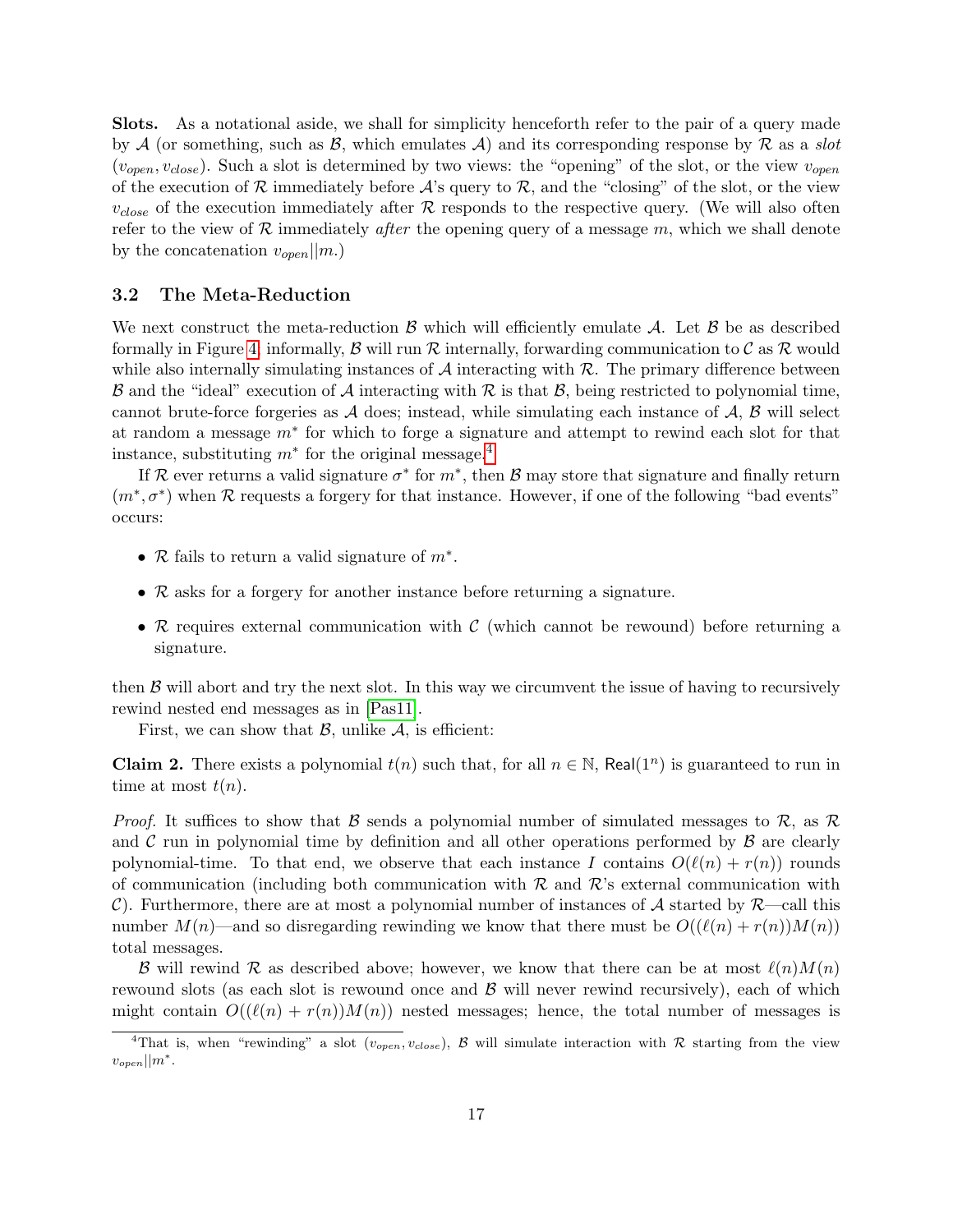- <span id="page-18-0"></span>• Set initial view  $v \leftarrow \perp$  and set  $k \leftarrow 1$ . Execute R, updating the current view v according to the following rules.
- When  $\mathcal R$  begins a new instance of  $\mathcal A$  and sends a public key  $pk$ , label this instance as instance k. Generate and store  $\ell(n)$  random queries  $\vec{m}_k = (m_{k,1}, \ldots, m_{k,\ell(n)})$  and a target forgery  $m_k^*$ . (Abort and return F[a](#page-18-1)il if  $m_k^*$  is equal to a message in  $\vec{m}_k$ .<sup>*a*</sup>) Also let  $pk_k \leftarrow pk$  and initialize the forgery  $f_k \leftarrow \{\}$ . Lastly, respond with  $\tau_k^* = p k_k || m_{k,1}$  and increment k.
- When  $R$  attempts to communicate externally with  $C$ , forward the message, return  $C$ 's response to  $R$ , and update  $v$  accordingly.
- When R sends a transcript  $\tau = (pk, m_{I,1}, \sigma_{I,1}, \cdots, m_{I,j}, \sigma_{I,j})$  to some simulated instance I of A, store the signature  $\sigma_{I,j}$  and do the following:
	- If  $j = \ell(n)$  (i.e., this is an end message), then do the following:
		- $∗$  If  $τ$  is an inconsistent transcript (i.e.,  $m_{I,i}$  or  $σ_{I,i}$  in  $τ$  is different from the stored  $m_{I,i}$  or  $\sigma_{I,i}$  (respectively) for some  $i \in [\ell(n)]$ , or not all  $\sigma_{I,i}$  have been stored) or R's response to some signature query j was invalid (i.e.,  $\textsf{Ver}_{pk_I}(m_{I,i}, \sigma_{I,i}) = \textsf{Reject}$  for some  $i \in [\ell(n)]$ ), then return ⊥.
		- ∗ Otherwise, if  $f_I$  is still empty (i.e., not  $\bot$ ), run the procedure Rewind detailed below for the instance I.
		- ∗ If, at this point, there is a stored forgery  $f_I = (m_I^*, \sigma_I^*)$ , then return it and continue executing  $\mathcal R$  as above. Otherwise, abort the entire execution of  $\mathcal B$  and return Fail.
	- If the response is an invalid signature (i.e.,  $\textsf{Ver}_{pk_I}(m_{I,j}, \sigma_{I,j}) = \textsf{Reject}$ ), then store  $f_I \leftarrow \bot$ .
	- Lastly, respond with  $\tau || m_{I,j+1}$  and continue the execution of  $\mathcal{R}$ .

#### Rewind procedure:

- Given instance I, for  $j \in [\ell(n)]$  let  $(v_{open}^j, v_{close}^j)$  denote the slot corresponding to the  $j^{\text{th}}$  signature query for instance I.
- For each  $j \in [\ell(n)]$ , "rewind" the slot  $(v_{open}^j, v_{close}^j)$  as follows: Let  $k' \leftarrow k$ , and begin executing R from the view  $v' = v_{open}^j ||m_I^*$  as in the main routine, with the following exceptions:
	- When  $R$  begins a new instance of  $A$ , label this instance as instance k' and increment k'. (That is, continue creating new instances, but preserve the counter  $k$  in the outer execution for after the rewinding.)
	- When  $R$  attempts to communicate externally with  $C$ , abort the rewinding and continue to the next  $j$ .
	- When R sends an end message for an instance  $I' \neq I$  of A, abort the rewinding and continue to the next j, unless R has not sent responses to  $\ell(n)$  signature queries for that instance (in which case respond with  $\perp$ ).
	- − If v' ever contains a message whose transcript contains a response  $\sigma_l^*$  to the query for  $m_l^*$ , then, if it is the case that  $\text{Ver}_{pk_I}(m_I^*, \sigma_I^*) = \text{Accept}, \text{ store } f_i \leftarrow (m_I^*, \sigma_I^*)$  and end the Rewind procedure (i.e., return to the outer execution); otherwise, if  $Ver_{pkI}(m_I^*, \sigma_I^*) =$  Reject, store nothing to  $f_I$  and continue to the next  $j$ .

<span id="page-18-1"></span><sup>a</sup>Note that in the case where this happens, then  $\beta$  will fail to output a successful forgery regardless; however, this can only happen with probability negligible in  $n$ , and hence will not affect the bound we show.

Figure 4: Formal description of the meta-reduction B.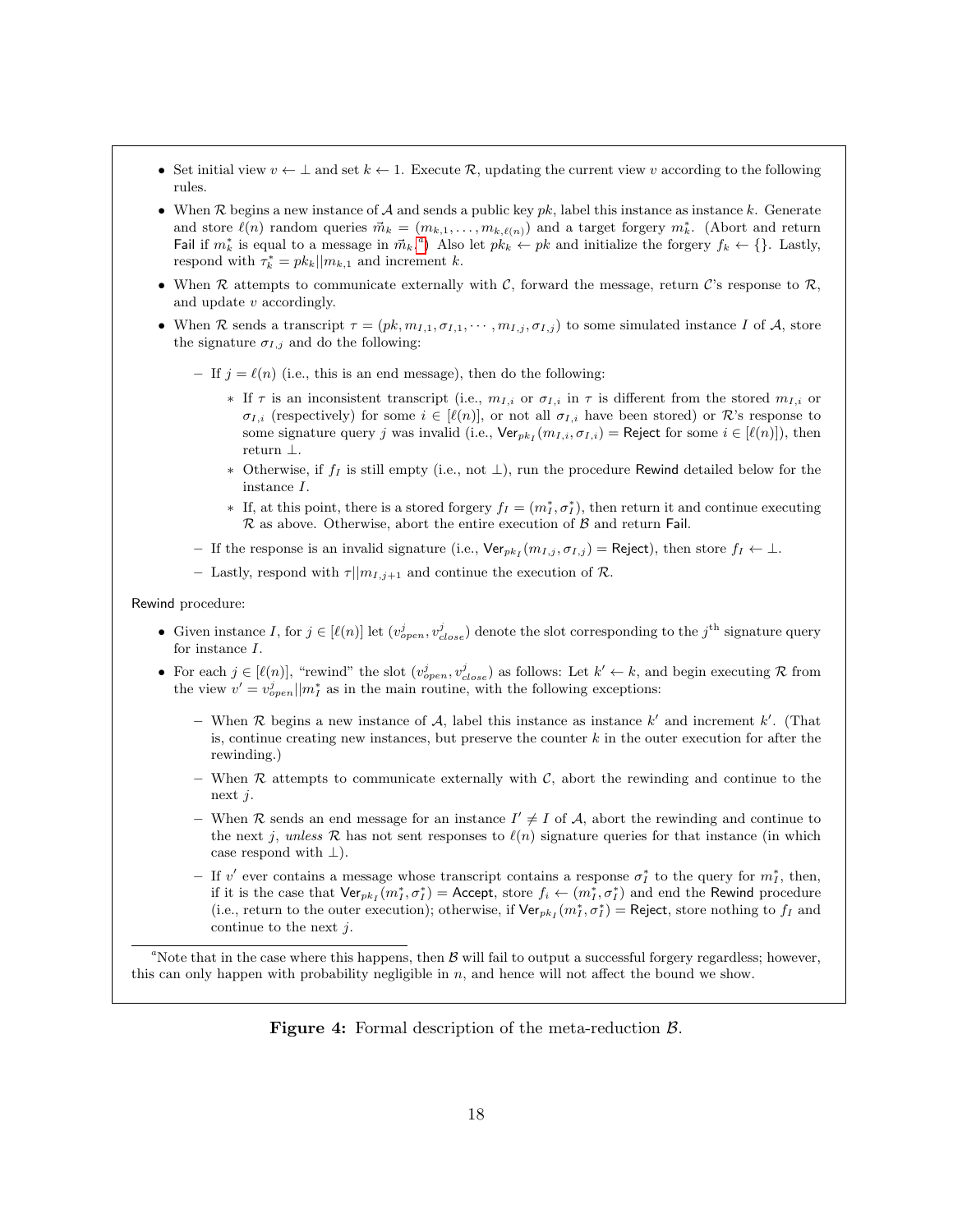bounded by  $O(\ell(n)(\ell(n) + r(n))M(n)^2)$ , which is still polynomial. The claim follows from defining  $t(n)$  accordingly.

(Note that, while we assume without loss of generality that  $\mathcal R$  will never rewind  $\mathcal A$ , such rewinding even if it did occur could at most multiply the running time by a polynomial factor since  $\mathcal R$  is restricted to polynomial time.)  $\Box$ 

Next, to reason about the failure probability of  $\beta$  (and through it the success probability of  $\mathcal{R}^{\mathcal{A}}$ , let us define the following experiments:

- Let Ideal(1<sup>n</sup>) denote  $[\mathcal{R}^{\mathcal{A}} \leftrightarrow \mathcal{C}](1^n)$ —that is, the experiment where  $\mathcal{R}(1^n)$ , using the "ideal" adversary  $\mathcal{A}(1^n)$  as a black box, communicates with  $\mathcal{C}(1^n)$ .
	- When we refer to probabilities in the context of this experiment, they are taken over a uniform distribution over random oracles  $\mathcal O$  (which results in uniformly distributed messages  $\vec{m}_I$  and  $m_I^*$ ) for each instance I of A started by R.
	- When we wish to fix the randomness of a particular execution of Ideal, we will denote this with the notation  $\mathsf{Ideal}_{\{\mathcal{O}_I\}_{I \in [M(n)]}, \mathcal{O}_{ext}}(1^n)$ , or, for more clarity,  $\mathsf{Ideal}_{\{\vec{m}_I, m^*_I\}_{I \in [M(n)]}, \mathcal{O}_{ext}}(1^n)$ .  $\vec{m}_I$  and  $m_I^*$  are the messages and forgery generated for instance I by each oracle  $\mathcal{O}_I$  given the (deterministic) prefix;  $\mathcal{O}_{ext}$  is a random variable representing the random coins used by  $\mathcal R$  and  $\mathcal C$ , containing a number of bits equal to the maximum number of coins needed (which must be polynomially many since R and C are polynomial-time). When all  $\vec{m}_I$ and  $m_I^*$  are fixed, and  $\mathcal{O}_{ext}$  is fixed, note that the execution of Ideal is deterministic for each instance.
- Let Real(1<sup>n</sup>) denote  $[\mathcal{B} \leftrightarrow \mathcal{C}](1^n)$ —that is, the "real" experiment where  $\mathcal{B}(1^n)$  communicates directly with  $\mathcal{C}(1^n)$  by attempting to simulate the interaction between  $\mathcal{A}(1^n)$  and  $\mathcal{R}(1^n)$  while forwarding any external communications.
	- When we refer to probabilities in the context of this experiment, they are taken over uniformly distributed messages  $\vec{m}_I$  and  $m_I^*$  for each simulated instance I of A started by  $R$  in the context of  $\beta$ .
	- When we wish to fix the randomness of a particular execution of Real, we will again denote this with the notation  $\text{Real}_{\{\vec{m}_I, m_I^*\}_{I \in [M(n)]}, \mathcal{O}_{ext}}(1^n)$ , where  $\vec{m}_I$  and  $m_I^*$  are the messages and forgery for each simulated instance I of A and  $\mathcal{O}_{ext}$  is again a random variable representing the random coins used by  $R$  and  $C$ . When all  $\vec{m}_I$  and  $m_I^*$  are fixed, and  $\mathcal{O}_{ext}$  is fixed, note that the execution of Real is deterministic for each instance, just as with Ideal.
	- Furthermore, we may opt to isolate a particular simulated instance  $k$  by fixing all randomness except for that instance's; we denote this by  $\text{Real}^*_{\{\vec{m}_I,m_I^*\}_{-k},\mathcal{O}_{ext}}(1^n)$  and note that the probability space in this altered experiment is over uniformly distributed  $\vec{m}_k$ and  $m_k^*$ . Further note that in experiment Real<sup>\*</sup> the execution up to the start of the isolated instance k is deterministic, as is the execution for any choice of  $\vec{m}_k$  and  $m_k^*$ .
- In all experiments, we will denote the *view*, or *execution*, as the transcript of all messages sent between, and all randomness consumed by, real or simulated machines (i.e., between  $\mathcal{R}, \mathcal{A}$  or  $\mathcal{B}$ 's simulation of A, and C). We will notate this using just the notation for the experiment, e.g.,  $Real(1^n)$ .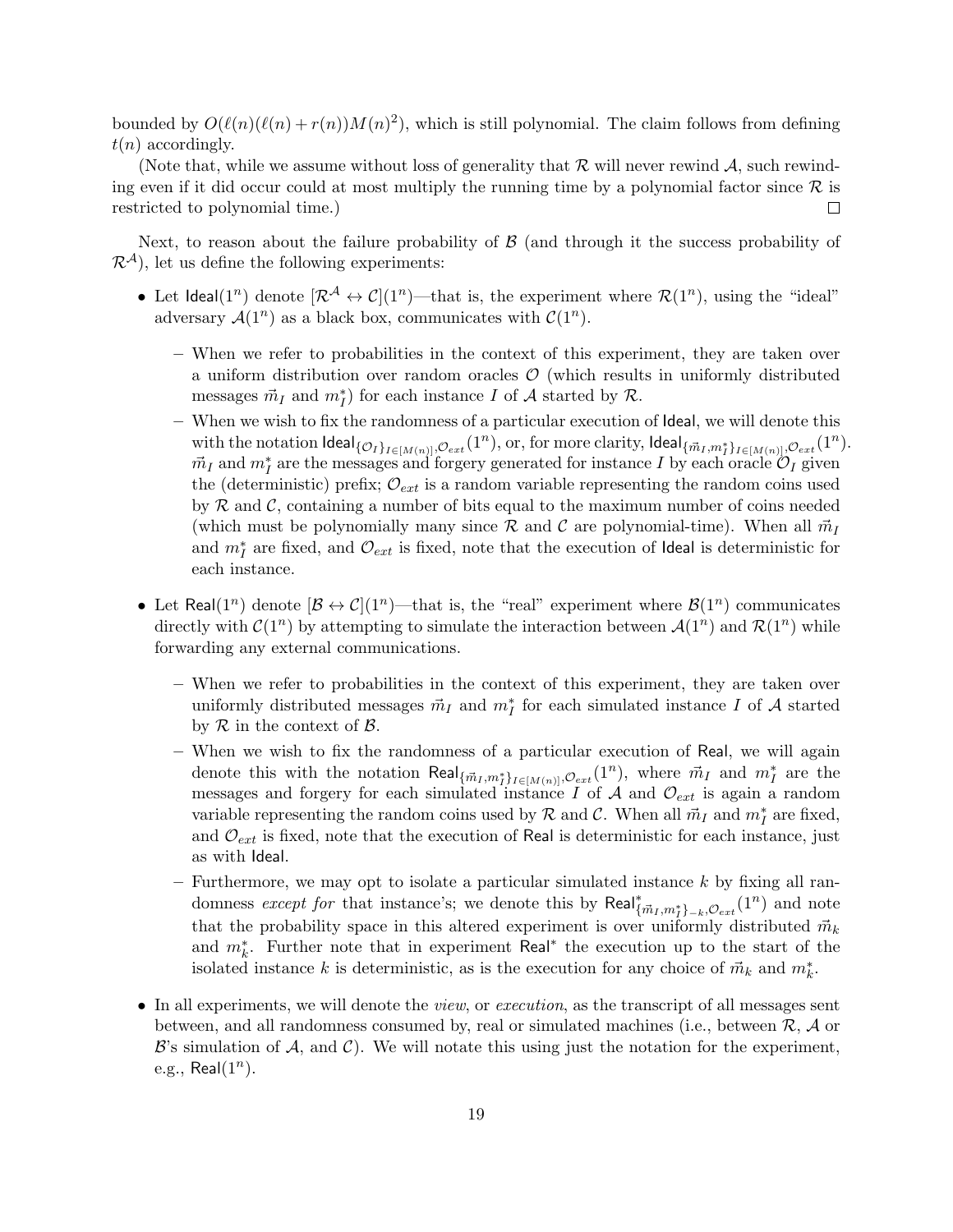• In all experiments, we will denote the *result*, or *output*, as either the final output of  $C$  (either Accept or Reject) if C finishes, or as Fail if C does not finish (i.e., when B aborts returning Fail). This will be notated by Output, e.g., Output  $[Real(1<sup>n</sup>)] = Accept.$ 

### <span id="page-20-0"></span>3.3 Analyzing the Meta-Reduction

Using this terminology, we wish to show that Real( $1<sup>n</sup>$ ) is identically distributed to Ideal( $1<sup>n</sup>$ ) with high probability. To that end, we make the following claim:

<span id="page-20-1"></span>**Claim 3.** For all  $n \in \mathbb{N}$ :

 $|\Pr[\text{Output}[\text{Real}(1^n)] = \text{Accept}] - \Pr[\text{Output}[\text{Ideal}(1^n)] = \text{Accept}] | \leq \Pr[\text{Output}[\text{Real}(1^n)] = \text{Tail}]$ 

*Proof.* The probability of each possible assignment of the random variables  $\{\vec{m}_I, m_I^*\}_{I \in [M(n)]}$  and  $\mathcal{O}_{ext}$  occurring is clearly identical between the Real and Ideal experiments due to the choice of uniformly random oracles  $O$  for the Ideal experiment. Thus, it suffices to show the following lemma:

**Lemma 2.** For all  $n \in \mathbb{N}$  and for any assignment of  $\{\vec{m}_I, m_I^*\}_{I \in [M(n)]}$  and  $\mathcal{O}_{ext}$  such that

$$
\mathsf{Output}[\mathsf{Real}_{\{\vec{m}_I,m^*_I\}_{I\in[M(n)]},\mathcal{O}_{ext}}(1^n)] \neq \mathsf{fail}
$$

it holds that:

$$
\mathsf{Ideal}_{\{\vec{m}_I,m_I^*\}_{I\in[M(n)]},\mathcal{O}_{ext}}(1^n) = \mathsf{Real}_{\{\vec{m}_I,m_I^*\}_{I\in[M(n)]},\mathcal{O}_{ext}}(1^n)
$$

and thus

$$
\mathsf{Output[Ideal}_{\{\vec{m}_I,m_I^*\}_{I\in[M(n)]},\mathcal{O}_{ext}}(1^n)] = \mathsf{Output[Real}_{\{\vec{m}_I,m_I^*\}_{I\in[M(n)]},\mathcal{O}_{ext}}(1^n)]
$$

Proof. Intuitively, the lemma follows from the uniqueness property of  $\Pi$ ; for any message  $m^*$ , there is only a single possible signature  $\sigma^*$ . Thus, unless the extraction fails for some  $m^*$ , the simulation in  $\beta$  will output the same forgery as in the actual execution of  $\mathcal{A}$ .

Formally, denote the experiments  $\text{Real}_{\{\vec{m}_I, m_I^*\}_{I \in [M(n)]}, \mathcal{O}_{ext}}(1^n)$  and  $\text{Ideal}_{\{\vec{m}_I, m_I^*\}_{I \in [M(n)]}, \mathcal{O}_{ext}}(1^n)$  by Real and Ideal respectively. Because  $\mathcal{A}$ 's,  $\mathcal{C}$ 's, and  $\mathcal{R}$ 's randomness are fixed by assumption, it must be the case that the views of Ideal and Real are identical up to the first forgery request. At this point, if  $\beta$  in Real does not return Fail (indicating that  $\beta$  either found a valid forgery or will return ⊥ due to R returning an incorrect signature), the forgeries  $(m_I^*, \sigma_I^*)$  returned by A in Ideal and by B in Real must also be identical. This holds because (1) the situations in which A or B return  $\perp$ are the same, and (2) if, given certain randomness, A does not return  $\perp$  and B does not return Fail, both A and B must return a correct signature of an identical message  $m_I^*$ , which by uniqueness must also be identical.

From here, we can inductively apply the same logic; if we assume that the first  $k$  forgery requests' responses are identical (i.e. that  $\beta$  has not yet failed), then, for each possible assignment of these responses (which must by assumption be equally likely between  $A$  and  $B$ ), the execution with fixed randomness proceeds identically up to the  $(k+1)^{st}$  forgery request; hence, if B does not return Fail for that request as well, its responses are once again distributed identically in Real to A's in Ideal, meaning that the executions up to the  $(k+1)$ <sup>st</sup> forgery requests' responses must likewise be identical.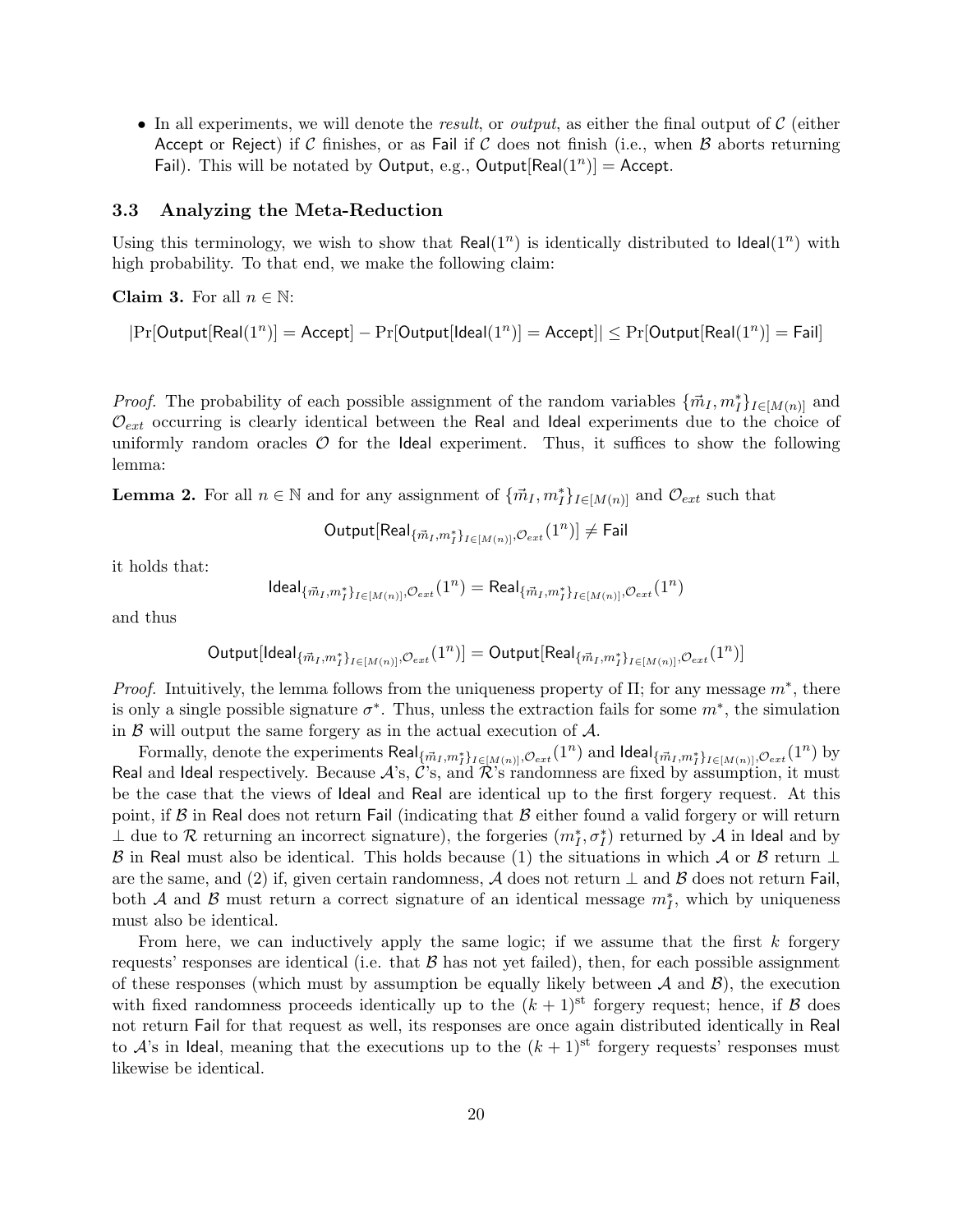So, if we fix  $\{\vec{m}_I, m_I^*\}_{I \in [M(n)]}$  and  $\mathcal{O}_{ext}$  for both experiments, and if  $\mathcal B$  does not return Fail, then all messages sent by  $\mathcal A$  to  $\mathcal R$  in Ideal must be identical to the simulated (non-rewound) messages from  $\beta$  to  $\beta$  in Ideal, ensuring that (since  $\beta$  and  $\beta$  are executed identically and with the same randomness in both experiments) the executions will likewise be identical.  $\Box$ 

Thus, by this lemma, the probability that the outputs of the two experiments differ must be at most the probability that some assignment of the random variables occurs which causes Real $(1^n)$ to return Fail (as in all other cases the views and outputs are identical), as desired.  $\Box$ 

Next, we use this to bound  $\mathcal{R}^{\mathcal{A}}$ 's success probability by bounding the probability that  $\mathcal{B}$  will return Fail for some simulated instance I of A. Let  $M(n)$  be the maximum, over all randomness of  $\mathcal{A}, \mathcal{C}, \text{ and } \mathcal{R}, \text{ of the number of instances of } \mathcal{A} \text{ that } \mathcal{R} \text{ runs to completion (i.e., for which it responds$ to all  $\ell(n)$  queries) during the experiment Real(1<sup>n</sup>). Then we show the following:

<span id="page-21-1"></span>**Proposition 1.** There exists a negligible function  $\epsilon(\cdot)$  such that, for all  $n \in \mathbb{N}$ :

$$
\Pr[\mathsf{Output}[\mathsf{Real}(1^n)] = \mathsf{Tail}] \le M(n) \left( \frac{M(n) + r(n) + 1}{\ell(n) + 1} \right) + \epsilon(n)
$$

*Proof.* We first prove the following claim for any execution  $\text{Real}^*_{\{\vec{m}_I, m_I^*\}_{-k}, \mathcal{O}_{ext}}(1^n)$  (i.e., for any fixed setting of all randomness aside from  $\vec{m}_k$  and  $m_k^*$ ), and notice that, since it applies to arbitrarily fixed randomness, it must thus apply over all possible randomness of the experiment Real $(1^n)$ :

<span id="page-21-0"></span>**Claim 4.** There exists a negligible  $\nu(\cdot)$  such that, given any experiment Real<sup>\*</sup>{ $\vec{m}_I, m_I^*$ }<sub>-k</sub>, $\mathcal{O}_{ext}(1^n)$ , the probability, over the uniformly chosen messages  $m_{k,1}, \ldots, m_{k,\ell(n)}, m_k^*$ , that the simulated instance k will return Fail is, for all  $n \in \mathbb{N}$ , at most

$$
\frac{M(n) + r(n) + 1}{\ell(n) + 1} + \nu(n)
$$

*Proof.* Let us begin by assuming that other simulated instances (besides k) of  $A$  in the experiment  $\mathsf{Real}_{\{\vec{m}_I,m_I^*\}_{-k},\mathcal{O}_{ext}}^*(1^n)$  will never return Fail (i.e., that they will "magically" produce a correct forgery in the case where they otherwise would return Fail). Clearly, this can only increase the probability that instance k will return Fail by ensuring that the experiment never aborts early.

Now let us consider the messages  $\vec{m}^*_{k} \triangleq (m_{k,1}, \ldots, m_{k,\ell(n)}, m_k^*)$  in instance k; note that by the definition of  $\text{Real}^*_{\{\vec{m}_I,m_I^*\}_{-k},\mathcal{O}_{ext}}(1^n)$  the execution is fully determined by  $\vec{m^*}_k$ . Let us also define for  $i \in [\ell(n) - 1]$  the "rewound" sequence

$$
\rho(\vec{m^*}_k, i) \triangleq (m_{k,1}, \ldots, m_{k,i-1}, m_k^*)
$$

that is, the rewinding of  $\vec{m}_k$  where the message in slot i is replaced by  $m_k^*$  to attempt to extract a forgery.

In order for B to return Fail, one of the following "bad events" must occur for each  $i \in [\ell(n)]$ :

•  $E_1(\rho(\vec{m}^*_{k}, i))$ : R fails to return a valid signature of  $m_I^*$  in the rewinding of the last slot in the sequence (slot  $i$ ).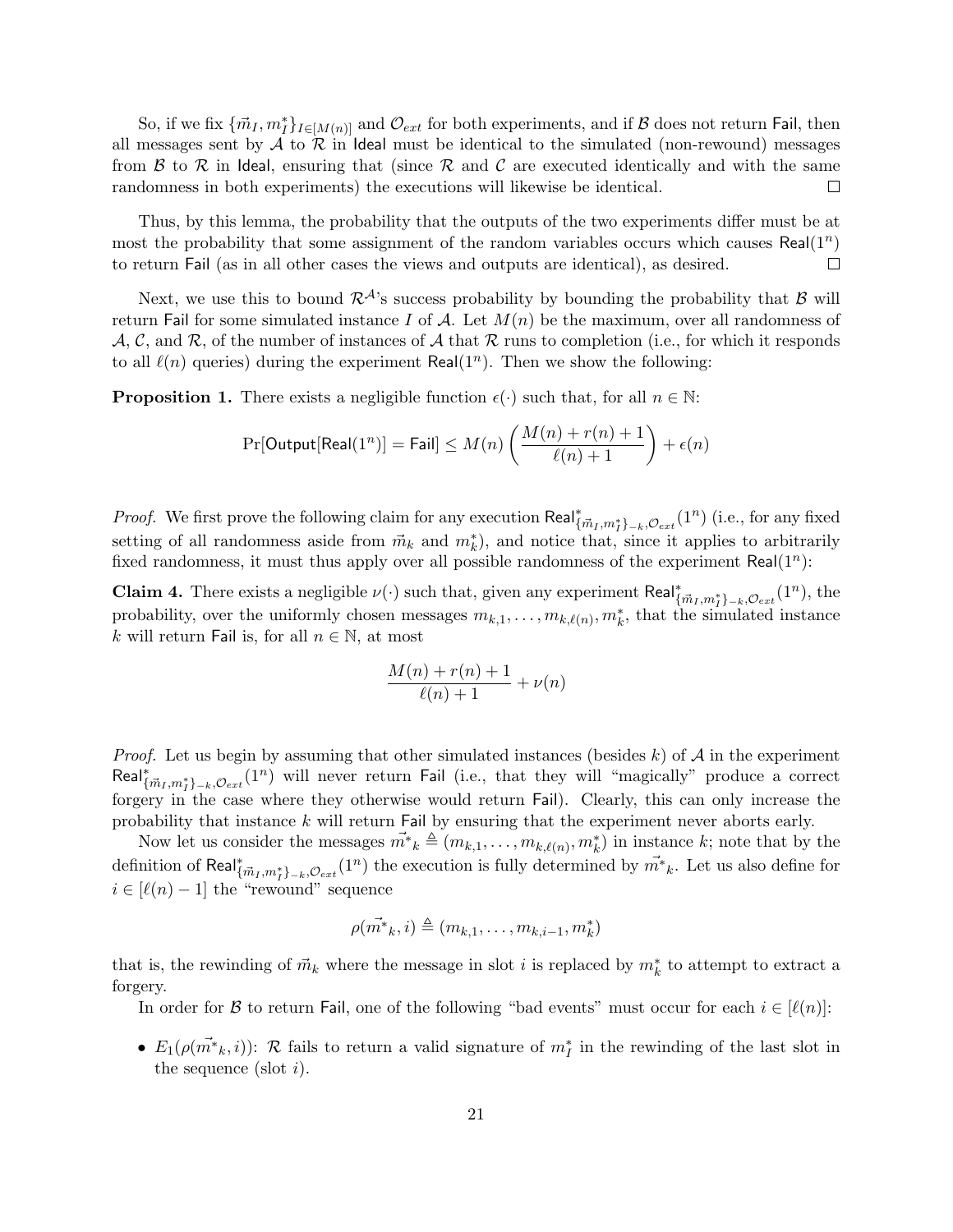•  $E_2(\rho(\vec{m}^*_{k}, i))$ : During the rewinding of the last slot in the sequence (slot i), R asks for a forgery for another instance  $k' \neq k$  before returning a signature for  $m_I^*$ , or R requires external communication with  $\mathcal C$  (which cannot be rewound) before returning a signature for  $m_I^*$ .

In addition, for k to fail, the non-rewound execution of the instance must succeed, in that the event  $E_1(\vec{m}_{k,\leq i})$  (where R fails to return a valid signature) cannot occur for any prefix  $\vec{m}_{k,\leq i} =$  $(m_{k,1}, \ldots, m_{k,i}),$  where  $i \in [\ell(n)].$ 

Since, as we have noted, the behavior of k in the execution of  $\text{Real}^*_{\{\vec{m}_I,m_I^*\}_{-k},\mathcal{O}_{ext}}(1^n)$  is fully determined by  $\vec{m}$ <sup>\*</sup><sub>k</sub>, every sequence  $\vec{m}$ <sup>\*</sup><sub>k</sub> will deterministically either result in instance k returning something (either a forgery or  $\perp$ ) or aborting and returning Fail; we shall refer to the former type of sequence (where k succeeds) as a "good" sequence, and the latter type as a "bad" sequence. To describe the relationship between these "good" and "bad" sequences, we first introduce the following terminology:

For any  $k > 0$  and any arbitrary set  $\vec{m}$  of k distinct messages in  $[2<sup>n</sup>]$ , let  $\Pi_k(\vec{m})$  denote the set of ordered permutations of the elements of  $\vec{m}$ . Given a sequence  $\pi = (m_1, \ldots, m_{k-1}, m^*) \in \Pi_k(\vec{m})$ , we let the "rewinding" operator  $\rho$  for  $i \in [k-1]$  be defined as before—that is:

$$
\rho(\pi, i) \triangleq (m_1, \ldots, m_{i-1}, m^*)
$$

(Note that this is a sequence of length i.) We shall say that a sequence  $a = (a_1, \ldots, a_{k-1}, a^*) \in$  $\Pi_k(\vec{m})$  blocks a sequence  $b = (b_1, \ldots, b_{k-1}, b^*) \in \Pi_k(\vec{m})$  with respect to some  $i \in [k-1]$  if

$$
\rho(a,i)=(b_1,\ldots,b_i)
$$

that is, if a has a rewinding equivalent to a prefix of b. If we wish to denote that a blocks b with respect to a particular i, we shall say that a blocks b in slot i. Furthermore, we will say that sequences  $a^1, a^2, \ldots a^c \in \Pi_k(\vec{m})$  c-block a sequence  $b \in \Pi_k(\vec{m})$  if there exist distinct  $i_1, \ldots, i_c \in [k-1]$ such that, for any  $j \in [c]$ ,  $a^j$  blocks b in slot  $i_j$ .

We next formalize the relationship between the "blocking" property and good/bad sequences that will allow us to use this property to bound the number of bad sequences that may occur. Specifically, we prove the following lemma:

<span id="page-22-0"></span>**Lemma 3.** Any sequence that is  $(M(n) + r(n) + 1)$ -blocked by bad sequences must be a good sequence.

*Proof.* Consider a sequence  $\vec{m'}_k$  which is  $(M(n) + r(n) + 1)$ -blocked by bad sequences. This means that  $\vec{m'}_k$  must have  $\vec{M}(n)+r(n)+1$  distinct slots  $i_j$  for which  $E_1$  or  $E_2$  occurs in its (non-rewound) execution, as the execution is at each of those points identical to a rewinding of one of the bad sequences by the fact that the sequence blocks  $\vec{m'}_k$  in slot  $i_j$ . However, because at most  $M(n)$ end messages (to completed instances of A, note that others are answered with  $\perp$ ) and at most  $r(n)$  rounds of external communication can occur in any given execution, we observe that  $E_2$  can happen for at most  $M(n) + r(n)$  of these slots, and thus that  $E_1$  must happen for at least one slot. In this case, we can deduce that  $\vec{m'}_k$  must be a good sequence, because it must contain some slot for which  $R$  fails to return a correct response (meaning that  $B$  can successfully emulate  $A$  by returning  $\perp$ )—that is, the event  $E_1(\vec{m}_{k,\leq i})$  must occur for that slot, which we have previously stated cannot be the case for bad  $\vec{m}^*$ <sub>k</sub>.  $\Box$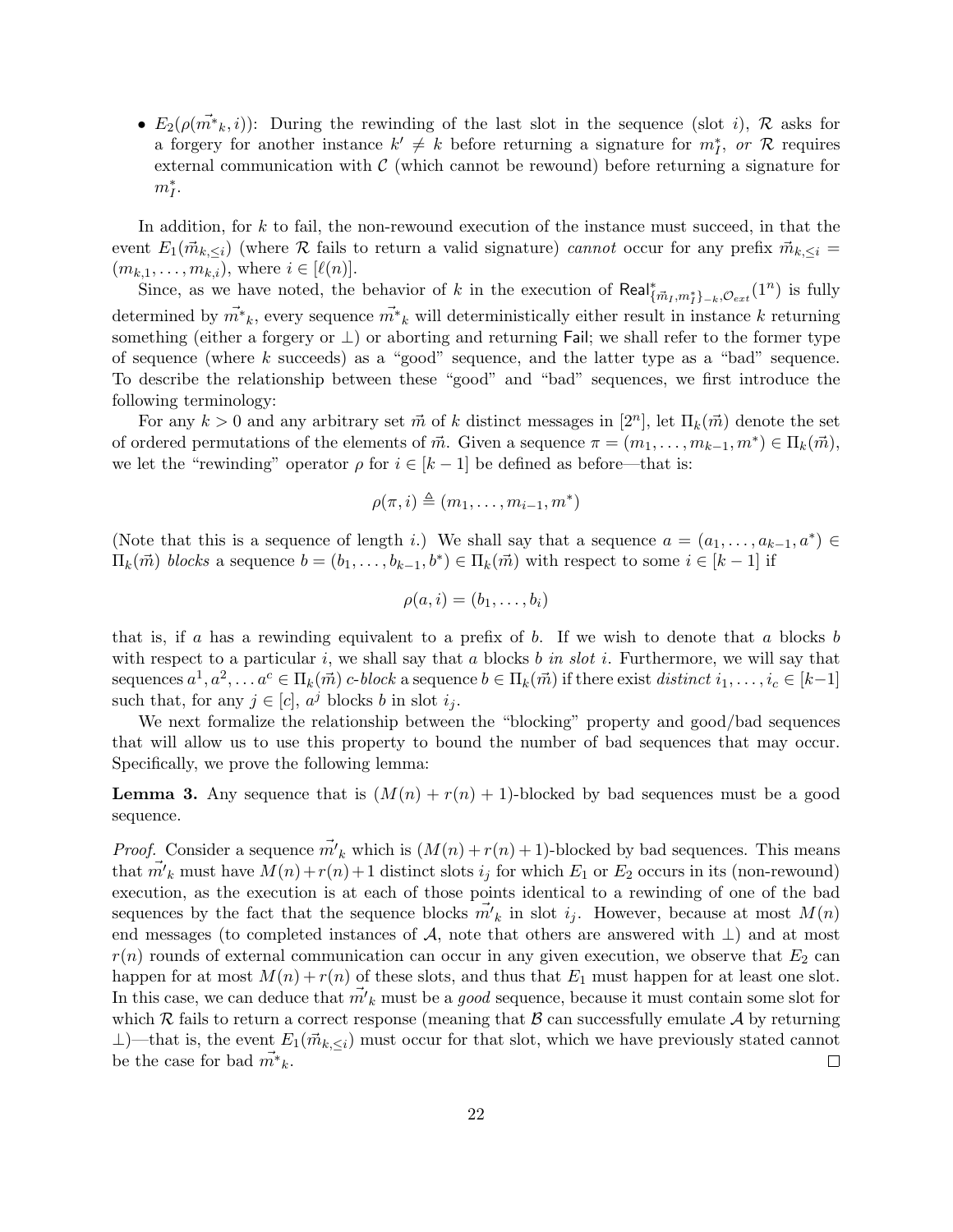Consider, then, a set S of "bad" sequences  $\vec{m}^*$ <sub>k</sub> which are permutations of any set of  $\ell(n) + 1$ distinct messages (i.e., an unordered set containing  $\vec{m}_{k,i}$  and  $m_k^*$ ). The following lemma, combined with Lemma [3,](#page-22-0) allows us to bound the size of such a set  $S$ :

<span id="page-23-0"></span>**Lemma 4.** Let  $\vec{m}$  be an arbitrary set of  $\ell + 1$  distinct messages in  $[2^n]$ , and let  $S \subset \Pi_{\ell+1}(\vec{m})$  be a set of permutations of  $\vec{m}$ . If it is the case that, for some  $B \in \mathbb{N}$ , any member of  $\Pi_{\ell+1}(\vec{m})$  which is  $(B + 1)$ -blocked by a subset of S cannot itself lie in S, then  $|S| \leq (B + 1)\ell!$ 

Proof. We begin with the following crucial claim:

**Subclaim 1.** No member of  $\Pi_{\ell+1}(\vec{m})$  is  $(B + 2)$ -blocked by a subset of S.

*Proof.* Assume for the sake of contradiction that there exists some  $\pi \in \Pi_{\ell+1}(\vec{m}), B + 2$  sequences  $\pi^1, \ldots, \pi^{B+2} \in S$ , and  $B+2$  distinct integers  $i_1, \ldots, i_{B+2} \in [\ell]$  such that each partial sequence  $\rho(\pi^j, i_j)$  is equivalent to the first  $i_j$  elements of  $\pi$ .

Assume without loss of generality that the integers  $i_j$  are in strictly ascending order. Consider the last sequence  $\pi^{B+2} = (\pi_1^{B+2}, \ldots, \pi_*^{B+2})$ ; we shall show that  $\pi^{B+2}$  is  $(M+1)$ -blocked by sequences in S, leading to a contradiction because by definition no element of S can be  $(M+1)$ -blocked by other members of S.

We know that, since by assumption the first  $i_{B+2}$  elements of  $\pi$  are equivalent to

$$
\rho(\pi^{B+2}, i_{B+2}) = (\pi_1^{B+2}, \dots, \pi_{i_{B+2}-1}^{B+2}, \pi_*^{B+2})
$$

then the first  $i_{B+2} - 1$  elements of  $\pi^{B+2}$  and  $\pi$  must be identical. However, notice that, for any  $j < B+2$ , we have that  $\rho(\pi^j, i_j)$  is identical to  $\pi$  in the first  $i_j$  elements, which, since by assumption  $i_j \leq i_{B+2} - 1$ , also indicates that  $\rho(\pi^j, i_j)$  is identical to  $\pi^{B+2}$  in the first  $i_j$  elements.

This in turn implies that  $\pi^{B+2}$  is  $(B+1)$ -blocked by the sequences  $\pi^1, \ldots, \pi^{B+1} \in S$ , contradicting that  $\pi^{B+2} \in S$  by the requisite property of S.  $\Box$ 

So, we know that any member of S can be at most B-blocked by a subset of S, while any nonmember can be at most  $(B + 1)$ -blocked by a subset of S. We will combine this fact (an effective upper bound on the number of blocked sequences) with the subsequent claim (a respective lower bound) to derive our final bound on  $|S|$ .

**Subclaim 2.** For each  $i \in [\ell]$ , there exist  $|S|$  distinct sequences blocked in slot i by sequences in S.

*Proof.* Beginning with  $i = 1$ , we observe that sequences with at least  $|S|/\ell$ ! different last elements  $m^*$  must occur in S (as there are only  $\ell$ ! sequences with any given last element). Furthermore, any sequence in S with a certain last element  $m^*$  must block in slot 1 a total of  $\ell$ ! different sequences (i.e., anything beginning with  $m^*$ ), and different  $m^*$  will produce disjoint sets of sequences blocked. Thus, we conclude that the sequences in S will block in slot 1 at least  $(|S|/\ell!)\ell! = |S|$  distinct sequences.

For the remaining slots  $i > 1$ , we can apply the same logic to the distinct arrangements of the elements  $(m_1, ..., m_{i-1})$  and  $m^*$ . Among the sequences in S there must be a minimum of  $|S|/(\ell + 1 - i)!$  such arrangements (since, given a fixed  $(m_1, ..., m_{i-1}, m^*)$ , there are  $(\ell + 1 - i)!$ sequences possible), and sequences with each arrangement will block in slot i a total of  $(\ell + 1 - i)!$ distinct sequences (i.e., any sequence beginning with  $(m_1, ..., m_{i-1}, m^*)$ ). Hence, the sequences in S will block in slot i at least  $(|S|/(\ell + 1 - i)!) (\ell + 1 - i)! = |S|$  distinct sequences.  $\Box$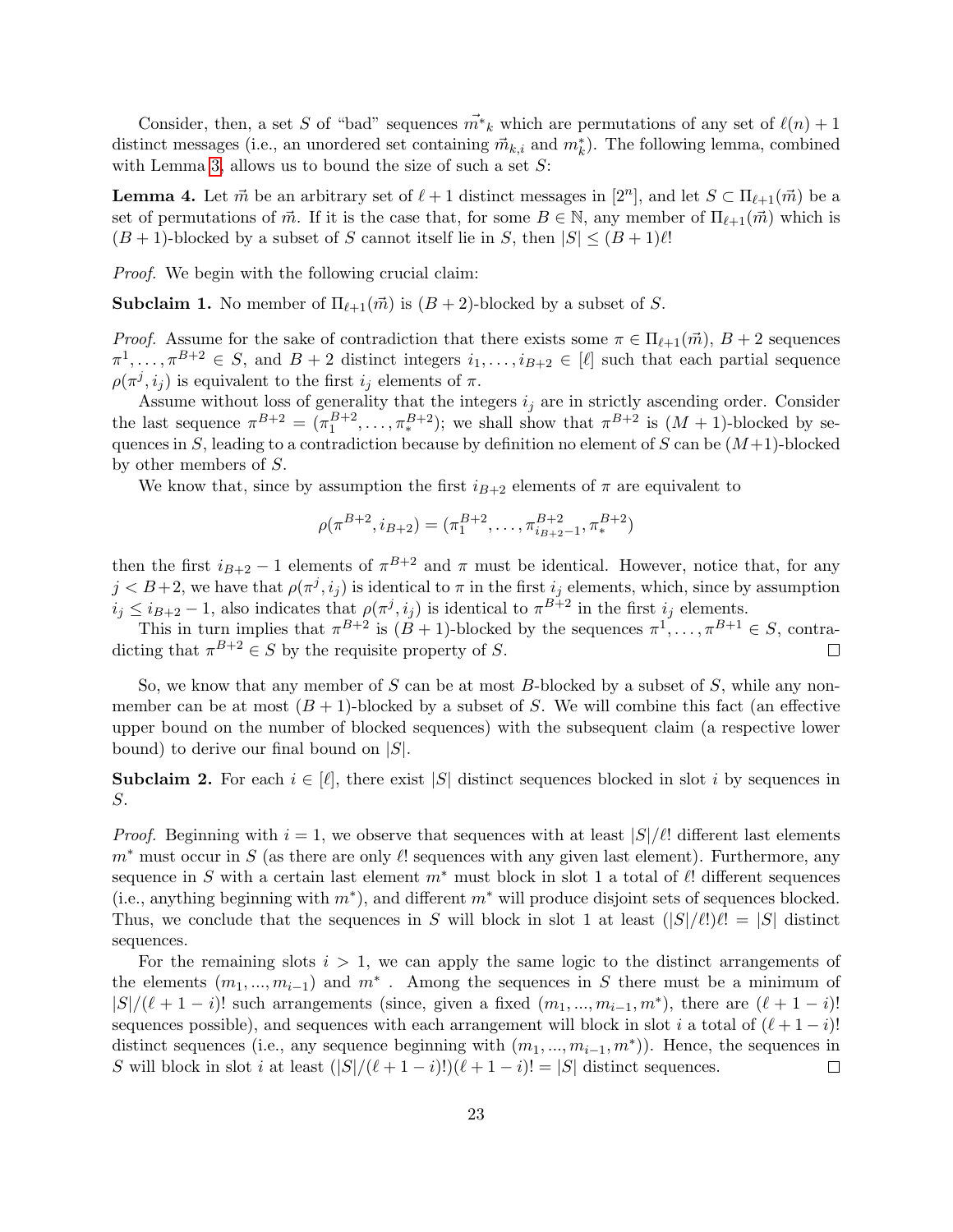In total, we notice that at least  $|S|$  distinct sequences are blocked in slot i for any  $i \in [\ell]$ , and so there are at least  $|S|\ell$  distinct pairs  $(\pi, i)$  such that the sequence  $\pi$  is blocked in slot i by sequences in S. Furthermore, we recall that the sequences in S are each blocked in slot i by sequences in S for at most B different i, while the remaining  $(\ell+1)!-|S|$  elements are each blocked in slot i by sequences in S for at most  $B + 1$  different i. This provides an upper bound of  $B|S| + ((\ell + 1)! - |S|)(B + 1)$ on the number of "blocking" pairs  $(\pi, i)$ . We lastly combine these lower and upper bounds (noting that, if the lower bound exceeded the upper bound, there would be a contradiction) to bound  $|S|$ :

$$
|S|\ell \leq B|S| + ((\ell + 1)! - |S|)(B + 1) = B(\ell + 1)! + (\ell + 1)! - |S|
$$
  

$$
|S|(\ell + 1) \leq (B + 1)(\ell + 1)!
$$
  

$$
|S| \leq (B + 1)\ell!
$$

Recall that, if S is the set of all bad sequences which are permutations of some set  $\vec{m}^*$  of  $\ell(n)+1$ distinct messages, we have by Lemma [3](#page-22-0) that any sequence which is  $(M(n) + r(n) + 1)$ -blocked by bad sequences in S must be good and thus lie outside of S. Hence, by Lemma [4,](#page-23-0) S has size at most

$$
(M(n) + r(n) + 1) (\ell(n))!
$$

Given any set of  $\ell(n) + 1$  distinct messages, then, the above applies to show that at most an

$$
\frac{(M(n) + r(n) + 1) (\ell(n))!}{(\ell(n) + 1)!} = \frac{M(n) + r(n) + 1}{\ell(n) + 1}
$$

fraction of the sequences defined by the permutations of this set can be bad, and the remainder must be good. Applying this to every possible set of  $\ell(n) + 1$  distinct messages, we get that at most the same fraction of all sequences of distinct messages can be bad. While the property that messages are distinct is not necessarily guaranteed, we note that the probability that they are not over uniformly randomly chosen messages is negligible—specifically, we notice that the probability of any pair of elements colliding is  $2^{-n}$ , and so, by the union bound, the probability that any of the  $\frac{\ell(n)(\ell(n)+1)}{2}$  pairs of elements can collide is smaller than  $\nu(n) \triangleq \ell(n)^{2} 2^{-n}$  (which is negligible in *n* because  $\ell(\cdot)$  is polynomial).

Hence, the chance that a sequence chosen at random is bad, which by definition is equal to the probability that a randomly chosen sequence of messages  $\vec{m^*}_k = (m_{k,1}, \ldots, m_{k,\ell(n)}, m^*_{k})$  will result in instance  $k$  returning Fail, can be at most the fraction of sequences without repeated elements which are bad plus the fraction of sequences with repeated elements, or:

$$
\frac{M(n) + r(n) + 1}{\ell(n) + 1} + \nu(n)
$$

as desired.

Recall that, because this result holds for any execution of  $\text{Real}^*_{\{\vec{m}_I, m^*_I\}_{-k}, \mathcal{O}_{ext}}(1^n)$ , it must also hold over a *random* such execution—i.e., the actual execution Real( $1^n$ ) of B, where the messages for all instances are chosen uniformly at random. Furthermore, it holds for any instance  $k$  of  $A$ .

To conclude the proof of the proposition, by Claim [1](#page-15-1) we know that  $\mathcal R$  must send a total of at least  $\ell(n)$  messages to each instance of A in order for the failure probability of B to emulate that

 $\Box$ 

 $\Box$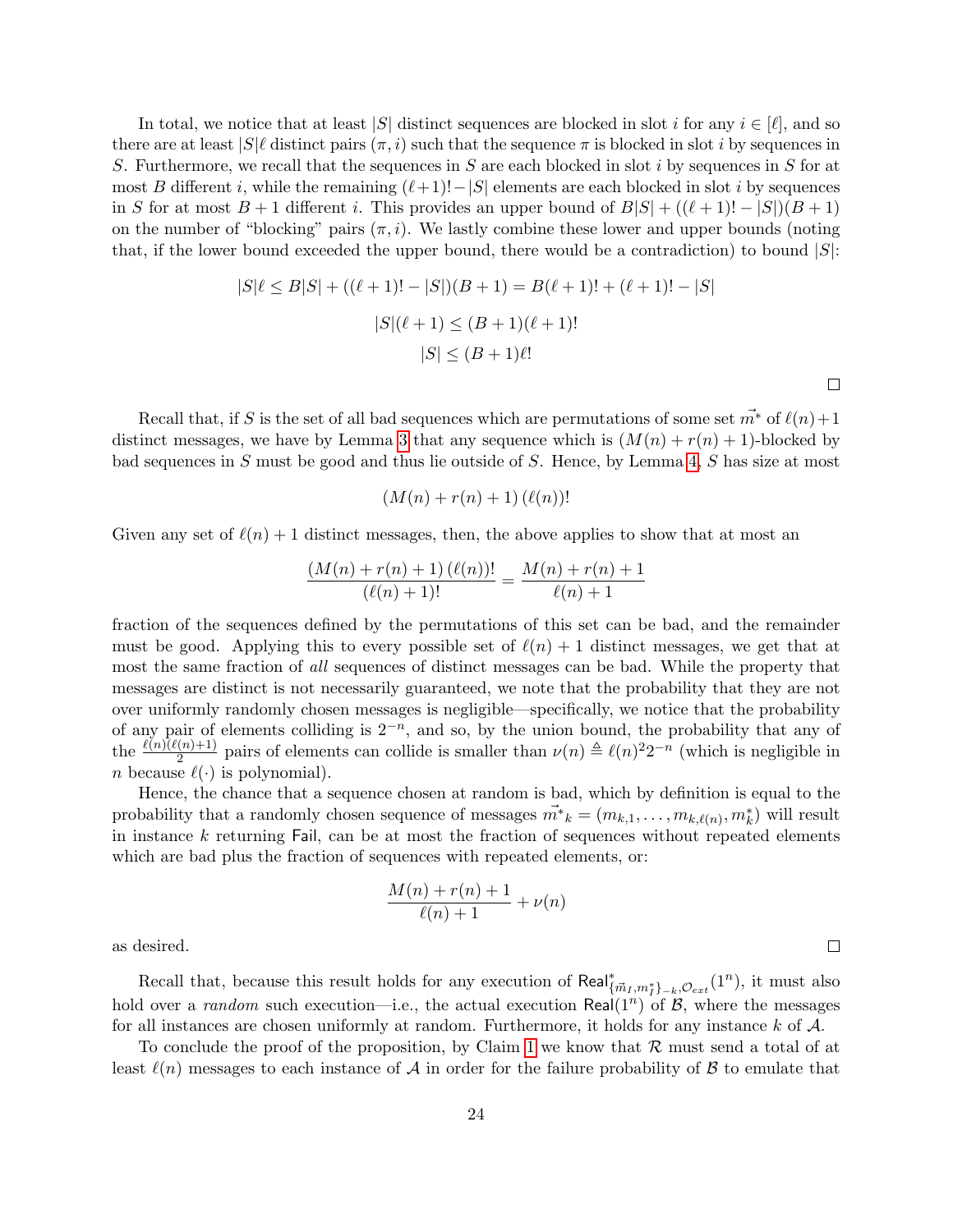instance to be more than negligible; if not, then B will always respond with  $\perp$  (having not received  $\ell(n)$  signature query responses), while the claim shows that A will return  $\perp$  with all but negligible probability. Recall that  $M(n)$  is an upper bound to the number of instances of A to which R sends  $\ell(n)$  messages. By Claim [4](#page-21-0) and the union bound over all  $M(n)$  completed instances of A, the failure probability of  $\beta$  for those instances is at most

$$
M(n)\left(\frac{M(n)+r(n)+1}{\ell(n)+1}+\nu(n)\right)
$$

for negligible  $\nu(\cdot)$ , and the failure probability for all other instances (of which there can only be a polynomial number by the time constraint on  $\mathcal{R}$ ) is negligible by the union bound applied to Claim [1.](#page-15-1) Hence the overall failure probability of Real (i.e., the execution of  $\mathcal{B}$ ) must be bounded above by

$$
\Pr[\text{Output}[\text{Real}(1^n)] = \text{Tail}] \le M(n) \left( \frac{M(n) + r(n) + 1}{\ell(n) + 1} + \nu(n) \right) + \nu'(n)
$$

$$
< M(n) \left( \frac{M(n) + r(n) + 1}{\ell(n) + 1} \right) + \epsilon(n)
$$

for some negligible functions  $\nu'(\cdot)$  and  $\epsilon(\cdot)$ .

Completing the Proof of Lemma [1.](#page-12-0) Finally, in order to bound the security loss, we note that, if the probability  $\text{Success}_{\mathcal{PA}}(n)$  (which specifically is by definition a lower bound to the probability  $Pr[Output | \text{Ideal}(1^n)] = Accept] - t(n);$  recall that  $t(\cdot)$  is the threshold for the underlying assumption C) is non-negligibly greater than the failure probability of Real, there exists a polynomial  $p(\cdot)$  such that:

$$
\Pr[\mathsf{Output}[\mathsf{Ideal}(1^n)] = \mathsf{Accept}] - t(n) \geq \Pr[\mathsf{Output}[\mathsf{Real}(1^n)] = \mathsf{fail}] + \frac{1}{p(n)}
$$

But, by Claim [3,](#page-20-1) this would imply that

$$
\Pr[\mathsf{Output}[\mathsf{Real}(1^n)] = \mathsf{Accept}] - t(n) \geq \frac{1}{p(n)}
$$

that is, that B breaks the security of  $(C, t(\cdot))$ . So, by Proposition [1,](#page-21-1) unless B breaks the security of  $(C, t(\cdot))$ , the above cannot be the case—that is, there must exist negligible  $\epsilon(\cdot), \epsilon'(\cdot)$  such that, for sufficiently large *n*:

$$
\begin{aligned} &\text{Success}_{\mathcal{R}^{\mathcal{A}}}(n) \leq \Pr[\text{Output}[\text{Real}(1^n)] = \text{fail}] + \epsilon'(n) \\ < M(n)\left(\frac{M(n) + r(n) + 1}{\ell(n) + 1}\right) + (\epsilon(n) + \epsilon'(n)) < M(n)\left(\frac{M(n) + r(n) + 1}{\ell(n)}\right) \end{aligned}
$$

Of course, Success<sub>RA</sub> $(n)$ , being a probability, is also trivially bounded above by 1. Furthermore, by the definition of  $M(n)$ , we know that  $\mathsf{Query}_{\mathcal{R}^{\mathcal{A}}}(n) \geq M(n)\ell(n)$ . Lastly, we consider two cases to derive our bound on the security loss.

**Case 1.** If  $M(n) \ge \sqrt{\ell(n)} - (r(n) + 1)$ , then:

$$
\lambda_{\mathcal{R}}(n) \ge \frac{\text{Success}_{\mathcal{A}}(n)}{\text{Success}_{\mathcal{R}^{\mathcal{A}}}(n)} \frac{\text{Query}_{\mathcal{R}^{\mathcal{A}}}(n)}{\text{Query}_{\mathcal{A}}(n)} \ge \frac{1}{1} \frac{M(n)\ell(n)}{\ell(n)}
$$

$$
= M(n) \ge \sqrt{\ell(n)} - (r(n) + 1)
$$

 $\Box$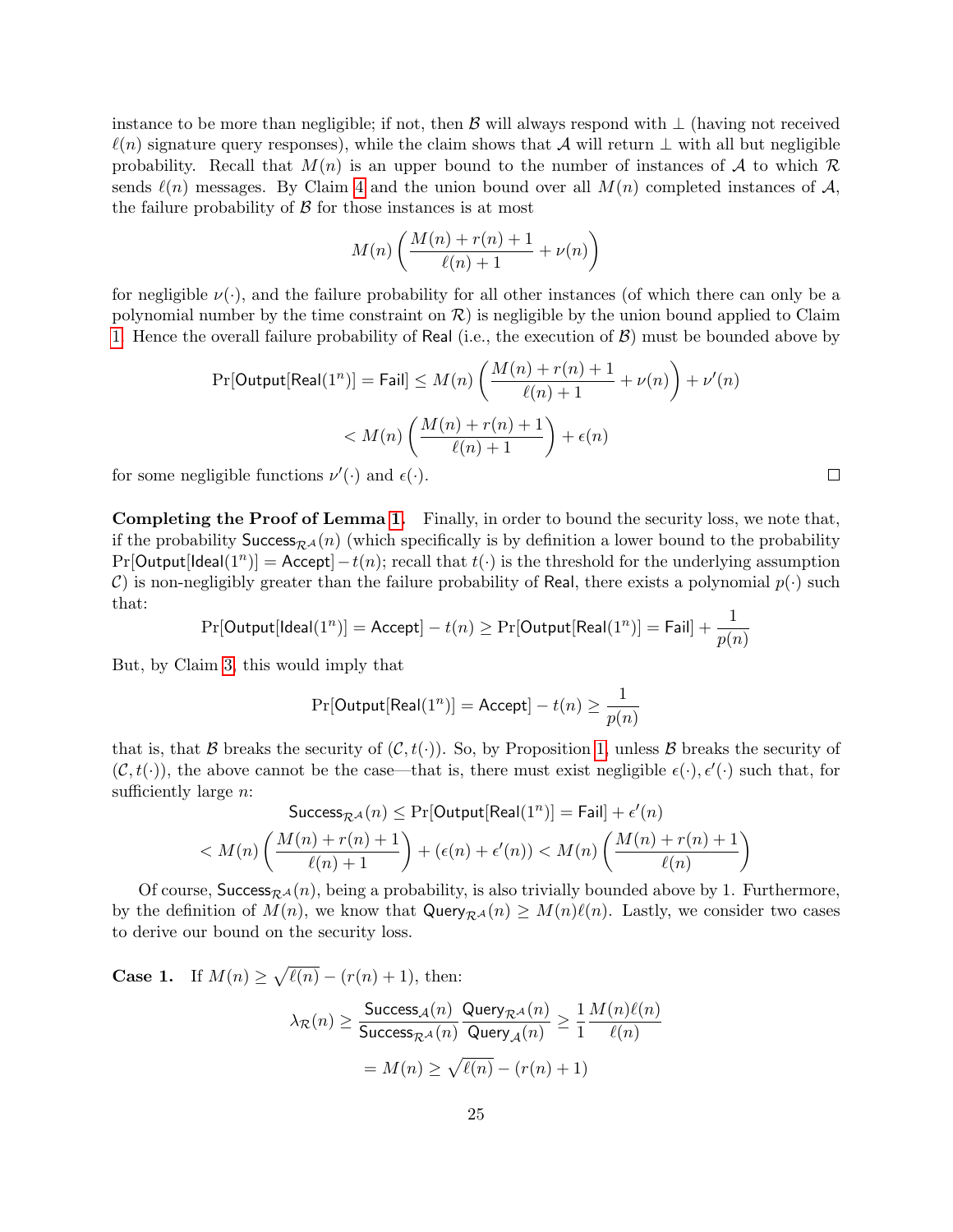**Case 2.** Otherwise, if  $M(n) < \sqrt{\ell(n)} - (r(n) + 1)$  we have  $M(n) + r(n) + 1 < \sqrt{\ell(n)}$ , and so:

$$
\begin{aligned} \lambda_{\mathcal{R}}(n) & \geq \frac{\mathsf{Success}_{\mathcal{A}}(n)}{\mathsf{Success}_{\mathcal{R}^{\mathcal{A}}}(n)} \frac{\mathsf{Query}_{\mathcal{R}^{\mathcal{A}}}(n)}{\mathsf{Query}_{\mathcal{A}}(n)} \geq \frac{1}{M(n)\left(\frac{M(n)+r(n)+1}{\ell(n)}\right)} \frac{M(n)\ell(n)}{\ell(n)} \\ & = \frac{\ell(n)}{M(n)+r(n)+1} > \frac{\ell(n)}{\sqrt{\ell(n)}} = \sqrt{\ell(n)} \end{aligned}
$$

Either way, we observe that  $\lambda_{\mathcal{R}}(n) \geq \sqrt{\ell(n)} - (r(n) + 1)$ , thus completing the proof of both Lemma [1](#page-12-0) and Theorem [2.](#page-11-1)

## <span id="page-26-0"></span>4 Related Work

Lastly, we present a brief survey of, and comparison of our results with, related work concerning unique signatures and black-box impossibility results.

Definitions and techniques. The notion of security loss dates back to literature on "securitypreserving reductions", formalized originally by Luby in 1996 [\[Lub96\]](#page-31-1); early works on securitypreserving reductions include Naor and Reingold's efficient constructions of pseudo-random functions in [\[NR97,](#page-31-11)[NR99\]](#page-31-12), and there has been a considerable amount of more recent research concerning efficient and tight security reductions [\[BR96,](#page-28-0)[BBM00,](#page-28-6)[BR09,](#page-28-7)[BJLS16\]](#page-28-2). Black-box separations, or techniques for proving the impossibility of certain black-box reductions, date back to the work of Impagliazzo and Rudich in 1989 [\[IR89\]](#page-30-7); the meta-reduction framework (which we employ here) was originally proposed by Boneh and Venkatesan in 1998 [\[BV98\]](#page-28-3), and has since been applied to prove impossibilities for "one-more" problems [\[BMV08\]](#page-29-5), witness-hiding of interactive proofs [\[HRS09\]](#page-30-6), blind signatures [\[FS10\]](#page-29-6), structure-preserving signatures [\[AGO11\]](#page-27-1), and CCA-security of certain signature schemes [\[BFW16\]](#page-28-5). Lastly, Pass, in [\[Pas11\]](#page-31-5), provides a generalization of several of the above results (analogous in some ways to our generalization of Coron), drawing the connection with concurrent zero-knowledge upon which we build here and presenting a powerful meta-reduction technique used to rule out a wide class of reductions (specifically, reductions to any standard bounded-round assumption from sequential witness-hiding of any protocol which is constant-round, unique-witness, and computationally special-sound).

Impossibilities for Unique Signatures. Focusing in particular on black-box impossibilities for unique signatures, literature dates back to the original result of Coron in 2002 [\[Cor02\]](#page-29-4). Since then, there have been many refinements and generalizations of this elegant result. For instance, Hofheinz et al. [\[HJK12\]](#page-30-4) demonstrate that the bound also extends to rerandomizable signatures. Kakvi and Kiltz [\[KK12\]](#page-30-5) demonstrate a subtlety in Coron's argument which allows for more efficient reductions for full-domain hash signatures (and in general for signatures where uniqueness is not certifiable), amending Coron's result while also demonstrating such a reduction. Bader et al. [\[BJLS16\]](#page-28-2) refine Coron's result to demonstrate a modernized version of the bound that applies to efficiently rerandomizable primitives and to decisional complexity assumptions. Recent works by Wang et al. [\[WMHT18\]](#page-32-2) have applied analysis similar to Coron's to rule out *memory-tight* reductions from unique signatures to general security assumptions in partially restricted settings.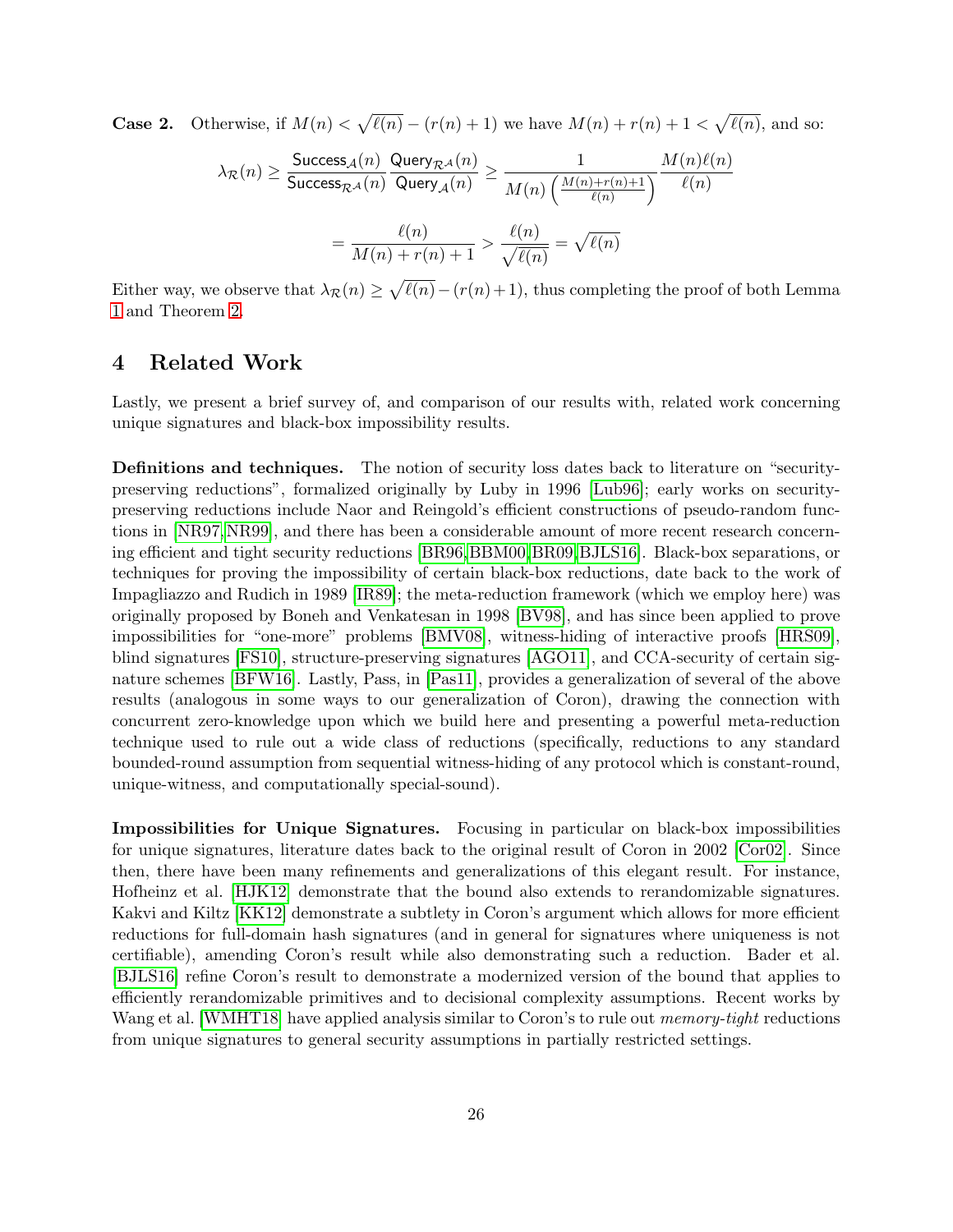Lastly, there are impossibility results unrelated to Coron's bound which indirectly demonstrate complete impossibility for basing unique signatures on specific cryptographic primitives using blackbox constructions: Brakerski et al. [\[BGRV09\]](#page-29-3) show that black-box constructions of verifiable random functions (which imply unique signatures) from one-way permutations are impossible; subsequently, Fiore and Schröder [\[FS12\]](#page-29-10) demonstrate that black-box constructions from trapdoor permutations are likewise impossible. In contrast, note that we here (just like Coron) consider arbitrary (potentially non-black-box) constructions—we only restrict to black-box reductions.

Constructions of Unique Signatures. Of course, all of the upper bounds for reductions based on generic assumptions, including those which we present here, merely rule out efficient (i.e., linear-preserving) black-box reductions; indeed, there are many well-known constructions of unique signature schemes from standard assumptions. Unique signature schemes, along with the related notion of verifiable random functions, were first presented by Micali et al. in 1999 [\[MVR99\]](#page-31-2); the authors defined these primitives and also proved that they could be constructed from the RSA assumption. Since then, there have been several black-box constructions of both unique and rerandomizable signatures (e.g. [\[Lys02,](#page-31-3)[Wat05\]](#page-32-4)) and, more recently, of verifiable random functions (e.g. [\[BGRV09,](#page-29-3) [Jag15,](#page-30-2) [HJ16\]](#page-30-9)) from various assumptions. More recently still, Guo et al.  $(GCS<sup>+</sup>17)$ devised a non-black-box reduction proving security of a unique signature scheme in the random oracle model; while such a reduction is not subject to Coron's impossibility or variants thereof, it is still not linear-preserving (since its security loss depends on the number of adversarial oracle queries).

Tightly Secure Constructions of Non-Unique Signatures. We lastly remark on the existence of several constructions of non-unique and non-rerandomizable digital signature schemes, as well as of identity-based encryption (IBE) schemes (which, as described in [\[BF01\]](#page-28-8), imply signature schemes with the same security loss via a transformation devised by Naor), that exhibit tight or linear-preserving security reductions. Bellare and Rogaway [\[BIN97\]](#page-28-9) and, later, Bernstein [\[Ber08\]](#page-28-1) and Abdalla et al. [\[AFLT12\]](#page-27-0), demonstrated tightly secure reductions for digital signature schemes in the random-oracle model. Hofheinz and Jager [\[HJ12\]](#page-30-1) constructed a signature scheme which is tightly secure based only on the Decision Linear assumption. Chen and Wee [\[CW13\]](#page-29-1) proposed the first IBE scheme with a linear-preserving reduction based on standard assumptions, and Chen et al. [\[CGW17\]](#page-29-2) later proposed another IBE scheme which, while not technically tight or linearpreserving, is tighter than any previous construction in a concrete sense (as its security loss is proportional to the logarithm of the number of secret keys and challenge ciphertexts revealed to the adversary).

## References

- <span id="page-27-0"></span>[AFLT12] Michel Abdalla, Pierre-Alain Fouque, Vadim Lyubashevsky, and Mehdi Tibouchi. Tightly-Secure Signatures from Lossy Identification Schemes. In David Pointcheval and Thomas Johansson, editors, Advances in Cryptology – EUROCRYPT 2012, pages 572–590, Berlin, Heidelberg, 2012. Springer Berlin Heidelberg.
- <span id="page-27-1"></span>[AGO11] Masayuki Abe, Jens Groth, and Miyako Ohkubo. Separating Short Structure-Preserving Signatures from Non-interactive Assumptions. In Proceedings of the 17th In-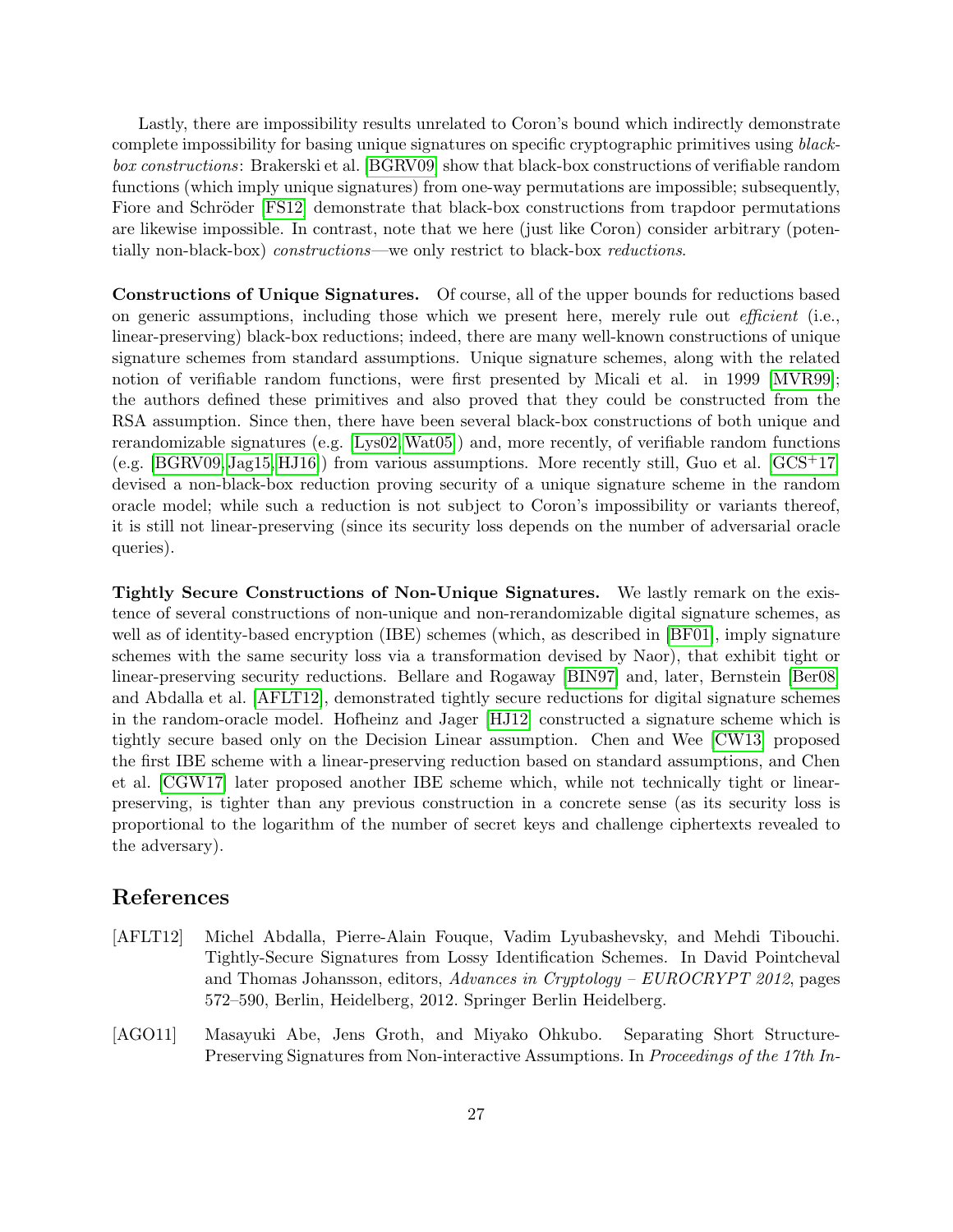ternational Conference on The Theory and Application of Cryptology and Information Security, ASIACRYPT'11, pages 628–646, Berlin, Heidelberg, 2011. Springer-Verlag.

- <span id="page-28-2"></span>[BJLS16] Christoph Bader, Tibor Jager, Yong Li, and Sven Schäge. On the Impossibility of Tight Cryptographic Reductions. In Proceedings, Part II, of the 35th Annual International Conference on Advances in Cryptology — EUROCRYPT 2016 - Volume 9666, pages 273–304, New York, NY, USA, 2016. Springer-Verlag New York, Inc.
- <span id="page-28-4"></span>[BBF13] Paul Baecher, Christina Brzuska, and Marc Fischlin. Notions of Black-Box Reductions, Revisited. In Part I of the Proceedings of the 19th International Conference on Advances in Cryptology - ASIACRYPT 2013 - Volume 8269, pages 296–315, Berlin, Heidelberg, 2013. Springer-Verlag.
- <span id="page-28-6"></span>[BBM00] Mihir Bellare, Alexandra Boldyreva, and Silvio Micali. Public-Key Encryption in a Multi-user Setting: Security Proofs and Improvements. In Bart Preneel, editor, Advances in Cryptology — EUROCRYPT 2000, pages 259–274, Berlin, Heidelberg, 2000. Springer Berlin Heidelberg.
- <span id="page-28-9"></span>[BIN97] Mihir Bellare, Russell Impagliazzo, and Moni Naor. Does Parallel Repetition Lower the Error in Computationally Sound Protocols? In Proceedings of the 38th Annual Symposium on Foundations of Computer Science, FOCS '97, pages 374–, Washington, DC, USA, 1997. IEEE Computer Society.
- <span id="page-28-7"></span>[BR09] Mihir Bellare and Thomas Ristenpart. Simulation without the Artificial Abort: Simplified Proof and Improved Concrete Security for Waters' IBE Scheme. In Antoine Joux, editor, Advances in Cryptology - EUROCRYPT 2009, pages 407–424, Berlin, Heidelberg, 2009. Springer Berlin Heidelberg.
- <span id="page-28-0"></span>[BR96] Mihir Bellare and Phillip Rogaway. The Exact Security of Digital Signatures–How to Sign with RSA and Rabin. In Proceedings of the 15th Annual International Conference on Theory and Application of Cryptographic Techniques, EUROCRYPT'96, pages 399– 416, Berlin, Heidelberg, 1996. Springer-Verlag.
- <span id="page-28-5"></span>[BFW16] David Bernhard, Marc Fischlin, and Bogdan Warinschi. On the Hardness of Proving CCA-Security of Signed ElGamal. In Proceedings, Part I, of the 19th IACR International Conference on Public-Key Cryptography  $-$  PKC 2016 - Volume 9614, pages 47–69, Berlin, Heidelberg, 2016. Springer-Verlag.
- <span id="page-28-1"></span>[Ber08] Daniel J. Bernstein. Proving Tight Security for Rabin-Williams Signatures. In Nigel Smart, editor, Advances in Cryptology – EUROCRYPT 2008, pages 70–87, Berlin, Heidelberg, 2008. Springer Berlin Heidelberg.
- <span id="page-28-8"></span>[BF01] Dan Boneh and Matt Franklin. Identity-Based Encryption from the Weil Pairing. In Joe Kilian, editor, Advances in Cryptology — CRYPTO 2001, pages 213–229, Berlin, Heidelberg, 2001. Springer Berlin Heidelberg.
- <span id="page-28-3"></span>[BV98] Dan Boneh and Ramarathnam Venkatesan. Breaking RSA may not be equivalent to factoring. In Kaisa Nyberg, editor, Advances in Cryptology — EUROCRYPT'98, pages 59–71, Berlin, Heidelberg, 1998. Springer Berlin Heidelberg.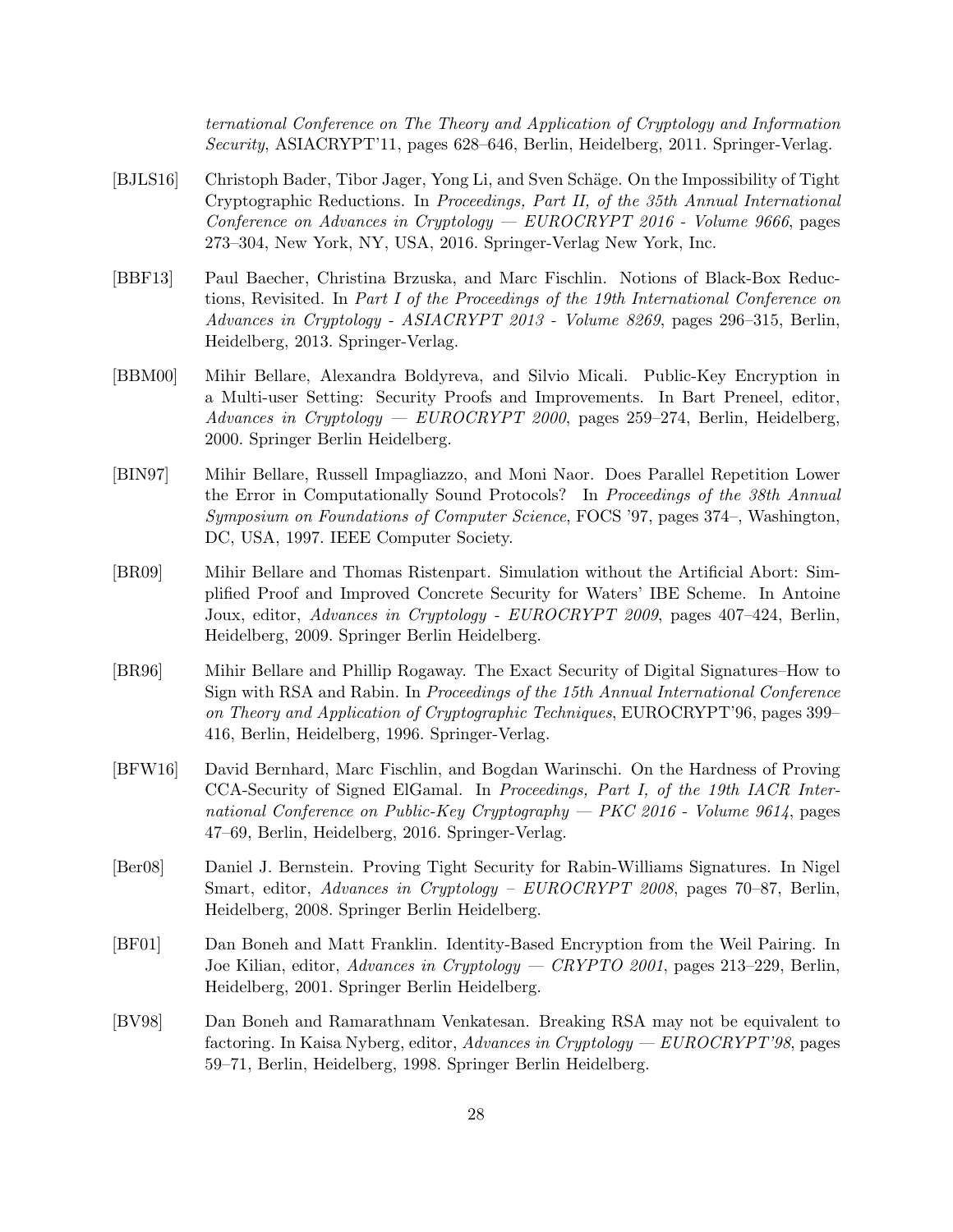- <span id="page-29-3"></span>[BGRV09] Zvika Brakerski, Shafi Goldwasser, Guy N. Rothblum, and Vinod Vaikuntanathan. Weak Verifiable Random Functions. In *Proceedings of the 6th International Confer*ence on Theory of Cryptography, TCC '09, pages 558–576, Berlin, Heidelberg, 2009. Springer-Verlag.
- <span id="page-29-5"></span>[BMV08] Emmanuel Bresson, Jean Monnerat, and Damien Vergnaud. Separation Results on the "One-More" Computational Problems. In Tal Malkin, editor, Topics in Cryptology – CT-RSA 2008, pages 71–87, Berlin, Heidelberg, 2008. Springer Berlin Heidelberg.
- <span id="page-29-8"></span>[CLP10] Ran Canetti, Huijia Lin, and Rafael Pass. Adaptive Hardness and Composable Security in the Plain Model from Standard Assumptions. In 2010 IEEE 51st Annual Symposium on Foundations of Computer Science, pages 541–550, Oct 2010.
- <span id="page-29-2"></span>[CGW17] Jie Chen, Junqing Gong, and Jian Weng. Tightly Secure IBE Under Constant-Size Master Public Key. In Serge Fehr, editor, *Public-Key Cryptography – PKC 2017*, pages 207–231, Berlin, Heidelberg, 2017. Springer Berlin Heidelberg.
- <span id="page-29-1"></span>[CW13] Jie Chen and Hoeteck Wee. Fully, (Almost) Tightly Secure IBE and Dual System Groups. In Ran Canetti and Juan A. Garay, editors, Advances in Cryptology – CRYPTO 2013, pages 435–460, Berlin, Heidelberg, 2013. Springer Berlin Heidelberg.
- <span id="page-29-4"></span>[Cor02] Jean-Sébastien Coron. Optimal Security Proofs for PSS and Other Signature Schemes. In Proceedings of the International Conference on the Theory and Applications of Cryptographic Techniques: Advances in Cryptology, EUROCRYPT '02, pages 272–287, London, UK, UK, 2002. Springer-Verlag.
- <span id="page-29-9"></span>[DGS09] Yi Deng, Vipul Goyal, and Amit Sahai. Resolving the Simultaneous Resettability Conjecture and a New Non-Black-Box Simulation Strategy. In Proceedings of the 2009 50th Annual IEEE Symposium on Foundations of Computer Science, FOCS '09, pages 251–260, Washington, DC, USA, 2009. IEEE Computer Society.
- <span id="page-29-0"></span>[DH06] Witfield Diffie and Martin Hellman. New Directions in Cryptography. IEEE Trans. Inf. Theor., 22(6):644–654, September 2006.
- <span id="page-29-7"></span>[DNS98] Cynthia Dwork, Moni Naor, and Amit Sahai. Concurrent Zero-Knowledge. In Proceedings of the Thirtieth Annual ACM Symposium on Theory of Computing, STOC '98, pages 409–418, New York, NY, USA, 1998. ACM.
- <span id="page-29-10"></span>[FS12] Dario Fiore and Dominique Schröder. Uniqueness is a Different Story: Impossibility of Verifiable Random Functions from Trapdoor Permutations. In Proceedings of the 9th International Conference on Theory of Cryptography, TCC'12, pages 636–653, Berlin, Heidelberg, 2012. Springer-Verlag.
- <span id="page-29-6"></span>[FS10] Marc Fischlin and Dominique Schröder. On the Impossibility of Three-move Blind Signature Schemes. In Proceedings of the 29th Annual International Conference on Theory and Applications of Cryptographic Techniques, EUROCRYPT'10, pages 197– 215, Berlin, Heidelberg, 2010. Springer-Verlag.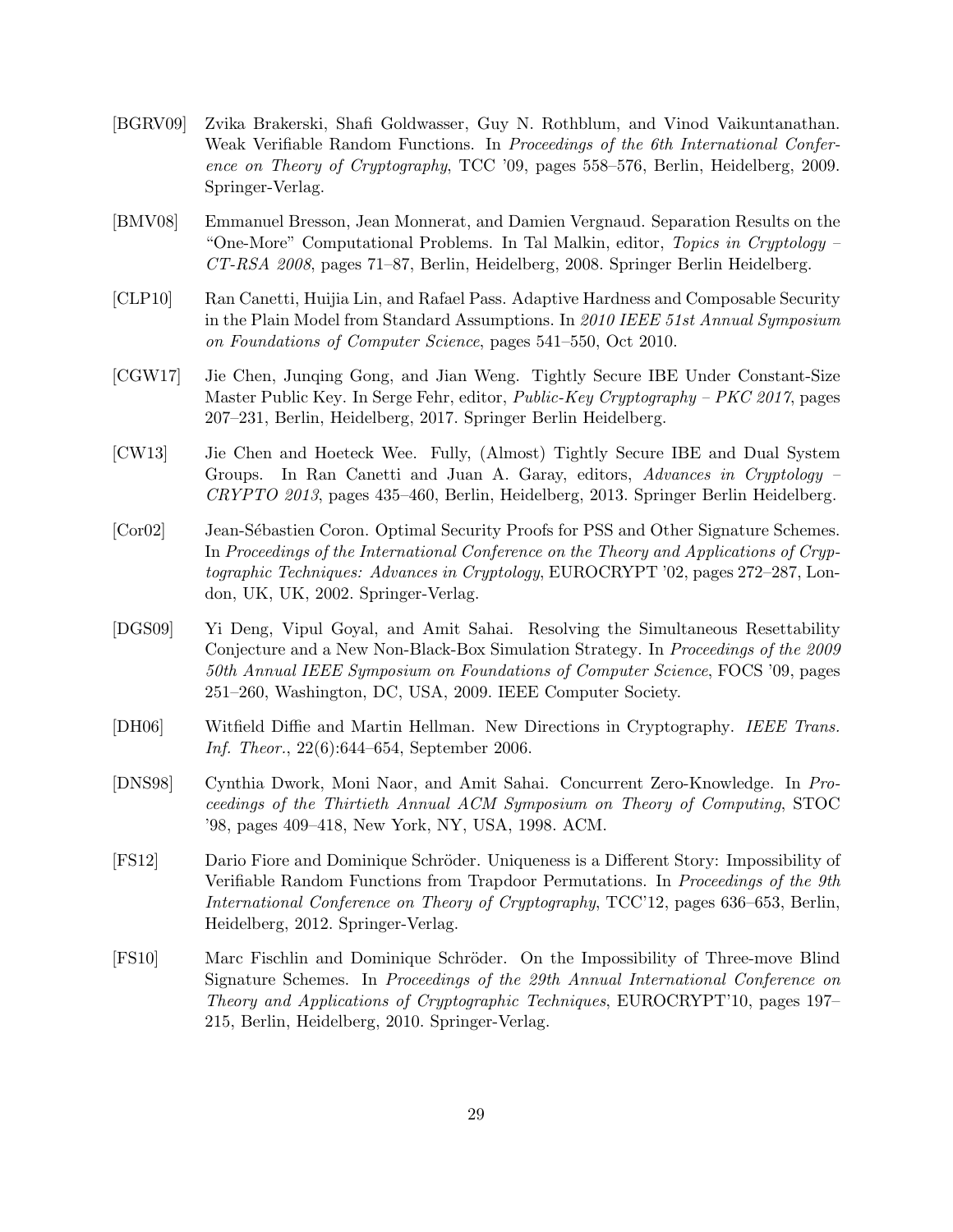- <span id="page-30-3"></span>[GHM+17] Yossi Gilad, Rotem Hemo, Silvio Micali, Georgios Vlachos, and Nickolai Zeldovich. Algorand: Scaling Byzantine Agreements for Cryptocurrencies. In Proceedings of the 26th Symposium on Operating Systems Principles, SOSP '17, pages 51–68, New York, NY, USA, 2017. ACM.
- <span id="page-30-8"></span>[GMR85] Shafi Goldwasser, Silvio Micali, and Charles Rackoff. The Knowledge Complexity of Interactive Proof-systems. In Proceedings of the Seventeenth Annual ACM Symposium on Theory of Computing, STOC '85, pages 291–304, New York, NY, USA, 1985. ACM.
- <span id="page-30-0"></span>[GMR88] Shafi Goldwasser, Silvio Micali, and Ronald L. Rivest. A Digital Signature Scheme Secure Against Adaptive Chosen-Message Attacks. SIAM J. Comput., 17(2):281–308, April 1988.
- <span id="page-30-10"></span>[GCS+17] Fuchun Guo, Rongmao Chen, Willy Susilo, Jianchang Lai, Guomin Yang, and Yi Mu. Optimal Security Reductions for Unique Signatures: Bypassing Impossibilities with a Counterexample. In Jonathan Katz and Hovav Shacham, editors, Advances in Cryptology – CRYPTO 2017: 37th Annual International Cryptology Conference, Santa Barbara, CA, USA, August 20–24, 2017, Proceedings, Part II, pages 517–547, Cham, 2017. Springer International Publishing.
- <span id="page-30-6"></span>[HRS09] Iftach Haitner, Alon Rosen, and Ronen Shaltiel. On the (Im)possibility of Arthur-Merlin Witness Hiding Protocols. In Omer Reingold, editor, Theory of Cryptography, pages 220–237, Berlin, Heidelberg, 2009. Springer Berlin Heidelberg.
- <span id="page-30-1"></span>[HJ12] Dennis Hofheinz and Tibor Jager. Tightly Secure Signatures and Public-Key Encryption. In Reihaneh Safavi-Naini and Ran Canetti, editors, Advances in Cryptology – CRYPTO 2012, pages 590–607, Berlin, Heidelberg, 2012. Springer Berlin Heidelberg.
- <span id="page-30-9"></span>[HJ16] Dennis Hofheinz and Tibor Jager. Verifiable Random Functions from Standard Assumptions. In Proceedings, Part I, of the 13th International Conference on Theory of Cryptography - Volume 9562, TCC 2016-A, pages 336–362, New York, NY, USA, 2016. Springer-Verlag New York, Inc.
- <span id="page-30-4"></span>[HJK12] Dennis Hofheinz, Tibor Jager, and Edward Knapp. Waters Signatures with Optimal Security Reduction. In Proceedings of the 15th International Conference on Practice and Theory in Public Key Cryptography, PKC'12, pages 66–83, Berlin, Heidelberg, 2012. Springer-Verlag.
- <span id="page-30-7"></span>[IR89] Russell Impagliazzo and Steven Rudich. Limits on the Provable Consequences of Oneway Permutations. In Proceedings of the Twenty-first Annual ACM Symposium on Theory of Computing, STOC '89, pages 44–61, New York, NY, USA, 1989. ACM.
- <span id="page-30-2"></span>[Jag15] Tibor Jager. Verifiable Random Functions from Weaker Assumptions. In Yevgeniy Dodis and Jesper Buus Nielsen, editors, Theory of Cryptography: 12th Theory of Cryptography Conference, TCC 2015, Warsaw, Poland, March 23-25, 2015, Proceedings, Part II, pages 121–143, Berlin, Heidelberg, 2015. Springer Berlin Heidelberg.
- <span id="page-30-5"></span>[KK12] Saqib A. Kakvi and Eike Kiltz. Optimal Security Proofs for Full Domain Hash, Revisited. In Proceedings of the 31st Annual International Conference on Theory and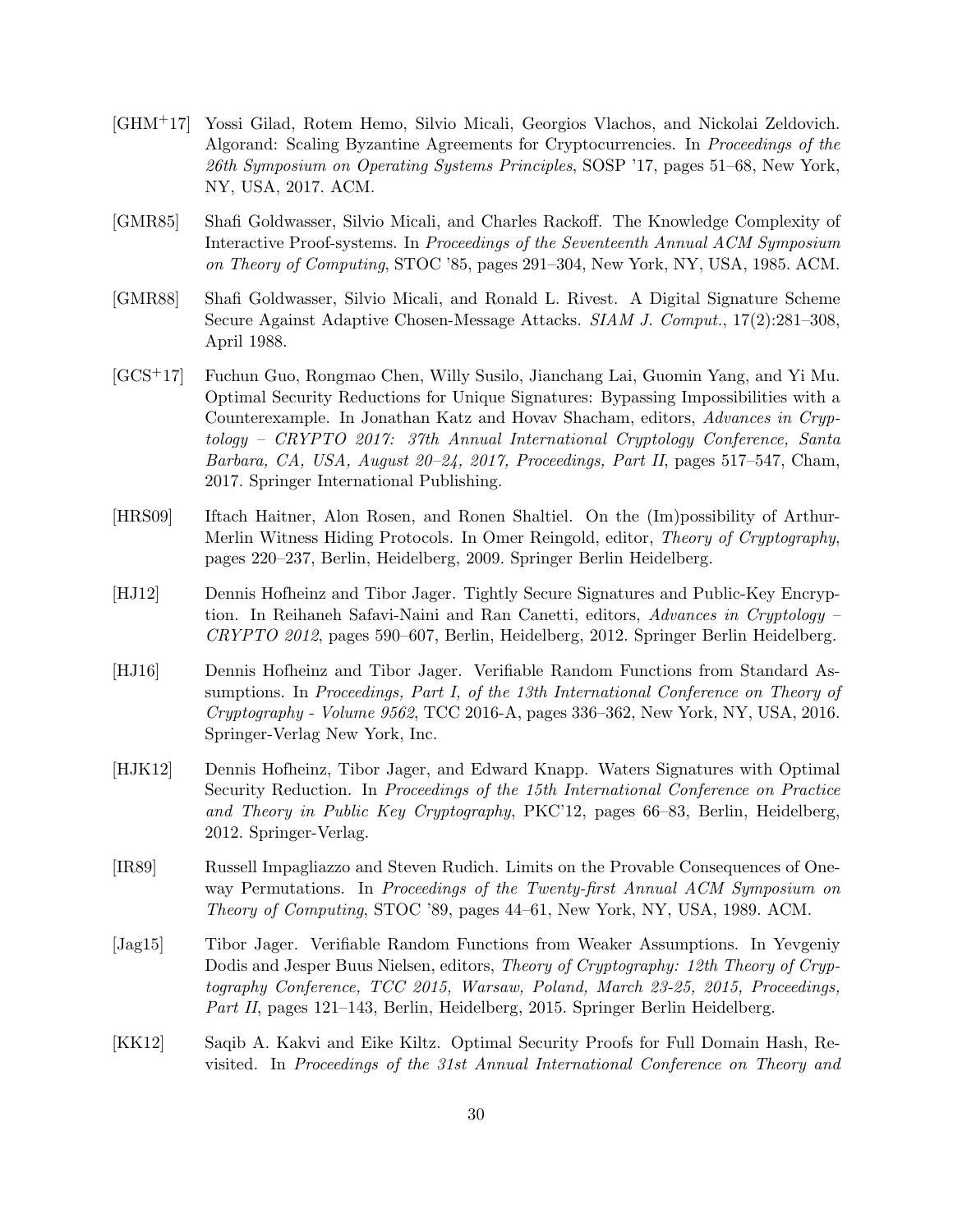Applications of Cryptographic Techniques, EUROCRYPT'12, pages 537–553, Berlin, Heidelberg, 2012. Springer-Verlag.

- <span id="page-31-7"></span>[Lin03] Yehuda Lindell. Bounded-Concurrent Secure Two-party Computation Without Setup Assumptions. In Proceedings of the Thirty-fifth Annual ACM Symposium on Theory of Computing, STOC '03, pages 683–692, New York, NY, USA, 2003. ACM.
- <span id="page-31-1"></span>[Lub96] Michael Luby. Pseudorandomness and Cryptographic Applications. Princeton University Press, Jan. 1996.
- <span id="page-31-3"></span>[Lys02] Anna Lysyanskaya. Unique Signatures and Verifiable Random Functions from the DH-DDH Separation. In Proceedings of the 22nd Annual International Cryptology Conference on Advances in Cryptology, CRYPTO '02, pages 597–612, London, UK, UK, 2002. Springer-Verlag.
- <span id="page-31-2"></span>[MVR99] Silvio Micali, Salil Vadhan, and Michael Rabin. Verifiable Random Functions. In Proceedings of the 40th Annual Symposium on Foundations of Computer Science, FOCS '99, pages 120–, Washington, DC, USA, 1999. IEEE Computer Society.
- <span id="page-31-10"></span>[Nao03] Moni Naor. On Cryptographic Assumptions and Challenges. Advances in Cryptology - CRYPTO 2003, pages 96–109, 2003.
- <span id="page-31-11"></span>[NR97] Moni Naor and Omer Reingold. Number-Theoretic Constructions of Efficient Pseudo-Random Functions. J. ACM, 51:231–262, 1997.
- <span id="page-31-12"></span>[NR99] Moni Naor and Omer Reingold. Synthesizers and Their Application to the Parallel Construction of Pseudo-Random Functions. J. Comput. Syst. Sci., 58(2):336–375, April 1999.
- <span id="page-31-5"></span>[Pas11] Rafael Pass. Limits of Provable Security from Standard Assumptions. In Proceedings of the Forty-third Annual ACM Symposium on Theory of Computing, STOC '11, pages 109–118, New York, NY, USA, 2011. ACM.
- <span id="page-31-4"></span>[PS17] Rafael Pass and Elaine Shi. The Sleepy Model of Consensus. In Tsuyoshi Takagi and Thomas Peyrin, editors, Advances in Cryptology – ASIACRYPT 2017, pages 380–409, Cham, 2017. Springer International Publishing.
- <span id="page-31-9"></span>[PTV14] Rafael Pass, Wei-Lung Tseng, and Muthuramakrishnan Venkitasubramaniam. Concurrent Zero Knowledge, Revisited. J. Cryptol., 27(1):45–66, January 2014.
- <span id="page-31-6"></span>[PV08] Rafael Pass and Muthuramakrishnan Venkitasubramaniam. On Constant-Round Concurrent Zero-Knowledge. In Proceedings of the Fifth International Conference on Theory of Cryptography, TCC'08, pages 553–570, 2008.
- <span id="page-31-8"></span>[PRS02] Manoj Prabhakaran, Alon Rosen, and Amit Sahai. Concurrent Zero Knowledge with Logarithmic Round-Complexity. In Proceedings of the 43rd Symposium on Foundations of Computer Science, FOCS '02, pages 366–375, Washington, DC, USA, 2002. IEEE Computer Society.
- <span id="page-31-0"></span>[Rab79] Michael Rabin. Digitalized signatures and public-key functions as intractable as factorization. Technical report, Cambridge, MA, USA, 1979.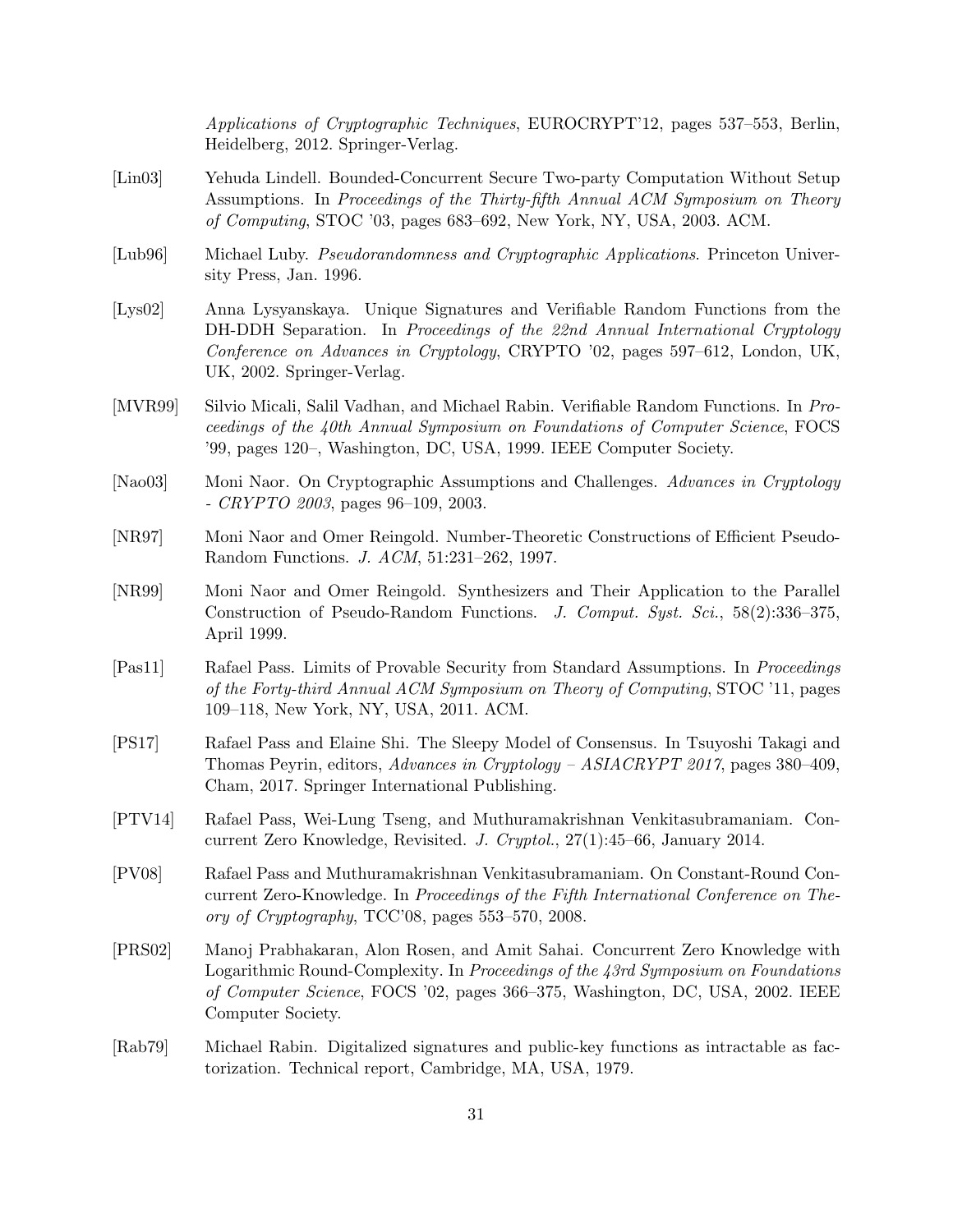- <span id="page-32-3"></span>[RK99] Ransom Richardson and Joe Kilian. On the Concurrent Composition of Zeroknowledge Proofs. In Proceedings of the 17th International Conference on Theory and Application of Cryptographic Techniques, EUROCRYPT'99, pages 415–431, Berlin, Heidelberg, 1999. Springer-Verlag.
- <span id="page-32-0"></span>[RSA78] Ronald Rivest, Adi Shamir, and Leonard Adleman. A Method for Obtaining Digital Signatures and Public-key Cryptosystems. Commun. ACM, 21(2):120–126, February 1978.
- <span id="page-32-1"></span>[Sha78] Adi Shamir. A fast signature scheme. Technical report, Cambridge, MA, USA, 1978.
- <span id="page-32-2"></span>[WMHT18] Yuyu Wang, Takahiro Matsuda, Goichiro Hanaoka, and Keisuke Tanaka. Memory Lower Bounds of Reductions Revisited. In Advances in Cryptology - EUROCRYPT 2018 - 37th Annual International Conference on the Theory and Applications of Cryptographic Techniques, Tel Aviv, Israel, April 29 - May 3, 2018 Proceedings, Part I, pages 61–90, 2018.
- <span id="page-32-4"></span>[Wat05] Brent Waters. Efficient Identity-based Encryption Without Random Oracles. In Proceedings of the 24th Annual International Conference on Theory and Applications of Cryptographic Techniques, EUROCRYPT'05, pages 114–127, Berlin, Heidelberg, 2005. Springer-Verlag.

### A A Stronger Bound for Statically Scheduled Reductions

As a high-level demonstration of our proof techniques, we present a brief simplified version of our argument assuming static scheduling (i.e., that  $\mathcal R$  queries instances of  $\mathcal A$  in the same order irrespective of the messages sent by  $A$ ) which in fact achieves a security loss bound asymptotically equivalent to the original result of Coron in a more general setting. We emphasize that our actual proof, as it must deal with dynamic scheduling, is significantly more complicated.

Assume that  $M(n)$  instances of A are run to completion by R, and each instance makes at most  $\ell(n)$  signature queries; in that case, in any one instance of A, there can be at most  $M(n)$  queries for which R requires a forgery for some other instance of A before its response, and an additional  $r(n)$ which can contain (non-rewindable) external communication between  $R$  and  $C$  before  $R$ 's response. As such, the minimum possible number of queries in some instance of  $A$  which are "rewindable" in that they do not have one of these occurrences is

$$
\ell^*(n) \triangleq \ell(n) - (M(n) + r(n))
$$

(which for brevity we shall abbreviate as  $\ell^*$ , and similarly for  $\ell$ , m, and r). To analyze the probability of  $\beta$  failing to emulate  $\mathcal{A}$ , then, we must consider the probability with which  $\mathcal{R}$  will respond incorrectly to all of the rewindings of the  $\ell^*$  rewindable queries while responding correctly to all of  $\mathcal{B}$ 's original queries.

As we restrict to static scheduling, we can bound the failure probability of  $\beta$  by noticing an important relationship between sequences of messages for which  $\beta$  fails to emulate  $\mathcal A$  correctly and sequences for which  $\beta$  succeeds in emulating  $\mathcal{A}$ . In particular, consider a context where we (arbitrarily) fix all randomness aside from the messages and forgery generated by a certain specific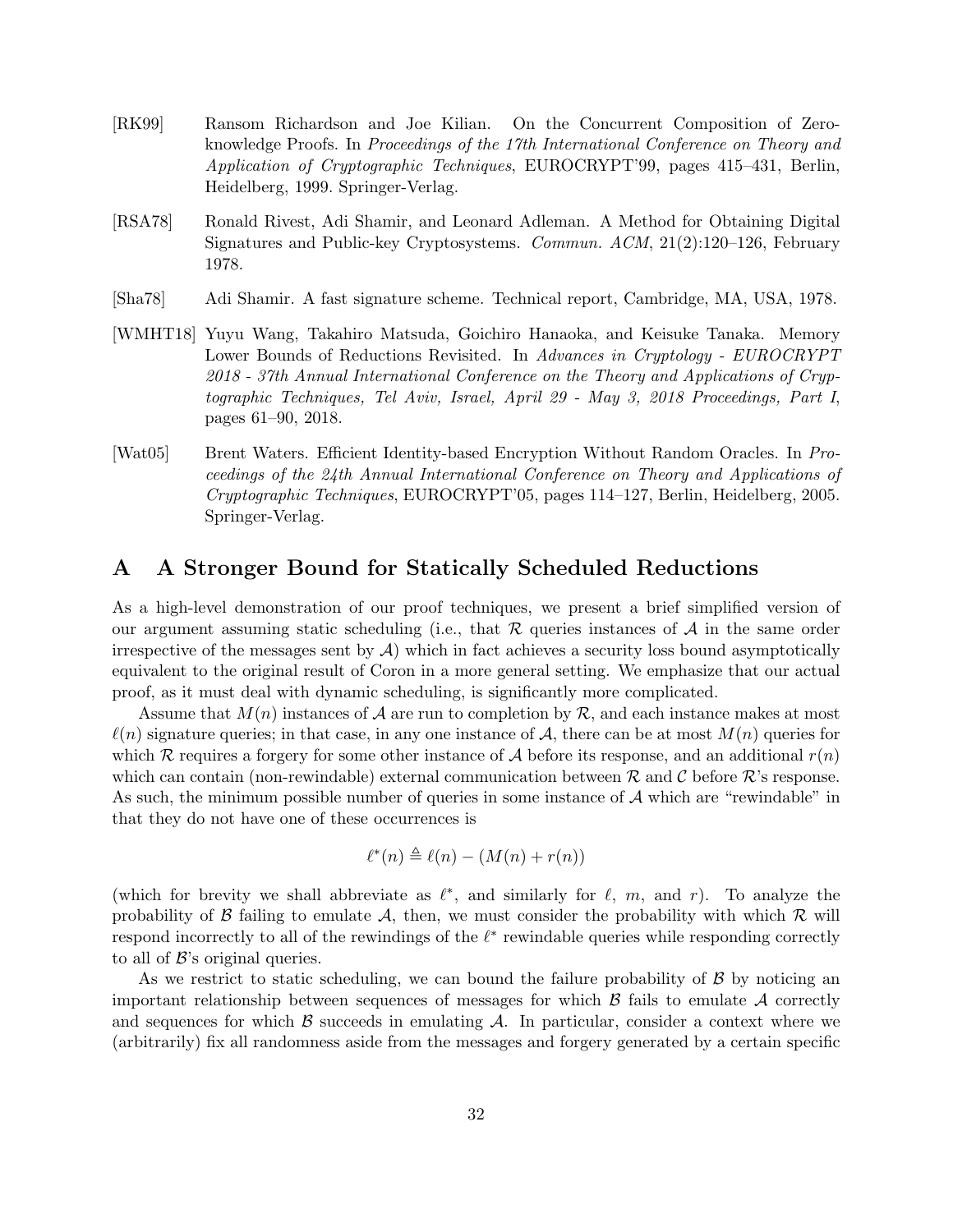instance of  $\mathcal{A}^5$  $\mathcal{A}^5$ , and assume we have some sequence  $(m_1, \ldots, m_\ell; m^*)$ , defined by the messages  $(m_1, \ldots, m_\ell)$  and forgery message  $m^*$  for that instance, that is "bad" in the sense that B will fail to emulate A due to every rewinding failing to extract a forgery for  $m^*$  yet every (non-rewound) query receiving a valid response from  $R$ . In that case, given some message  $m_i$  whose query is rewindable (in the sense that, given the static schedule, it does not contain a forgery request or external communication), we can deduce that running the same instance using the queries  $(m_1, \ldots, m_{i-1}, m^*, m_{i+1}, \ldots, m_\ell)$ , as the execution is identical to one of the rewindings of B which by assumption does not receive a valid signature for  $m^*$ , must result in R failing to respond to  $m^*$ and thus A (and likewise B) returning  $\perp$ . However, in this latter case, we notice that B in fact will successfully emulate  $A$ , and so the latter sequence of messages cannot be "bad" as defined above.

In other words, for each sequence  $(m_1, \ldots, m_\ell; m^*)$  which is "bad" in that it causes  $\mathcal B$  to return ⊥ while A would return a forgery, the  $\ell^*$  sequences given by  $(m_1, \ldots, m_{i-1}, m^*, m_{i+1}, \ldots, m_{\ell}; m_i)$ for each rewindable query i must be "good" in that they cause  $\beta$  to successfully emulate  $\mathcal{A}$  (by both returning ⊥). Furthermore, note that each of the "good" sequences we consider are mapped uniquely to the "bad" sequence from which they originate by switching the forgery message (i.e.,  $m_i$ ) with the *first* query where R fails to respond. Note that this query must be  $m^*$ , since, because  $(m_1, \ldots, m_\ell; m^*)$  is "bad", the non-rewound queries  $(m_1, \ldots, m_\ell)$  receive a valid response, and so the prefix  $(m_1, \ldots, m_{i-1})$  must likewise receive valid responses to all queries, and yet we know that placing  $m^*$  in the i<sup>th</sup> query must fail to procure a correct response to  $m^*$ .

Hence, we notice that each "bad" sequence implies that, out of itself and  $\ell^*$  of its rewindings (a total of  $\ell^* + 1$  sequences),  $\ell^*$  of those must be "good" (and that these sets of implied "good" sequences are disjoint between different "bad" sequences); hence, at most an

$$
\frac{1}{\ell^* + 1} = \frac{1}{\ell - (M + r) + 1}
$$

fraction of all sequences can be bad, which by definition corresponds precisely to the probability that  $\beta$  fails to emulate that particular instance of  $\mathcal A$  taken over a randomly chosen sequence of messages and forgery message. (And, as this bound holds given any fixed external randomness, it must hold in general when the randomness is not fixed.) Applying the union bound over M different instances gives us an overall failure probability bound for  $\beta$  of

$$
\frac{M}{\ell - (M+r) + 1}
$$

To bound the security loss, we must of course consider the success probability of  $\mathcal{R}^{\mathcal{A}}$  rather than the success probability of B. However, we know by the security assumption  $(C, t(\cdot))$  that B can break  $\mathcal C$  with probability at most negligible in n (that is, it causes  $\mathcal C$  to accept with probability no greater than  $t(n) + \nu(n)$  for some negligible  $\nu(\cdot)$ , and, since  $\mathcal{R}^{\mathcal{A}}$  and  $\mathcal{B}$  are identically distributed with all but  $\frac{M}{\ell-(M+r)+1}$  probability, this means that  $\mathcal{R}^{\mathcal{A}}$  can only break C with probability

$$
\text{Success}_{\mathcal{R}^{\mathcal{A}}}(n) \leq \frac{M}{\ell - (M+r) + 1} + \nu(n) < \frac{M}{\ell - (M+r)}
$$

(for sufficiently large  $n$ ). We can separate into two cases from here.

<span id="page-33-0"></span><sup>&</sup>lt;sup>5</sup>We shall, as in the main result, show that our failure probability bound holds for *any* setting of such external randomness.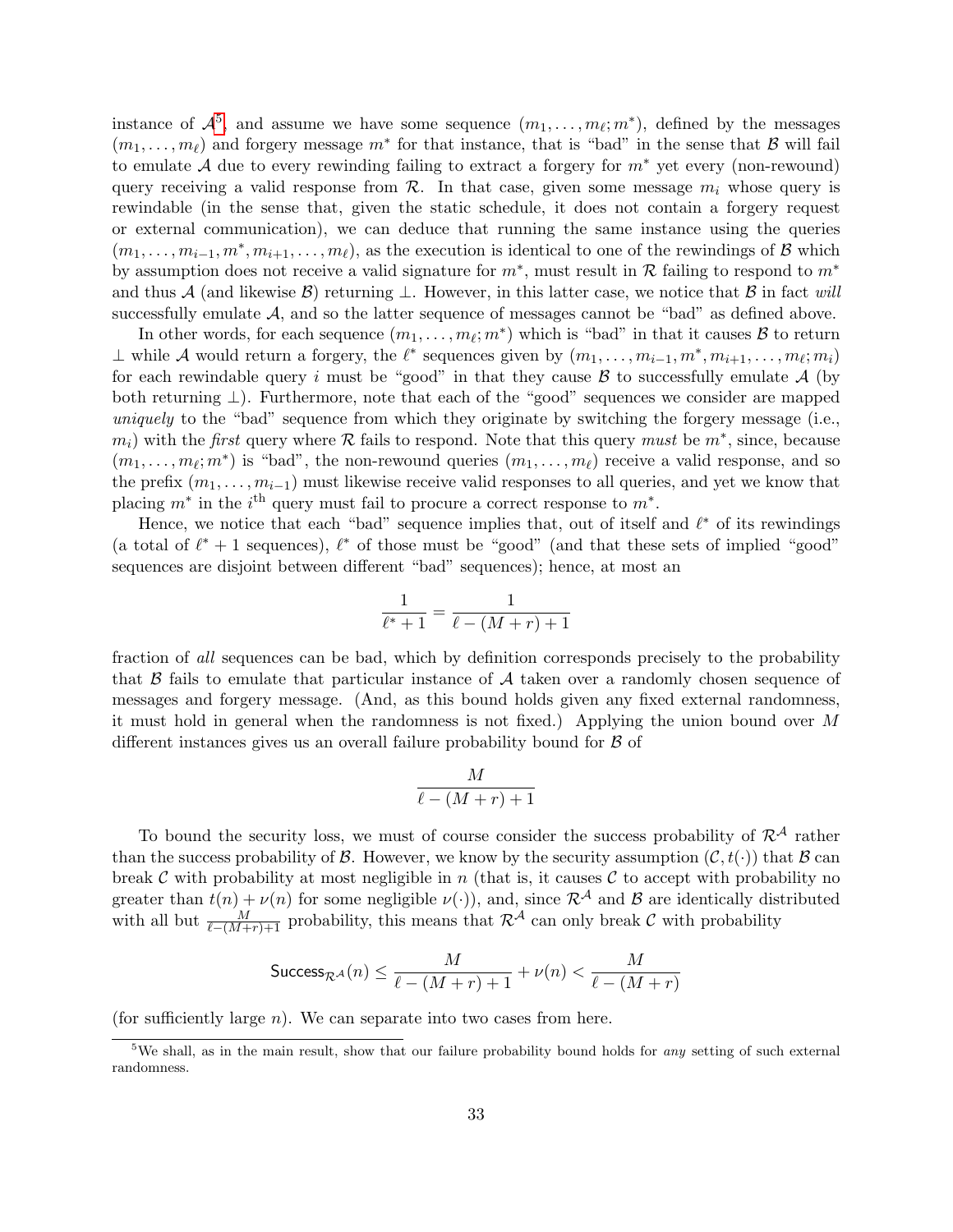**Case 1:** If  $M < l/2 - r$ , then the security loss is given by

$$
\lambda_{\mathcal{R}}(n) \geq \frac{\text{Success}_{\mathcal{A}}(n)}{\text{Success}_{\mathcal{R}^{\mathcal{A}}}(n)}\frac{\text{Query}_{\mathcal{R}^{\mathcal{A}}}(n)}{\text{Query}_{\mathcal{A}}(n)} \geq \frac{\ell-(M+r)}{M}\left(\frac{M\ell}{\ell}\right) = \ell-(M+r) \geq \frac{\ell}{2}
$$

(notice that  $\text{Success}_A(n) = 1$  and R must send  $\ell$  messages to each instance of A).

**Case 2:** Otherwise, if  $M \ge \ell/2 - r$ , we can observe that, even without regarding the failure probability of  $\beta$  (i.e., only comparing the running times of  $\beta$  and  $\beta$ ), we obtain:

$$
\lambda_{\mathcal{R}}(n) > \frac{1}{1} \left( \frac{\left( \frac{\ell}{2} - r \right) \ell}{\ell} \right) = \frac{\ell}{2} - r
$$

Either way, we notice that  $\lambda_{\mathcal{R}}(n) \geq \frac{\ell(n)}{2} - r(n)$ .

Thus, we have demonstrated a basic bound on the security loss of such a reduction  $R$ . And, assuming for the sake of contradiction that R is linear-preserving with  $\lambda_{\mathcal{R}}(n) \leq p(n)$  for some polynomial  $p(\cdot)$ , setting  $\ell(n) > 2(p(n) + r(n))$  (since the adversary A may make any polynomial number of signature queries) gives  $\lambda_{\mathcal{R}}(n) > p(n)$ , which is a contradiction.

## B Defining Security Loss using Queries

Here we prove that our definition of security loss using the number of queries instead overall running time is in fact without loss of generality; in particular, we can always construct an adversary  $\mathcal{A}'$ where the maximum running time is proportional to the maximum number of queries, showing that the query-based security loss is a lower bound for the time-based security loss. As a result of this, our results, while proven using our query-based definition, apply to time-based definitions of security loss as well.

**Lemma 5.** For any reduction R which breaks some assumption  $(C, t(\cdot))$  and any deterministic adversary  $A$ , there exists a deterministic adversary  $A'$  such that, letting  $\mathsf{Time}_{\mathcal{A}'}(n)$  and  $\mathsf{Time}_{\mathcal{R}^{\mathcal{A}'}(n)}$ denote the worst-case running time of  $\mathcal{A}'$  and  $\mathcal{R}^{\mathcal{A}'}$ , respectively:

$$
\frac{\mathsf{Success}_{\mathcal{A}'}(n)}{\mathsf{Success}_{\mathcal{R}^{\mathcal{A}'}(n)}\frac{\mathsf{Time}_{\mathcal{R}^{\mathcal{A}'}(n)}}{\mathsf{Time}_{\mathcal{A}'}(n)} \geq \frac{\mathsf{Success}_{\mathcal{A}}(n)}{\mathsf{Success}_{\mathcal{R}^{\mathcal{A}}}(n)}\frac{\mathsf{Query}_{\mathcal{R}^{\mathcal{A}}}(n)}{\mathsf{Query}_{\mathcal{A}}(n)}
$$

*Proof.* Given some A, let  $\tau(n)$  denote for each  $n \in \mathbb{N}$  the maximum time taken by A to send a message after receiving a message from R during any experiment  $[\mathcal{R}^{\mathcal{A}} \leftrightarrow \mathcal{C}](1^n)$ —that is, the maximum is taken over all randomness of  $\mathcal{R}$ ,  $\mathcal{A}$ , and  $\mathcal{C}$ .

Let A' be an adversary that proceeds identically to A, except that, on input  $1^n$ , it takes  $\tau(n)$ time (after receiving a message from  $\mathcal{R}$ ) to send every message in its interaction with  $\mathcal{R}$ . So we have:

$$
\frac{\mathsf{Success}_{\mathcal{A}'}(n)}{\mathsf{Success}_{\mathcal{R}^{\mathcal{A}'}}(n)} = \frac{\mathsf{Success}_{\mathcal{A}}(n)}{\mathsf{Success}_{\mathcal{R}^{\mathcal{A}}}(n)}
$$

and, since by construction  $\text{Time}_{\mathcal{R}^{A'}}(n) \ge \tau(n) \text{Query}_{\mathcal{R}^{A}}(n)$  and  $\text{Time}_{A'}(n) = \tau(n) \text{Query}_{A}(n)$ , we also have:  $\sqrt{1 - (10)^2}$ 

$$
\frac{\text{Time}_{\mathcal{R}^{\mathcal{A}^\prime}}(n)}{\text{Time}_{\mathcal{A}^\prime}(n)} \ge \frac{\tau(n)\text{Query}_{\mathcal{R}^{\mathcal{A}}}(n)}{\tau(n)\text{Query}_{\mathcal{A}}(n)} = \frac{\text{Query}_{\mathcal{R}^{\mathcal{A}}}(n)}{\text{Query}_{\mathcal{A}}(n)}
$$

These facts taken together complete the argument.

 $\Box$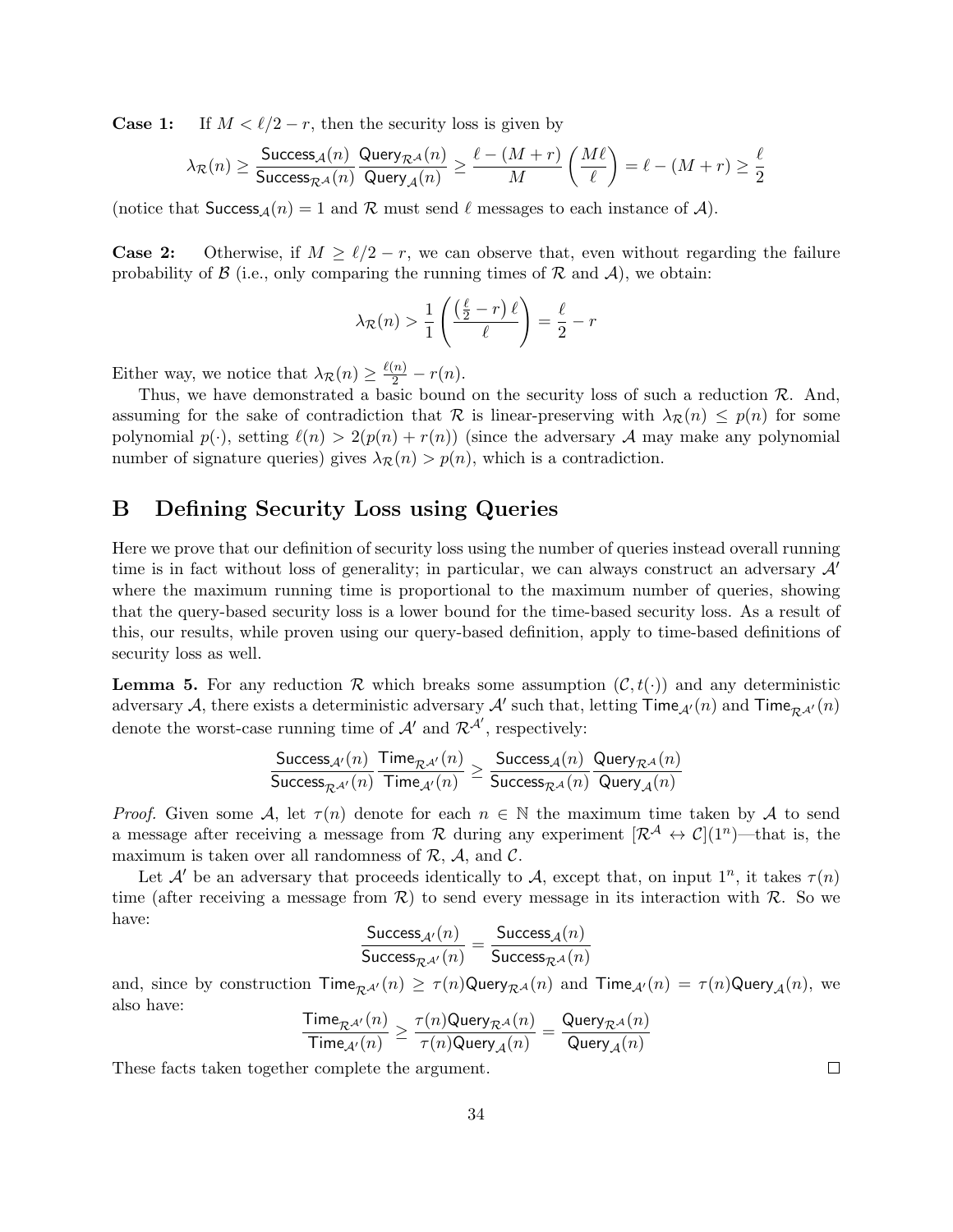## C Rerandomizable Signatures

Our impossibility result for unique signatures also applies to the more general class of rerandomizable signatures, which are signature schemes that need not be unique but are "efficiently rerandomizable" in the sense that there exists some algorithm Rerand which can select a rerandomization of a signature uniformly randomly from the set of possible signatures of a message. Formally:

Definition 8. A rerandomizable signature scheme is a tuple (Gen, Sign, Ver, Rerand) of probabilistic polynomial-time algorithms such that, for every  $n \in \mathbb{N}$ :

- Gen, on input  $1^n$ , produces a pair  $(pk, sk)$
- Sign, on input  $(sk, m)$  for any  $m \in \{0, 1\}^n$ , produces a signature  $\sigma$ . (We write  $\sigma \leftarrow$  Sign<sub>sk</sub> $(m)$ .)
- Ver, on input  $(pk, m, \sigma)$ , produces either Accept or Reject. (We write  $out \leftarrow \mathsf{Ver}_{pk}(m, \sigma)$ .)
- Rerand, on input  $(pk, m, \sigma)$ , produces a signature  $\sigma'$ . (We write  $\sigma' \leftarrow$  Rerand $_{pk}(m, \sigma)$ .)

and, in addition, the following properties hold:

• Correctness: For every  $n \in \mathbb{N}$  and  $m \in \{0,1\}^n$ :

$$
\Pr\left[(pk, sk) \gets \mathsf{Gen}(1^n) : \mathsf{Ver}_{pk}(m, \mathsf{Sign}_{sk}(m)) = \mathsf{Accept}\right] = 1
$$

• Rerandomizability: For any  $pk \in \{0,1\}^*$ ,  $m \in \{0,1\}^n$ , and  $\sigma \in \{0,1\}^*$  such that  $\text{Ver}_{pk}(m, \sigma) =$ Accept, the output of Rerand<sub>pk</sub> $(m, \sigma)$  is uniformly distributed over the set  $\Sigma_{pk,m}$  of all signatures  $\sigma'$  where  $\mathsf{Ver}_{pk}(m, \sigma') = \mathsf{Accept}.$ 

We note that this is of course a strict generalization of unique signatures, as we may take Rerand<sub>pk</sub> $(m, \sigma) = \sigma$  to trivially transform any unique signature scheme into a rerandomizable signature scheme.

The impossibility results presented in [\[HJK12,](#page-30-4)[BJLS16\]](#page-28-2) are generalized to the case of rerandomizable signatures, but are notably still restricted to the case of straight-line or "simple" reductions. Through a slight alteration to the meta-reduction we use to prove Theorem [2](#page-11-1) for the case of unique signatures, we can generalize our result (for arbitrary fixed-parameter reductions and any boundedround assumption) to rerandomizable signatures by proving the following analogue of Theorem [2:](#page-11-1)

<span id="page-35-0"></span>**Theorem 3.** Let  $\Pi = (Gen, Sign, Ver, Rerand)$  be a rerandomizable signature scheme, and let  $(C, t(\cdot))$  be some  $r(\cdot)$ -round intractability assumption for polynomial  $r(\cdot)$ . If there exists some fixed-parameter black-box reduction  $\mathcal R$  for basing weak unforgeability of  $\Pi$  on the hardness of  $(\mathcal{C}, t(\cdot))$ , then either:

- (1)  $\mathcal{R}$  is not a linear-preserving reduction, or
- (2) there exists a polynomial-time adversary  $\mathcal B$  that breaks the assumption  $(\mathcal C, t(\cdot))$ .

While it is tempting to believe that we could directly apply the ideal adversary  $A$  and metareduction  $\beta$  from Theorem [2](#page-11-1) to show this, while simply using the rerandomizability property as a substitute for uniqueness (that is, have  $A$  and  $B$  respectively rerandomize their forgeries to guarantee that the results, and hence transcripts, are identically distributed), there is a subtle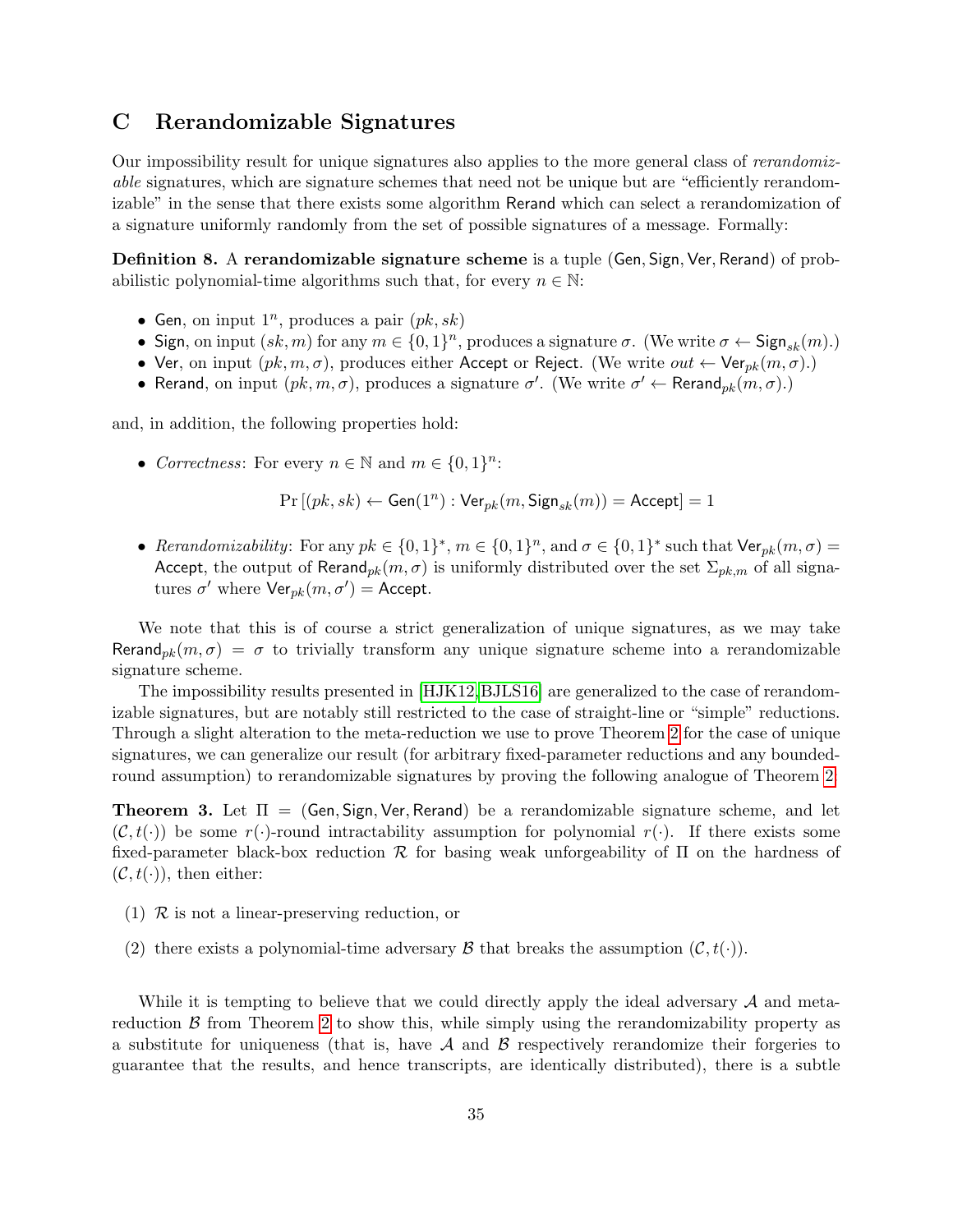- <span id="page-36-0"></span>• Initially, receive a message  $pk$ , the public key; respond (i.e., generate  $m_1$ ) according to the next step for  $i = 1$ .
- On receiving a message consisting of a partial transcript  $\tau = (pk, m_1, \sigma_1, \cdots, m_{i-1}, \sigma_{i-1})$  for some  $i \in [\ell(n)]$ , do the following:
	- Generate  $m_i$  by taking the first n bits resulting from applying the oracle O to the input  $(pk, i,$  Valid $(\mathcal{O}, \tau)$ ).
	- Return the new partial transcript  $\tau || m_i$ , which results from appending  $m_i$  to the transcript  $\tau$
- On receiving a message consisting of a complete transcript  $\tau = (pk, m_1, \sigma_1, \cdots, m_{\ell(n)}, \sigma_{\ell(n)})$  (we shall refer to such a message as a "forgery request" or "end message"), do the following:
	- If Valid $(0, \tau)$  returns 0, then return  $\bot$ .
	- Otherwise, generate a random message  $m^*$  (distinct from each  $m_i$  in τ) by applying  $O$  to the transcript  $\tau'$ , use brute force to find a signature  $\sigma^*$  for which  $\text{Ver}_{pk}(m^*, \sigma^*) = \text{Accept},$ and return the forgery  $(m^*, \text{Rerand}_{pk}(m^*, \sigma^*)$ ).

Let  $Valid(\mathcal{O}, \tau)$  be defined as follows:

- Parse  $\tau = (pk, m_1, \sigma_1, \ldots, m_k, \sigma_k).$
- Verify that, for each signature  $\sigma_i$ ,  $\text{Ver}_{pk}(m_i, \sigma_i) = \text{Accept}$ . If not true for all i, return 0.
- Verify that, for each message  $m_i$ ,  $m_i$  is equal to the first n bits resulting from applying the oracle  $\mathcal O$  to the input  $(pk, i, 1)$ . If not true for all i, then return 0.
- Otherwise, return 1.

**Figure 5:** Formal description of the "ideal" adversary  $\mathcal{A}^{\mathcal{O}}$  for rerandomizable signatures.

issue that precludes doing so. In particular, it is no longer without loss of generality that  $\mathcal R$  is unable to rewind  $\mathcal{A}$ ; instead, since we no longer have the uniqueness property,  $\mathcal{R}$  may attempt to influence the signature queries generated by  $\mathcal A$  by rewinding to a prior query and offering a different (valid) signature for the respective message, which will change the random transcript to which the oracle  $\mathcal O$  is applied and thus influence subsequent queries from  $\mathcal A$ .

Hence, we instead require the subtlely altered ideal adversary and meta-reduction presented in Figures [5](#page-36-0) and [6,](#page-37-0) respectively. The key difference is that the input to the oracle  $\mathcal O$  depends not on the prior responses from  $\mathcal{R}$ , but only on whether the prior responses were valid; in this way, we can once again assert that  $\mathcal R$  is without loss of generality unable to rewind  $\mathcal A$  (as, for a particular O, every sequence of valid responses from R will produce the same sequence of queries from  $\mathcal{A}$ , irrespective of the responses themselves), while also preserving Claim [1](#page-15-1) in that  $\mathcal R$  must still give a valid response to each of  $\mathcal{A}$ 's queries in order to receive the correct subsequent queries from  $\mathcal{A}$  (and so it must still answer every query correctly, or guess the output of the random oracle, in order to receive a forgery).

Using this, we can now proceed to prove Theorem [3](#page-35-0) in an identical manner to Theorem [2,](#page-11-1) with the aforementioned exception that, for the purposes of showing that  $\mathcal{A}$ 's and  $\mathcal{B}$ 's forgeries (now rerandomized before returning) are identically distributed in the case where  $\beta$  succeeds (i.e., Claim [3\)](#page-20-1), we replace the uniqueness property with the fact that the rerandomizations of any two valid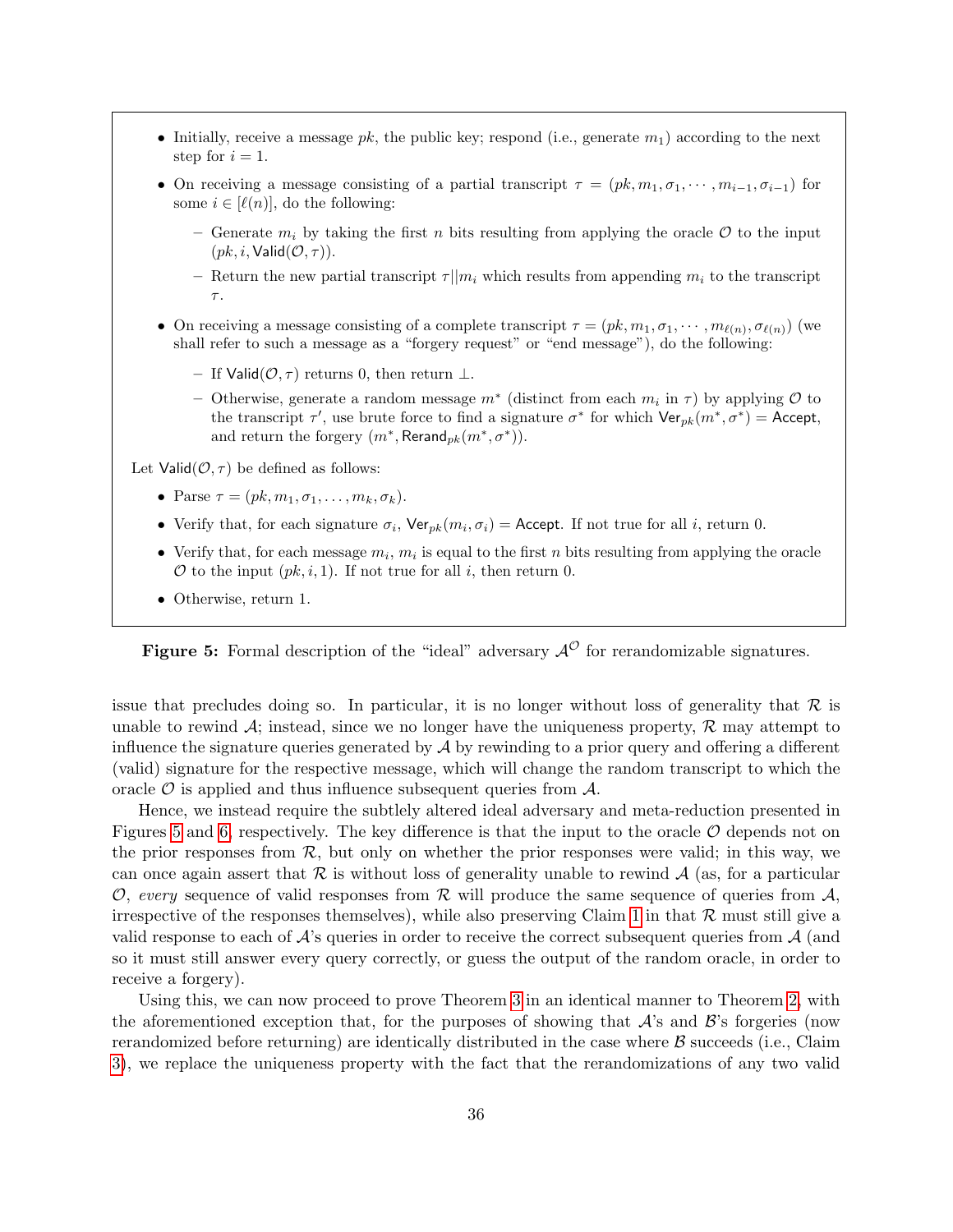- <span id="page-37-0"></span>• Set initial view  $v \leftarrow \perp$  and set  $k \leftarrow 1$ . Execute R, updating the current view v according to the following rules.
- When R begins a new instance of A and sends a public key  $pk$ , label this instance as instance k. Generate and store  $2\ell(n)$  random queries  $\vec{m}_k^0 = (m_{k,1}^0, \ldots, m_{k,\ell(n)}^0)$  and  $\vec{m}_k^1 = (m_{k,1}^1, \ldots, m_{k,\ell(n)}^1)$  and a target forgery  $m_k^*$ . (Abort and return Fail if  $m_k^*$  is equal to a message in either  $\vec{m}_k^*$ .) Also let  $pk_k \leftarrow pk$ and initialize the forgery  $f_k \leftarrow \{\}$ . Lastly, respond with  $\tau_k^* = pk_k || m_{k,1}$  and increment k.
- When R attempts to communicate externally with C, forward the message, return C's response to R, and update  $v$  accordingly.
- When R sends a transcript  $\tau = (pk, m_{I,1}, \sigma_{I,1}, \cdots, m_{I,j}, \sigma_{I,j})$  to some simulated instance I of A:
	- If  $\text{Valid}(\tau, \vec{m}^1) = 1$  then store the signature  $\sigma_{I,j}$ .
	- If  $j = \ell(n)$  (i.e., this is an end message), then do the following:
		- $*$  If Valid( $\tau$ ,  $\vec{m}_I^1$ ) = 0 or if there exists some  $j \in [\ell(n)]$  for which no response  $\sigma_{I,j}$  has been stored<sup>*[a](#page-37-1)*</sup>, return  $\perp$ .
		- ∗ Otherwise, run the procedure Rewind detailed below for the instance I.
		- \* If, after running Rewind, there is a stored forgery  $f_I = (m_I^*, \sigma_I^*)$ , then return  $(m_I^*, \text{Rerand}_{pk}(m_I^*, \sigma_I^*))$  and continue executing R as above. Otherwise, abort the entire execution of  $\beta$  and return Fail.
	- Lastly, respond with  $\tau || m_{I,j+1}^{\text{Valid}(\tau, \vec{m}_I^1)}$  and continue the execution of  $\mathcal{R}$ .

Rewind procedure:

- Given instance I, for  $j \in [\ell(n)]$  let  $(v_{open}^j, v_{close}^j)$  denote the slot corresponding to the  $j^{\text{th}}$  signature query for instance I (i.e., the first instance where B sends to R the message  $m_{I,j}^1$ ; note that there must be such an instance for  $\beta$  to have stored the respective signature).
- For each  $j \in [\ell(n)]$ , "rewind" the slot  $(v_{open}^j, v_{close}^j)$  as follows: Let  $k' \leftarrow k$ , and begin executing R from the view  $v' = v_{open}^j ||m_I^*$  as in the main routine, with the following exceptions:
	- − Replace any other instances of the message  $m_{I,j}^1$  with  $m_I^*$  (e.g., if R attempts to rewind and make a query to the same slot).
	- When  $\mathcal R$  begins a new instance of  $\mathcal A$ , label this instance as instance k' and increment k'. (That is, continue creating new instances, but preserve the counter  $k$  in the outer execution for after the rewinding.)
	- When  $\mathcal R$  attempts to communicate externally with  $\mathcal C$ , abort the rewinding and continue to the next j.
	- When R sends an end message for an instance  $I' \neq I$  of A, abort the rewinding and continue to the next j, unless R has not sent responses to  $\ell(n)$  signature queries for that instance (in which case respond with  $\perp$ ).
	- − If v' ever contains a message whose transcript contains a response  $\sigma_I^*$  to any query for  $m_I^*$ , then, if it is the case that  $\text{Ver}_{pk_I}(m_I^*, \sigma_I^*) = \text{Accept}, \text{ store } f_i \leftarrow (m_I^*, \sigma_I^*)$  and end the Rewind procedure (i.e., return to the outer execution); otherwise, if  $Ver_{pkI}(m_I^*, \sigma_I^*) =$  Reject, store nothing to  $f_I$  and continue to the next  $j$ .

Let  $\mathsf{Valid}(\tau, \vec{m}^1)$  be defined as follows:

- Parse  $\tau$  as  $(pk, m_1, \sigma_1, \cdots, m_j, \sigma_j)$ . If this fails, return 0.
- If, for any j,  $\text{Ver}_{pk}(m_j, \sigma_j) = \text{Reject or } m_j \neq m_j^1$ , then return 0. Otherwise, return 1.

**Figure 6:** Formal description of the meta-reduction  $\beta$  for rerandomizable signatures.

<span id="page-37-1"></span><sup>&</sup>lt;sup>a</sup>This can occur with at most negligible probability if **Valid**  $= 1$ , as in that case R would have to guess some element of  $\vec{m}^1$ .